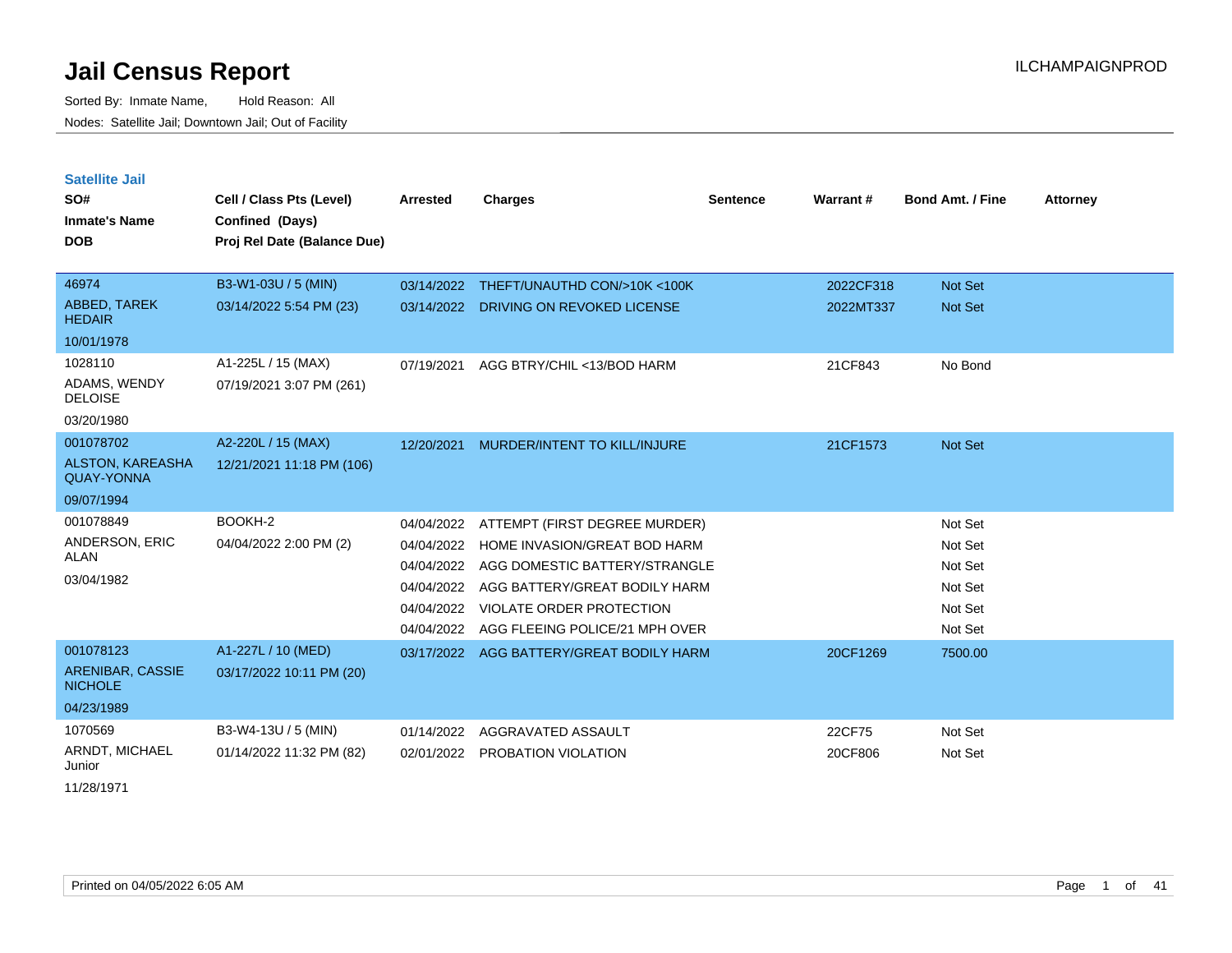| SO#<br><b>Inmate's Name</b><br><b>DOB</b>                                     | Cell / Class Pts (Level)<br>Confined (Days)<br>Proj Rel Date (Balance Due) | <b>Arrested</b>                                                                  | <b>Charges</b>                                                                                                                                                                                                                                           | <b>Sentence</b> | <b>Warrant#</b>                                                                     | <b>Bond Amt. / Fine</b>                                                       | <b>Attorney</b> |
|-------------------------------------------------------------------------------|----------------------------------------------------------------------------|----------------------------------------------------------------------------------|----------------------------------------------------------------------------------------------------------------------------------------------------------------------------------------------------------------------------------------------------------|-----------------|-------------------------------------------------------------------------------------|-------------------------------------------------------------------------------|-----------------|
| 001078292<br><b>BAILEY, DIVONTAE</b><br><b>ANTONIO JEWELEON</b><br>09/28/2001 | A4-201U / 10 (MED)<br>03/27/2022 7:43 PM (10)                              |                                                                                  | 03/27/2022 ARMED VIOLENCE/CATEGORY I                                                                                                                                                                                                                     |                 | 22CF361                                                                             | No Bond                                                                       |                 |
| 001078218<br>BAKER, REED ALLEN<br>07/28/1981                                  | A3-112L / 5 (ADS)<br>03/23/2022 6:55 PM (14)                               | 03/23/2022<br>03/23/2022                                                         | <b>CRIMINAL TRESPASS TO LAND</b><br>DISORDERLY CONDUCT<br>03/24/2022 RETAIL THEFT                                                                                                                                                                        |                 | 21CM340<br>20OV0267<br>20CM658                                                      | 1000.00<br>1000.00<br>5000.00                                                 |                 |
| 001078565<br><b>BARBER, MARK</b><br><b>ANTHONY, Junior</b><br>09/24/2003      | B1-104U / 15 (MAX)<br>11/05/2021 7:40 AM (152)                             | 11/05/2021<br>11/05/2021<br>11/05/2021                                           | POSSESSION OF STOLEN FIREARM<br>RECEIVE/POSS/SELL STOLEN VEH<br><b>BURGLARY</b>                                                                                                                                                                          |                 | 21CF1366<br>2021CF1309<br>21CF1369                                                  | Not Set<br>25000.00<br><b>Not Set</b>                                         |                 |
| 65868<br><b>BARBER, MARK</b><br>ANTHONY, Senior<br>08/15/1983                 | B4-123L / 15 (MAX)<br>03/11/2022 10:13 AM (26)                             |                                                                                  | 03/11/2022 METH DELIVERY/15<100 GRAMS                                                                                                                                                                                                                    | 8y (DOC)        | 20CF1249                                                                            | No Bond                                                                       |                 |
| 518851<br><b>BARKER, ALEXANDER</b><br><b>MASSIE</b><br>09/24/1986             | A4-104L / 10 (MED)<br>01/11/2022 2:37 PM (85)                              | 01/11/2022<br>01/11/2022<br>01/11/2022<br>01/11/2022<br>01/11/2022<br>01/11/2022 | DRIVING ON REVOKED LICENSE<br>OBSTRUCTING IDENTIFICATION<br>01/11/2022 FELON POSS/USE WEAPON/FIREARM<br>POSS AMT CON SUB EXCEPT(A)/(D)<br><b>BAD CHK/OBTAIN CON PROP/&gt;150</b><br><b>BAD CHK/OBTAIN CON PROP/&gt;150</b><br>METH DELIVERY/15<100 GRAMS | 20y (DOC)       | 2020TR16539<br>2020CM222<br>20CF361<br>2020CF863<br>20CF192<br>19CF1686<br>20CF1383 | 1500.00<br>1500.00<br>15000.00<br>15000.00<br>15000.00<br>15000.00<br>No Bond |                 |
| 969121<br>BECKLEY, ANTHONY<br><b>PATRICK</b><br>06/30/1989                    | A4-206L / 15 (MAX)<br>11/25/2021 7:16 PM (132)                             | 11/25/2021<br>11/25/2021                                                         | <b>CRIM TRESPASS TO RESIDENCE</b><br>HOME INVASION/GREAT BOD HARM                                                                                                                                                                                        | 4y (DOC)        | 21CF1444<br>2021CF840                                                               | Not Set<br>No Bond                                                            |                 |
| 001078969<br>BEVERLY, SAYVION<br><b>LAMONTE</b><br>11/20/2002                 | B1-105U / 10 (MED)<br>03/22/2022 10:20 PM (15)                             |                                                                                  | 03/22/2022 AGG UNLAWFUL USE WEAPON/PERSON                                                                                                                                                                                                                |                 | 22CF345                                                                             | Not Set                                                                       |                 |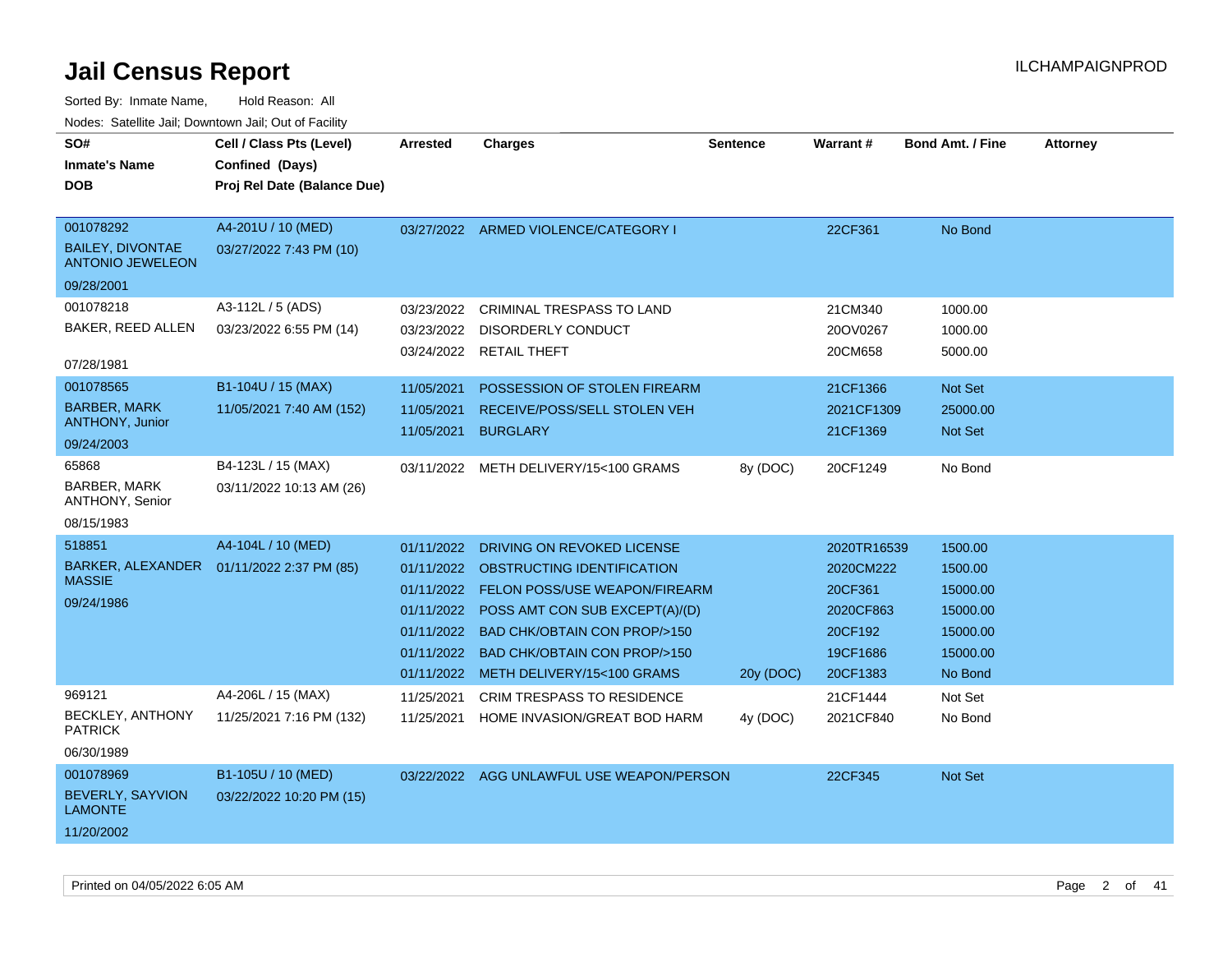Sorted By: Inmate Name, Hold Reason: All Nodes: Satellite Jail; Downtown Jail; Out of Facility

| SO#                                      | Cell / Class Pts (Level)    | Arrested   | <b>Charges</b>                            | <b>Sentence</b> | Warrant#   | <b>Bond Amt. / Fine</b> | <b>Attorney</b> |
|------------------------------------------|-----------------------------|------------|-------------------------------------------|-----------------|------------|-------------------------|-----------------|
| <b>Inmate's Name</b>                     | Confined (Days)             |            |                                           |                 |            |                         |                 |
| <b>DOB</b>                               | Proj Rel Date (Balance Due) |            |                                           |                 |            |                         |                 |
|                                          |                             |            |                                           |                 |            |                         |                 |
| 1025804                                  | BOOKH-3                     |            | 04/05/2022 FELON POSS/USE WEAPON/FIREARM  |                 | 2022CFAWOW | No Bond                 |                 |
| <b>BLOUNT, LINNEL</b><br><b>LAMONT</b>   | 04/05/2022 3:28 AM (1)      |            |                                           |                 |            |                         |                 |
| 08/09/1994                               |                             |            |                                           |                 |            |                         |                 |
| 993169                                   | A1-125U / 10 (MED)          |            | 03/04/2022 RESIDENTIAL BURGLARY           | 6y (DOC)        | 21CF1059   | No Bond                 |                 |
| BRAATEN, KAYLAN<br>AMBER                 | 03/04/2022 9:40 AM (33)     |            |                                           |                 |            |                         |                 |
| 10/29/1990                               |                             |            |                                           |                 |            |                         |                 |
| 923208                                   | B3-W3-12L / 10 (MED)        | 01/22/2022 | <b>CRIM TRES TO RES/PERS PRESENT</b>      |                 | 22CF92     | <b>Not Set</b>          |                 |
| <b>BREADY, ANDREW</b><br><b>NICHOLAS</b> | 01/22/2022 7:43 PM (74)     |            |                                           |                 |            |                         |                 |
| 06/08/1988                               |                             |            |                                           |                 |            |                         |                 |
| 001079000                                | A3-216U / 15 (ADS)          | 04/01/2022 | MURDER/STRONG PROB KILL/INJURE            |                 | 22CF102    | 2000000.00              |                 |
| BROCK, TONY LAMAR                        | 04/01/2022 9:02 AM (5)      |            |                                           |                 |            |                         |                 |
|                                          |                             |            |                                           |                 |            |                         |                 |
| 04/01/2004                               |                             |            |                                           |                 |            |                         |                 |
| 61675                                    | B1-202L / 10 (MED)          |            | 02/10/2022 AGG DISCHARGE FIREARM/OCC BLDG |                 | 20CF374    | 100000.00               |                 |
| <b>BROWN, ANTONIO</b><br><b>BURNETT</b>  | 02/10/2022 3:28 PM (55)     |            |                                           |                 |            |                         |                 |
| 03/04/1983                               |                             |            |                                           |                 |            |                         |                 |
| 51247                                    | B1-202U / 10 (MED)          | 04/15/2021 | FELON POSS/USE WEAPON/FIREARM             |                 | 21CF411    | Not Set                 |                 |
| <b>BROWN, DANTE</b><br><b>MAURICE</b>    | 04/15/2021 6:24 PM (356)    |            |                                           |                 |            |                         |                 |
| 04/19/1979                               |                             |            |                                           |                 |            |                         |                 |
| 1028357                                  | A4-107L / 15 (MAX)          | 03/23/2022 | DOMESTIC BATTERY/OTHER PRIOR              |                 | 22CF348    | Not Set                 |                 |
| <b>BROWN, MARCUS</b><br><b>RICKELL</b>   | 03/23/2022 7:13 PM (14)     |            | 03/23/2022 FELON POSS/USE WEAPON/FIREARM  |                 | 22CF349    | No Bond                 |                 |
| 01/06/1995                               |                             |            |                                           |                 |            |                         |                 |
| 990921                                   | A3-114L / 15 (MAX)          | 01/20/2022 | MFG/DEL 1<15 GR COCAINE/ANLG              |                 | 19CF369    | 25000.00                |                 |
| <b>BROWN, QUINTIN</b><br><b>MARSHAUN</b> | 01/20/2022 7:19 PM (76)     |            | 01/20/2022 ARMED HABITUAL CRIMINAL        |                 | 21CF935    | 750000.00               |                 |
| 09/26/1991                               |                             |            |                                           |                 |            |                         |                 |

Printed on 04/05/2022 6:05 AM Page 3 of 41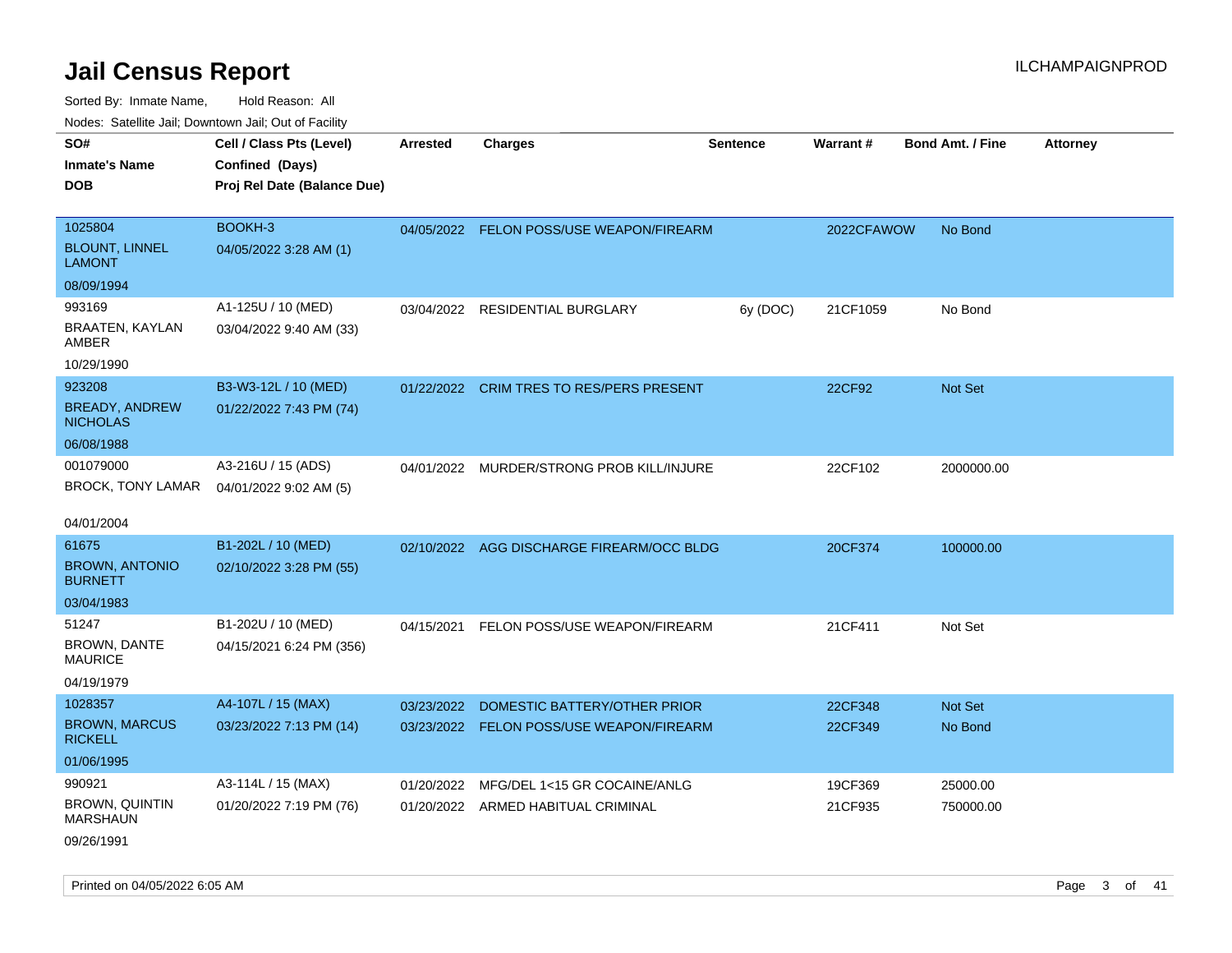Sorted By: Inmate Name, Hold Reason: All Nodes: Satellite Jail; Downtown Jail; Out of Facility

| SO#                                            | Cell / Class Pts (Level)    | <b>Arrested</b>   | <b>Charges</b>                            | <b>Sentence</b> | Warrant#   | <b>Bond Amt. / Fine</b> | <b>Attorney</b> |
|------------------------------------------------|-----------------------------|-------------------|-------------------------------------------|-----------------|------------|-------------------------|-----------------|
| <b>Inmate's Name</b>                           | Confined (Days)             |                   |                                           |                 |            |                         |                 |
| <b>DOB</b>                                     | Proj Rel Date (Balance Due) |                   |                                           |                 |            |                         |                 |
|                                                |                             |                   |                                           |                 |            |                         |                 |
| 29957                                          | B4-222L / 15 (MAX)          | 11/13/2021        | <b>FELON POSS/USE WEAPON/FIREARM</b>      |                 | 21CF1390   | Not Set                 |                 |
| <b>BROWN, RODNEY</b><br><b>LOUIS</b>           | 11/13/2021 8:57 PM (144)    |                   | 11/13/2021 AGG CRIM SX AB/>5 YR OLDER VIC |                 | 2019CF0718 | 250000.00               |                 |
| 01/07/1968                                     |                             |                   |                                           |                 |            |                         |                 |
| 981645                                         | A3-214L / 15 (MAX)          | 01/27/2022 MURDER |                                           |                 | 22CF114    | 1000000.00              |                 |
| <b>BRUMFIELD.</b><br><b>JONATHAN EZEKEIL</b>   | 01/27/2022 8:15 PM (69)     |                   |                                           |                 |            |                         |                 |
| 08/03/1989                                     |                             |                   |                                           |                 |            |                         |                 |
| 49431                                          | B1-201L / 10 (MED)          |                   | 03/11/2022 VIO BAIL BOND/CLASS X OFFENSE  | 3y (DOC)        | 2018CF350  | No Bond                 |                 |
| <b>BUFFORD, LANCE</b><br><b>CORNELL</b>        | 03/11/2022 5:01 PM (26)     |                   | 03/11/2022 CIVIL FTA WARRANT              |                 | 2005F180   | 15000.00                |                 |
| 12/18/1979                                     |                             |                   |                                           |                 |            |                         |                 |
| 1047579                                        | A1-124L / 10 (MED)          |                   | 02/24/2022 ARMED ROBBERY/NO FIREARM       |                 | 22CF232    | Not Set                 |                 |
| BUTLER, TAMYRA<br><b>COSHAWN</b>               | 02/24/2022 5:40 AM (41)     |                   |                                           |                 |            |                         |                 |
| 07/06/1988                                     |                             |                   |                                           |                 |            |                         |                 |
| 39474                                          | B1-101U / 10 (ADS)          | 07/06/2021        | MFG/DEL 15<100 GR HEROIN/ANLG             |                 | 21CF792    | <b>Not Set</b>          |                 |
| <b>CAMPBELL, AARON</b><br><b>JACOB</b>         | 07/06/2021 11:56 PM (274)   |                   |                                           |                 |            |                         |                 |
| 07/18/1974                                     |                             |                   |                                           |                 |            |                         |                 |
| 001078953                                      | A4-201L / 10 (MED)          |                   | 03/15/2022 POSSESSION OF STOLEN FIREARM   |                 | 2022CF319  | Not Set                 |                 |
| CAMPBELL,<br>MOHAMMED BURNELL                  | 03/15/2022 10:50 PM (22)    |                   |                                           |                 |            |                         |                 |
| 09/25/1991                                     |                             |                   |                                           |                 |            |                         |                 |
| 1045467                                        | <b>BOOKH-8 / 10 (ADS)</b>   | 04/01/2022        | MFG/DEL CANNABIS/30-500 GRAMS             |                 | 20CF87     | 100000.00 / 34.00       |                 |
| CARPENTER-MOORE,<br><b>JOSEPH CARL, Junior</b> | 04/02/2022 5:22 PM (4)      |                   | 04/01/2022 MFG/DEL CANNABIS/30-500 GRAMS  |                 | 19CF1770   | 100000.00 / 34.00       |                 |
| 04/18/1992                                     |                             |                   |                                           |                 |            |                         |                 |
| 1060436                                        | B1-106U / 10 (MED)          | 01/06/2022        | AGGRAVATED UNLAWFUL RESTRAINT             |                 | 22CF29     | Not Set                 |                 |
| CARTER, DERESHEO<br><b>DEWAYNE</b>             | 01/06/2022 8:43 PM (90)     |                   | 01/06/2022 FELON ESCAPE/PEACE OFFICER     |                 | 22CF28     | Not Set                 |                 |
| 09/10/1991                                     |                             |                   |                                           |                 |            |                         |                 |

Printed on 04/05/2022 6:05 AM Page 4 of 41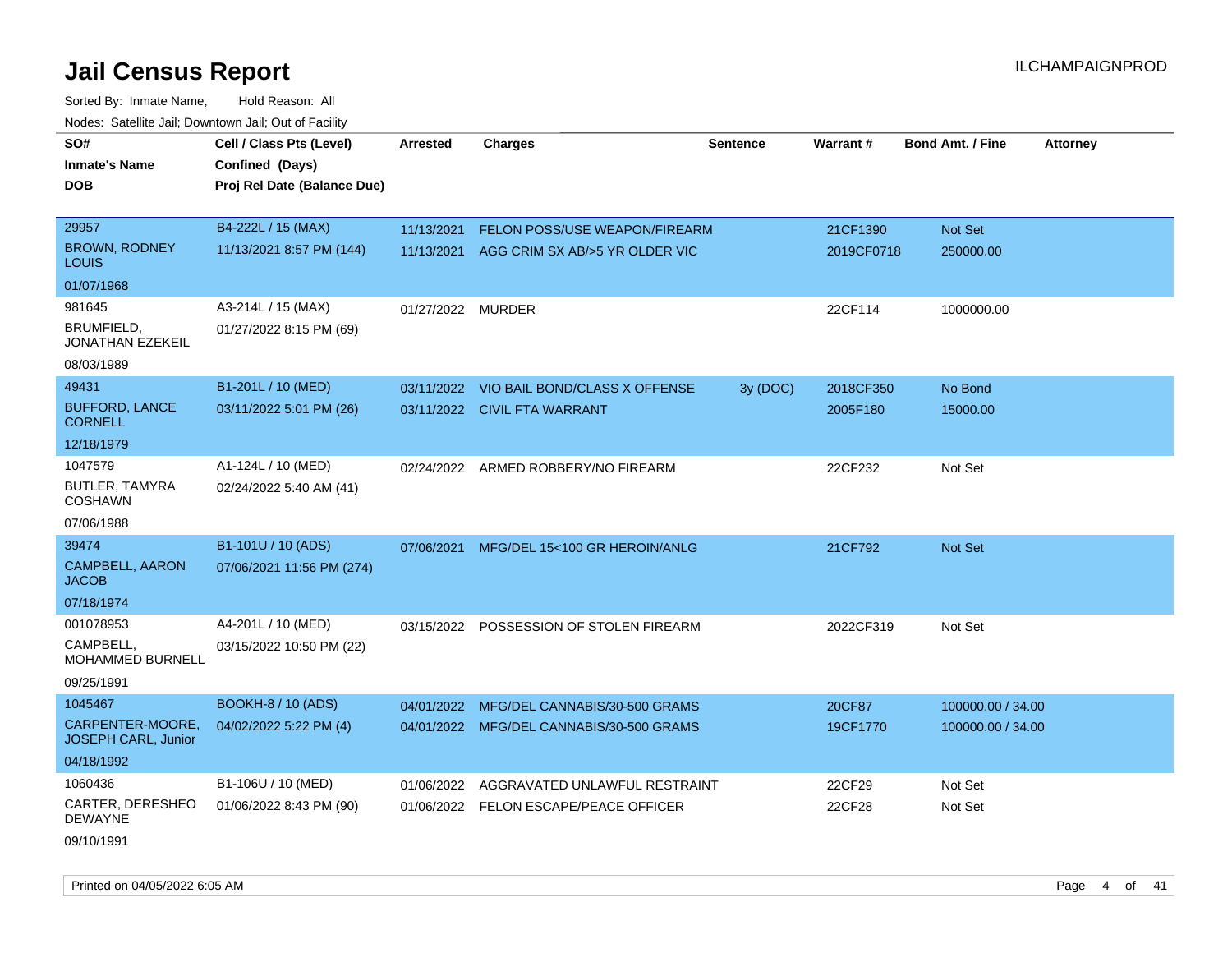Sorted By: Inmate Name, Hold Reason: All Nodes: Satellite Jail; Downtown Jail; Out of Facility

| roaco. Catolino cali, Downtown cali, Out of Facility |                                              |                 |                                               |                 |            |                         |                 |
|------------------------------------------------------|----------------------------------------------|-----------------|-----------------------------------------------|-----------------|------------|-------------------------|-----------------|
| SO#                                                  | Cell / Class Pts (Level)                     | <b>Arrested</b> | <b>Charges</b>                                | <b>Sentence</b> | Warrant#   | <b>Bond Amt. / Fine</b> | <b>Attorney</b> |
| Inmate's Name                                        | Confined (Days)                              |                 |                                               |                 |            |                         |                 |
| DOB                                                  | Proj Rel Date (Balance Due)                  |                 |                                               |                 |            |                         |                 |
|                                                      |                                              |                 |                                               |                 |            |                         |                 |
| 001077353                                            | B1-106L / 15 (MAX)                           |                 | 02/12/2022 FELON POSS/USE WEAPON/FIREARM      |                 | 22CF173    | No Bond                 |                 |
| <b>CARTER, JAMES</b><br><b>IVORY</b>                 | 02/13/2022 1:19 AM (52)                      |                 | 02/12/2022 ALCOHOL SALES - MINOR 19-20        |                 | 2020OV127  | 1000.00                 |                 |
| 08/12/2000                                           |                                              |                 |                                               |                 |            |                         |                 |
| 001079016                                            | BOOKF-2                                      |                 | 04/05/2022 BURGLARY                           |                 | 2022CF65   | 20000.00                |                 |
| CASTILLO, KRISTEN<br><b>LEE ANA</b>                  | 04/05/2022 2:27 AM (1)                       |                 |                                               |                 |            |                         |                 |
| 08/23/1990                                           |                                              |                 |                                               |                 |            |                         |                 |
| 957936                                               | A4-103U / 15 (MAX)                           |                 | 03/10/2022 DELIVERY OF OR POSSESSION OF W/INT |                 | 22CF295    | Not Set                 |                 |
| CAVETTE, JUSTIN<br><b>EUGENE</b>                     | 03/10/2022 12:10 PM (27)                     |                 |                                               |                 |            |                         |                 |
| 08/02/1988                                           |                                              |                 |                                               |                 |            |                         |                 |
| 1029088                                              | B1-107L / 10 (MED)                           | 12/21/2021      | FELON POSS/USE FIREARM PRIOR                  |                 | 21CF1338   | 250000.00               |                 |
| CHAPPLE, MALIK<br><b>BIANCO</b>                      | 12/22/2021 10:02 AM (105)                    |                 |                                               |                 |            |                         |                 |
| 10/25/1994                                           |                                              |                 |                                               |                 |            |                         |                 |
| 001078812                                            | B1-207U / 15 (MAX)                           |                 | 02/01/2022 ARMED ROBBERY/ARMED W/FIREARM      |                 | 22CF145    | Not Set                 |                 |
| <b>COBB, SINTRAE</b><br><b>SANCHEZ</b>               | 02/01/2022 8:33 PM (64)                      |                 |                                               |                 |            |                         |                 |
| 07/05/2002                                           |                                              |                 |                                               |                 |            |                         |                 |
| 1004799                                              | A3-213U / 15 (ADS)                           | 03/31/2022      | POSSESSION OF METH< 5 GRAMS                   |                 | 22CF388    | Not Set                 |                 |
| COCHRANE, STORM<br><b>JAMES</b>                      | 03/31/2022 11:37 AM (6)                      |                 | 03/31/2022 AGG CRIM SEX ABUSE/VICTIM <13      |                 | 19CF25     | 10000.00                |                 |
| 10/28/1992                                           |                                              |                 |                                               |                 |            |                         |                 |
| 001077485                                            | A1-227U / 15 (MAX)                           | 12/21/2021      | MURDER/INTENT TO KILL/INJURE                  |                 | 2021CF1282 | 1000000.00              |                 |
| <b>COLBERT, ARIEANA</b><br><b>FELICIA</b>            | 12/21/2021 2:08 PM (106)                     |                 |                                               |                 |            |                         |                 |
| 12/13/2000                                           |                                              |                 |                                               |                 |            |                         |                 |
| 34805                                                | B4-227U / 15 (MAX)                           | 10/01/2021      | DOMESTIC BATTERY                              |                 | 21CF1183   | Not Set                 |                 |
|                                                      | CONERLY, KIN JOSEPH 10/01/2021 1:53 AM (187) | 10/01/2021      | ARMED HABITUAL CRIMINAL                       |                 | 21CF1184   | Not Set                 |                 |
|                                                      |                                              | 10/06/2021      | POSS STOLEN VEHICLE > \$25,000                |                 | 19CF1786   | Not Set                 |                 |
| 11/16/1971                                           |                                              |                 |                                               |                 |            |                         |                 |

Printed on 04/05/2022 6:05 AM Page 5 of 41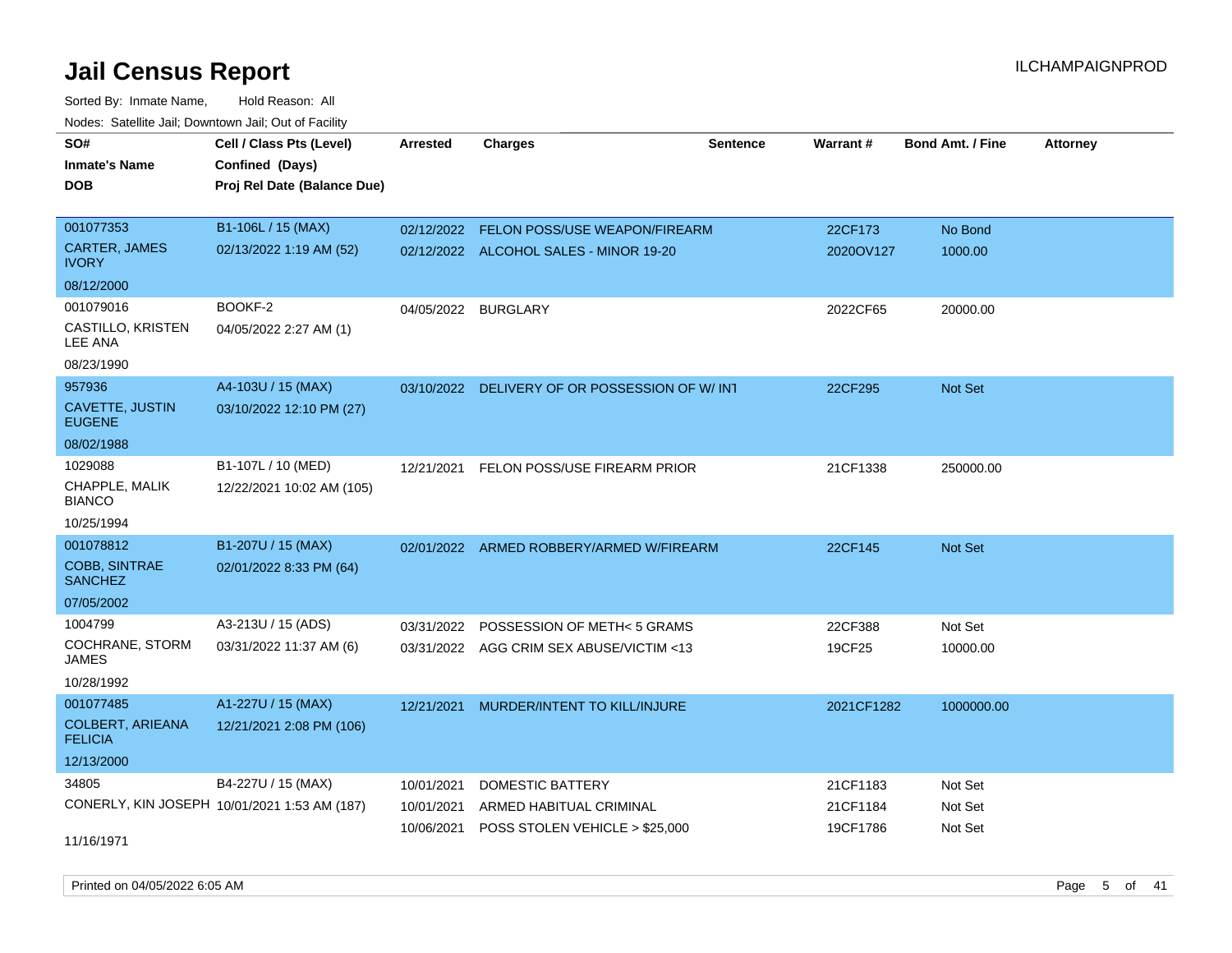Sorted By: Inmate Name, Hold Reason: All Nodes: Satellite Jail; Downtown Jail; Out of Facility

| SO#                                   | Cell / Class Pts (Level)    | <b>Arrested</b>   | <b>Charges</b>                          | <b>Sentence</b>       | Warrant#   | <b>Bond Amt. / Fine</b> | <b>Attorney</b> |
|---------------------------------------|-----------------------------|-------------------|-----------------------------------------|-----------------------|------------|-------------------------|-----------------|
| Inmate's Name                         | Confined (Days)             |                   |                                         |                       |            |                         |                 |
| <b>DOB</b>                            | Proj Rel Date (Balance Due) |                   |                                         |                       |            |                         |                 |
|                                       |                             |                   |                                         |                       |            |                         |                 |
| 1074319                               | B1-104L / 15 (MAX)          | 10/12/2021        | AGGRAVATED CRUELTY TO ANIMALS           |                       | 21CF1238   | <b>Not Set</b>          |                 |
| CRAIG, DAVUCCI<br><b>DAVION</b>       | 10/12/2021 11:36 AM (176)   | 10/14/2021 MURDER |                                         |                       | 21CF1239   | Not Set                 |                 |
| 08/02/2001                            |                             |                   |                                         |                       |            |                         |                 |
| 49829                                 | B4-121L                     |                   | 03/20/2022 AGGRAVATED DOMESTIC BATTERY  |                       | 22CF337    | No Bond                 |                 |
| CRANDALL, TERRY<br>LEE, Junior        | 03/20/2022 11:02 PM (17)    |                   |                                         |                       |            |                         |                 |
| 01/12/1974                            |                             |                   |                                         |                       |            |                         |                 |
| 001077549                             | B2-T3-10L / 10 (SPH)        | 12/22/2020        | <b>PRED CRIM SEX ASLT/VICTIM &lt;13</b> |                       | 2020CF1469 | <b>Not Set</b>          |                 |
| CRISTOBAL-MATEO,<br><b>CRISTOBAL</b>  | 12/22/2020 1:17 PM (470)    |                   |                                         |                       |            |                         |                 |
| 12/02/1988                            |                             |                   |                                         |                       |            |                         |                 |
| 1076848                               | BOOKH-1                     | 04/04/2022        | DISORDERLY CONDUCT                      |                       | 22CFAWOW   | Not Set                 |                 |
| <b>CROSS, STEED</b><br><b>GATHON</b>  | 04/04/2022 7:14 AM (2)      |                   | 04/04/2022 CRIM DMG TO PROP \$500-10K   |                       | 22CFAWOW   | Not Set                 |                 |
| 10/11/1974                            |                             |                   |                                         |                       |            |                         |                 |
| 988538                                | B3-W4-15U / 10 (MED)        | 12/21/2021        | AGGRAVATED DOMESTIC BATTERY             |                       | 21CF1564   | Not Set                 |                 |
| DAVIDSON, HARLEY<br><b>KYLE SCOTT</b> | 12/21/2021 5:45 AM (106)    |                   |                                         |                       |            |                         |                 |
| 08/05/1990                            | 4/18/2022 (0.00)            |                   |                                         |                       |            |                         |                 |
| 1023587                               | A4-102L / 15 (MAX)          | 09/24/2021        | MFG/DEL CANNABIS/2.5-10 GRAMS           |                       | 21CF1155   | Not Set                 |                 |
| DAVIS, MARTIN<br>DENNIS               | 09/24/2021 9:38 PM (194)    | 09/24/2021        | ARMED HABITUAL CRIMINAL                 |                       | 2021-CF681 | 500000.00               |                 |
| 12/02/1994                            |                             |                   |                                         |                       |            |                         |                 |
| 56972                                 | B3-W8-32L / 10 (MED)        | 08/30/2021        | POSS STOLEN VEHICLE > \$25,000          |                       | 21CF1044   | Not Set                 |                 |
| DAY, DANIEL JOSEPH                    | 08/30/2021 3:07 PM (219)    | 09/04/2021        | <b>BURGLARY</b>                         |                       | 21CF1054   | <b>Not Set</b>          |                 |
|                                       |                             |                   |                                         |                       |            |                         |                 |
| 10/16/1982                            |                             |                   |                                         |                       |            |                         |                 |
| 39880                                 | A3-211L / 10 (ADS)          |                   | 03/30/2022 DOMESTIC BATTERY             | 2y/6m (DOC) 2021CF991 |            | No Bond                 |                 |
| DUGE, JACKIE LEE,<br>Junior           | 03/30/2022 4:25 PM (7)      |                   |                                         |                       |            |                         |                 |
| $\frac{1}{2}$                         |                             |                   |                                         |                       |            |                         |                 |

02/03/1960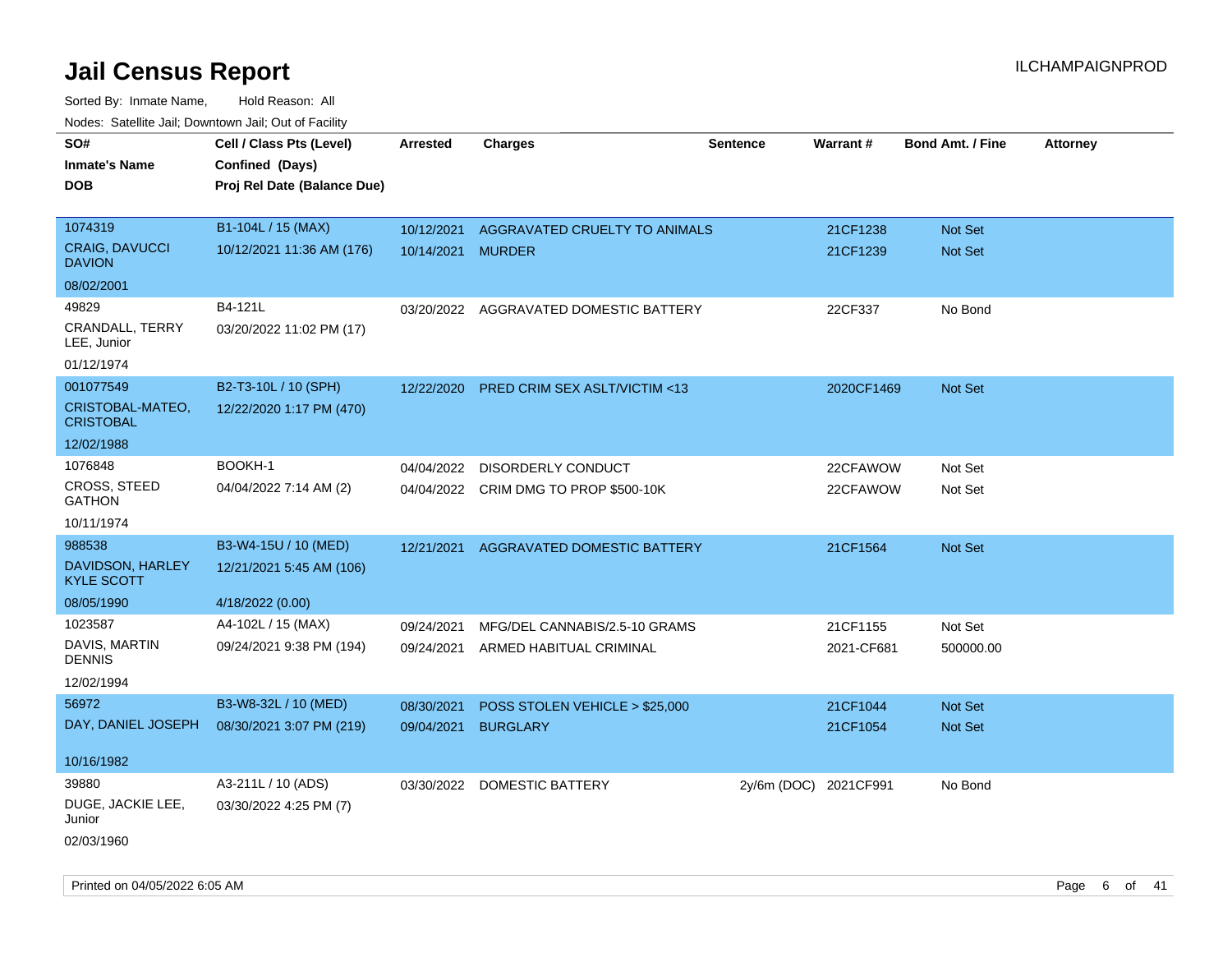Sorted By: Inmate Name, Hold Reason: All Nodes: Satellite Jail; Downtown Jail; Out of Facility

| SO#<br><b>Inmate's Name</b><br><b>DOB</b>                      | Cell / Class Pts (Level)<br>Confined (Days)<br>Proj Rel Date (Balance Due) | <b>Arrested</b>          | <b>Charges</b>                                                                                     | Sentence | Warrant#                             | <b>Bond Amt. / Fine</b>          | <b>Attorney</b> |
|----------------------------------------------------------------|----------------------------------------------------------------------------|--------------------------|----------------------------------------------------------------------------------------------------|----------|--------------------------------------|----------------------------------|-----------------|
| 1024895<br><b>EDWARDS, GEORGE</b><br><b>CORTEZ</b>             | B1-103L / 10 (MED)<br>12/15/2021 12:26 PM (112)                            | 12/15/2021<br>12/15/2021 | MFG/DEL 100<400 GR COCA/ANLG<br><b>AGGRAVATED BATTERY</b>                                          |          | 21CF1535<br>21CF1536                 | <b>Not Set</b><br><b>Not Set</b> |                 |
| 06/19/1994                                                     |                                                                            |                          |                                                                                                    |          |                                      |                                  |                 |
| 1074720<br>ELVIR-REYES, JORGE<br><b>LEONARDO</b>               | B2-T4-13U / 15 (SPH)<br>01/19/2022 1:43 PM (77)                            |                          | 01/19/2022 PRED CRIM SEX ASLT/VICTIM <13                                                           |          | 21CF1414                             | 500000.00                        |                 |
| 06/03/1988                                                     |                                                                            |                          |                                                                                                    |          |                                      |                                  |                 |
| 43977<br><b>EMKES, DOUGLAS</b><br><b>ALAN</b>                  | B2-T1-02L / 5 (SPH)<br>12/20/2021 9:59 AM (107)                            | 12/20/2021<br>12/20/2021 | AGG FLEEING POLICE/21 MPH OVER<br><b>PAROLE REVOCATION</b>                                         |          | 21CF1566                             | Not Set<br>No Bond               |                 |
| 06/08/1959                                                     |                                                                            |                          |                                                                                                    |          |                                      |                                  |                 |
| 987328<br>ERVIN, DEIDRA ANN<br>RUTH<br>04/15/1991              | A2-123L / 10 (MED)<br>12/11/2021 8:48 PM (116)                             | 12/11/2021               | AGG ASLT PEACE OFF/FIRE/ER WRK                                                                     |          | 21CF1515                             | Not Set                          |                 |
| 60186<br><b>EVANS, MICHAEL</b><br><b>WILLIAM</b><br>08/08/1981 | B3-W7-26L / 10 (MED)<br>03/12/2022 6:03 PM (25)                            |                          | 03/12/2022 AGG DOMESTIC BATTERY/STRANGLE                                                           |          | 22CF304                              | <b>Not Set</b>                   |                 |
| 1026175<br>FALCONER, AVERY<br><b>FOX</b><br>04/07/1989         | B4-127U / 10 (MED)<br>02/06/2022 4:49 AM (59)                              | 02/06/2022<br>02/06/2022 | FELON FAIL/RETURN FRM FURLOUGH<br><b>CITY OV ARREST</b><br>02/07/2022 MFG/DEL 1<15 GR COCAINE/ANLG | 6y (DOC) | 21CF1554<br>2021-OV-65<br>2019CF1617 | No Bond<br>1000.00<br>No Bond    |                 |
| 66468<br><b>FERRELL, BRIAN</b><br><b>JAMAL</b><br>11/15/1985   | A4-106L / 15 (MAX)<br>03/06/2022 9:04 PM (31)                              | 03/06/2022 MURDER        |                                                                                                    |          | 22CF273                              | 1000000.00                       |                 |
| 962759                                                         | B2-DR / 15 (SPH)<br>FINLEY, KEVIN DANTE 07/16/2021 9:44 PM (264)           | 07/16/2021<br>07/29/2021 | METH DELIVERY<5 GRAMS<br>AGG CRIM SEX ASSAULT/FELONY                                               |          | 21CF833<br>21CF891                   | Not Set<br>No Bond               |                 |

12/28/1988

Printed on 04/05/2022 6:05 AM Page 7 of 41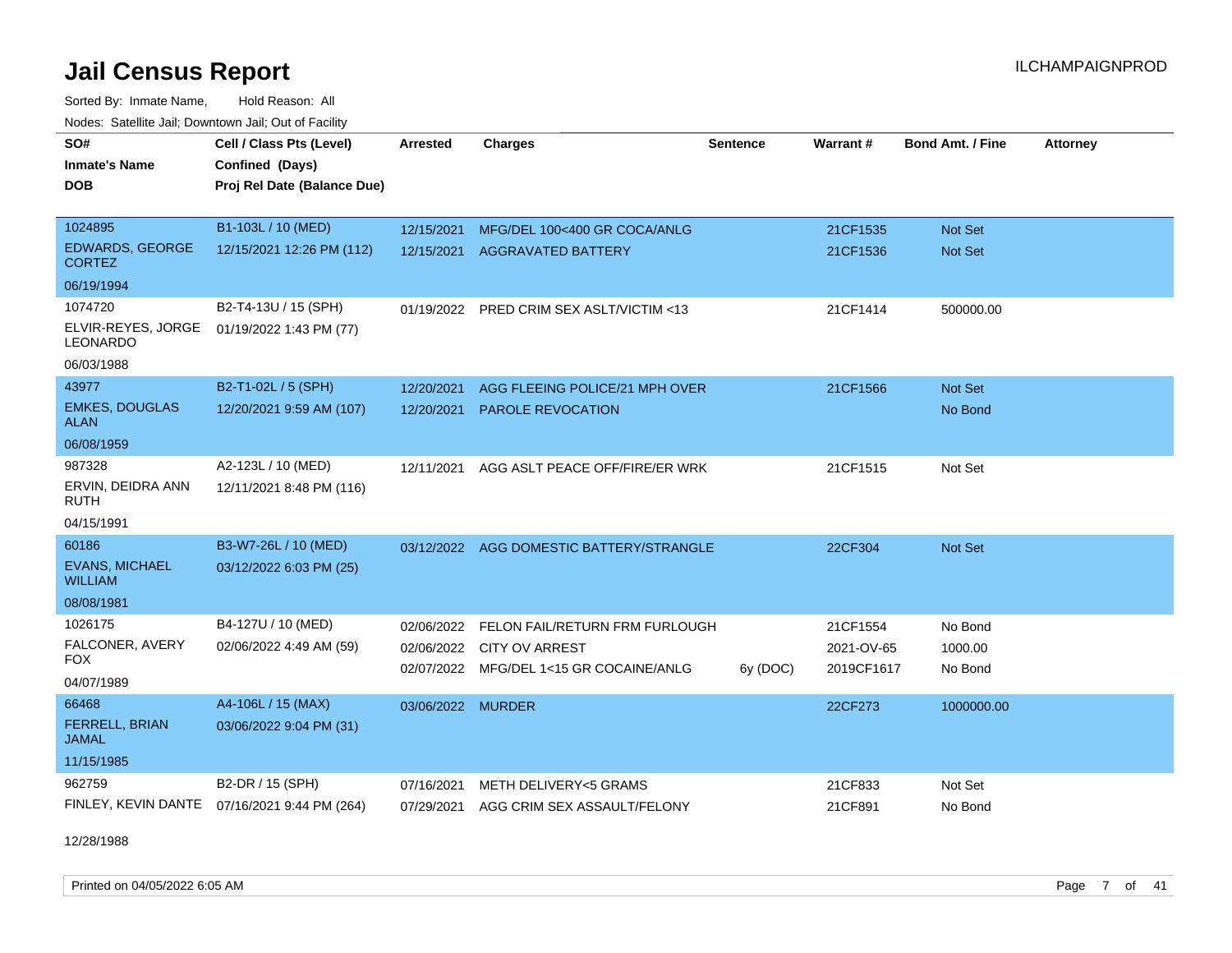Sorted By: Inmate Name, Hold Reason: All Nodes: Satellite Jail; Downtown Jail; Out of Facility

| SO#                                        | Cell / Class Pts (Level)                    | <b>Arrested</b>   | <b>Charges</b>                           | <b>Sentence</b> | <b>Warrant#</b> | <b>Bond Amt. / Fine</b> | <b>Attorney</b> |
|--------------------------------------------|---------------------------------------------|-------------------|------------------------------------------|-----------------|-----------------|-------------------------|-----------------|
| <b>Inmate's Name</b>                       | Confined (Days)                             |                   |                                          |                 |                 |                         |                 |
| <b>DOB</b>                                 | Proj Rel Date (Balance Due)                 |                   |                                          |                 |                 |                         |                 |
|                                            |                                             |                   |                                          |                 |                 |                         |                 |
| 001078961                                  | B1-207L / 10 (MED)                          |                   | 03/21/2022 AGG BATTERY/DISCHARGE FIREARM |                 | 22CF39          | 750000.00               |                 |
| <b>FISCHER, KYRE</b><br><b>ORLANDO</b>     | 03/21/2022 1:21 PM (16)                     |                   |                                          |                 |                 |                         |                 |
| 04/14/2002                                 |                                             |                   |                                          |                 |                 |                         |                 |
| 1039744                                    | A3-114U / 15 (MAX)                          | 12/06/2021 MURDER |                                          |                 | 20CF959         | 1000000.00              |                 |
| FONVILLE, TREVOY<br><b>JERMAINE</b>        | 12/06/2021 10:52 AM (121)                   |                   |                                          |                 |                 |                         |                 |
| 01/13/1996                                 |                                             |                   |                                          |                 |                 |                         |                 |
| 001078863                                  | B4-226U / 15 (MAX)                          | 02/19/2022        | POSSESSION OF STOLEN FIREARM             |                 | 22CF203         | <b>Not Set</b>          |                 |
| <b>FOSTER, JOHN</b><br><b>CARELL</b>       | 02/19/2022 6:01 AM (46)                     |                   |                                          |                 |                 |                         |                 |
| 03/13/1981                                 |                                             |                   |                                          |                 |                 |                         |                 |
| 518395                                     | B2-T3-12L / 15 (SPH)                        | 07/07/2020        | <b>CRIMINAL SEXUAL ASSAULT</b>           |                 | 2020-CF735      | 250000.00               |                 |
|                                            | FRANDLE, MARK RYAN 07/07/2020 3:42 PM (638) |                   |                                          |                 |                 |                         |                 |
|                                            |                                             |                   |                                          |                 |                 |                         |                 |
| 09/10/1985                                 |                                             |                   |                                          |                 |                 |                         |                 |
| 001077934                                  | A1-125L / 10 (MED)                          | 08/22/2021        | AGG DUI/ACCIDENT/DEATH                   |                 | 21CF1024        | Not Set                 |                 |
| FREED, LOGAN<br><b>SUZANNE</b>             | 08/22/2021 11:45 PM (227)                   | 08/22/2021        | <b>DOMESTIC BATTERY</b>                  |                 | 21 CM 172       | 10000.00                |                 |
| 08/18/1996                                 |                                             |                   |                                          |                 |                 |                         |                 |
| 001078290                                  | A1-224L / 10 (ADS)                          | 08/19/2021        | MACHINE GUN/AUTO WEAPON/VEH              |                 | 21CF1012        | Not Set                 |                 |
| FREEMAN, ANGEL<br><b>JANILA KAY</b>        | 08/19/2021 1:26 AM (230)                    |                   |                                          |                 |                 |                         |                 |
| 12/25/1995                                 |                                             |                   |                                          |                 |                 |                         |                 |
| 1063104                                    | B3-W4-14L / 5 (MIN)                         | 01/10/2022        | <b>VIOLATE ORDER PROTECTION</b>          |                 | 21CF1258        | Not Set                 |                 |
| <b>FUSON, KEITH</b><br><b>EDWARD</b>       | 01/10/2022 9:14 PM (86)                     |                   | 03/31/2022 PHONE HARASSMENT/VICTIM <13   |                 |                 | No Bond                 |                 |
| 05/07/1987                                 | 6/20/2022 (0.00)                            |                   |                                          |                 |                 |                         |                 |
| 591514                                     | B2-T2-07U / 10 (SPH)                        | 02/25/2022        | AGG CRIM SEX ABUSE/VIC 13-17             |                 | 22CF230         | 100000.00               |                 |
| GAMBLE, SCOTT PAUL 02/25/2022 6:08 PM (40) |                                             |                   |                                          |                 |                 |                         |                 |

09/06/1968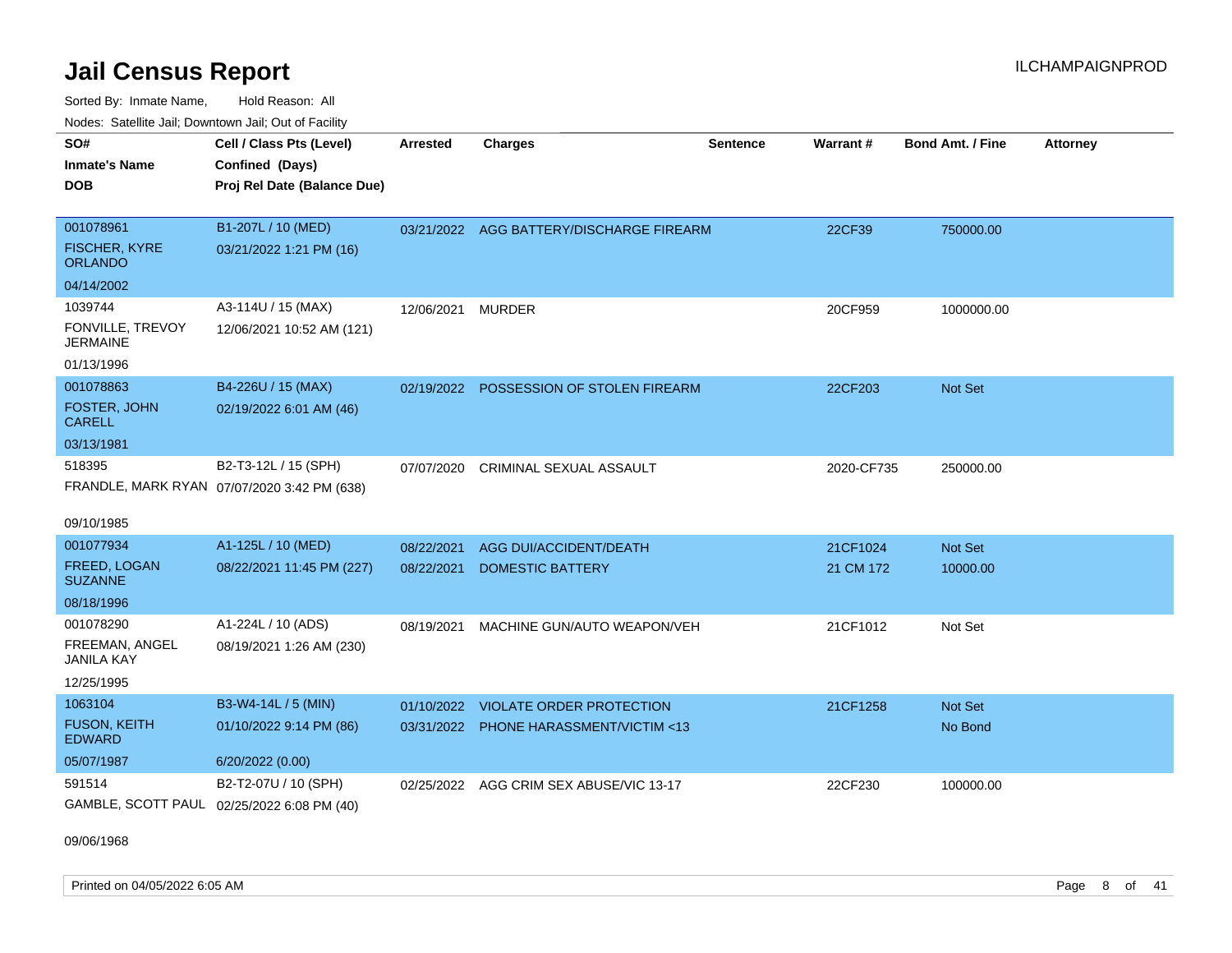| SO#<br><b>Inmate's Name</b>           | Cell / Class Pts (Level)<br>Confined (Days) | <b>Arrested</b> | <b>Charges</b>                           | Sentence | Warrant#     | <b>Bond Amt. / Fine</b> | <b>Attorney</b> |
|---------------------------------------|---------------------------------------------|-----------------|------------------------------------------|----------|--------------|-------------------------|-----------------|
| <b>DOB</b>                            | Proj Rel Date (Balance Due)                 |                 |                                          |          |              |                         |                 |
|                                       |                                             |                 |                                          |          |              |                         |                 |
| 1075614                               | A4-202U / 15 (MAX)                          |                 | 03/19/2022 AGGRAVATED DOMESTIC BATTERY   |          | 22CF333      | Not Set                 |                 |
| <b>GANT, TEVIN</b><br><b>ODELROW</b>  | 03/19/2022 5:29 PM (18)                     |                 | 03/19/2022 PAROLE REVOCATION             |          | CM2201590    | No Bond                 |                 |
| 03/03/1991                            |                                             |                 |                                          |          |              |                         |                 |
| 36808                                 | BOOKF-2                                     | 04/05/2022      | BATTERY/CAUSE BODILY HARM                |          | 2022CMAWOW   | 100.00                  |                 |
| GEE, ROBBIE JEAN                      | 04/05/2022 2:54 AM (1)                      |                 |                                          |          |              |                         |                 |
| 01/18/1960                            |                                             |                 |                                          |          |              |                         |                 |
| 001078154                             | B3-W1-01U / 10 (MED)                        | 01/09/2022      | DRVG UNDER INFLU OF ALCOHOL              |          | 2021 DT 182  | 5000.00                 |                 |
| <b>GENTRY, DAMON</b><br><b>LIONEL</b> | 01/09/2022 4:41 PM (87)                     |                 | 01/09/2022 AGG DOMESTIC BATTERY/STRANGLE |          | 2021 CF 1396 | 50000.00                |                 |
| 12/25/1971                            |                                             |                 |                                          |          |              |                         |                 |
| 001078633                             | B2-T4-15U / 25 (SPH)                        | 12/01/2021      | PRED CRIM SEX ASLT/VICTIM <13            |          | 21CF1416     | 250000.00               |                 |
| GONZALEZ-GUILLEN.<br>EDWARD           | 12/01/2021 12:08 PM (126)                   |                 |                                          |          |              |                         |                 |
| 08/25/2002                            |                                             |                 |                                          |          |              |                         |                 |
| 001078607                             | B4-221L / 15 (MAX)                          | 11/22/2021      | <b>FELON POSS/USE FIREARM/PAROLE</b>     |          | 21CF1437     | Not Set                 |                 |
| <b>GRAY, WILLIAM</b><br><b>DA'VON</b> | 11/22/2021 2:57 PM (135)                    | 11/22/2021      | ATTEMPT (FIRST DEGREE MURDER)            |          | 21CF1435     | Not Set                 |                 |
| 04/18/1984                            |                                             |                 |                                          |          |              |                         |                 |
| 56342                                 | B1-206L / 10 (MED)                          | 10/21/2021      | THEFT CONTROL INTENT <\$500              |          | 17CF1451     | 10000.00                |                 |
| <b>GRIFFIN, NATHAN</b>                | 10/21/2021 4:20 PM (167)                    | 10/21/2021      | DRIVING ON REVOKED LICENSE               |          | 20TR1979     | 3000.00                 |                 |
| <b>EUGENE</b>                         |                                             | 10/21/2021      | ARMED HABITUAL CRIMINAL                  |          | 21CF1279     | Not Set                 |                 |
| 02/24/1969                            |                                             |                 |                                          |          |              |                         |                 |
| 56594                                 | A4-104U / 10 (MED)                          | 03/22/2022      | DRIVING RVK/SUSP DUI/SSS 4-9             |          | 21CF548      | 440.00                  |                 |
| HARRIS, JOSEPH LEE                    | 03/22/2022 8:39 PM (15)                     | 03/22/2022      | DRIVING RVK/SUSP DUI/SSS 4-9             |          | 20CF910      | 440.00                  |                 |
| 10/30/1982                            |                                             | 03/22/2022      | DRIVING RVK/SUSP DUI/SSS 4-9             |          | 20CF1018     | 440.00                  |                 |
|                                       |                                             | 03/22/2022      | AGG BATTERY/PUBLIC PLACE                 |          | 19CF1521     | 5000.00                 |                 |
|                                       |                                             | 03/22/2022      | DRVG UNDER INFLU OF ALCOHOL              |          | 2021CF142    | 7500.00                 |                 |
|                                       |                                             | 03/22/2022      | POSS AMT CON SUB EXCEPT(A)/(D)           |          | 2021CF104    | 200000.00               |                 |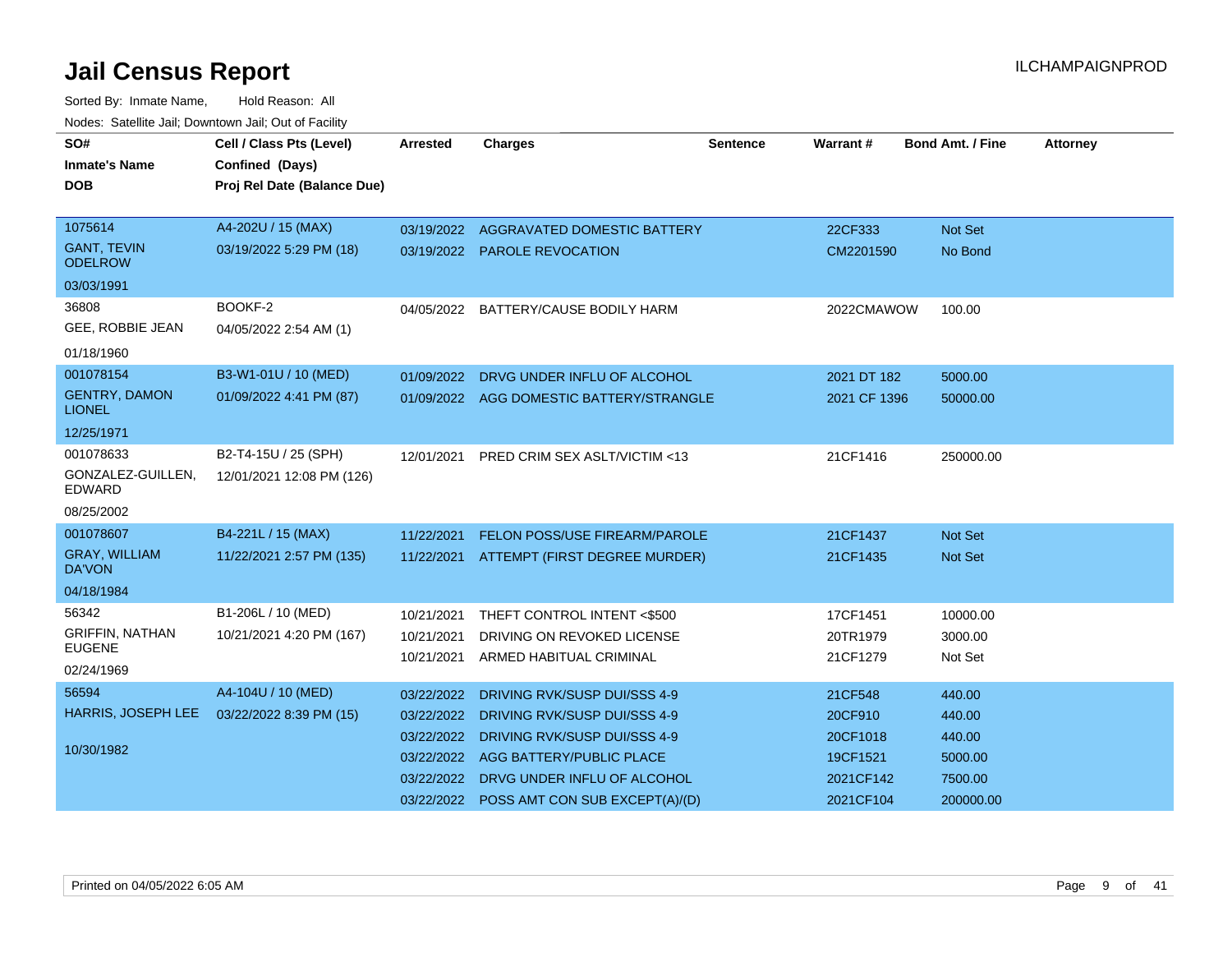| SO#<br><b>Inmate's Name</b><br><b>DOB</b>                 | Cell / Class Pts (Level)<br>Confined (Days)<br>Proj Rel Date (Balance Due) | <b>Arrested</b> | <b>Charges</b>                        | <b>Sentence</b> | Warrant#  | <b>Bond Amt. / Fine</b> | <b>Attorney</b> |
|-----------------------------------------------------------|----------------------------------------------------------------------------|-----------------|---------------------------------------|-----------------|-----------|-------------------------|-----------------|
| 544770<br><b>HAYES, DEVON</b><br><b>JERMAINE</b>          | A4-105U / 10 (MED)<br>08/14/2021 2:56 AM (235)                             | 08/14/2021      | AGG DOMESTIC BATTERY/STRANGLE         | 7y (DOC)        | 2021CF514 | 25000.00                |                 |
| 11/07/1987                                                |                                                                            |                 |                                       |                 |           |                         |                 |
| 975293                                                    | B2-T4-14L / 10 (SPH)                                                       | 07/21/2021      | VIO ORDER/PRIOR VIO OF ORDER          |                 | 21CF914   | No Bond                 |                 |
| HILL, JACOB MILES                                         | 07/21/2021 8:43 PM (259)                                                   | 07/21/2021      | <b>STALKING</b>                       |                 | 2021CF863 | Not Set                 |                 |
|                                                           |                                                                            | 07/25/2021      | PAROLE REVOCATION                     |                 | CH2104646 | Not Set                 |                 |
| 02/06/1988                                                |                                                                            | 08/18/2021      | HARASS WITNESS/FAMILY MBR/REP         |                 | 21CF992   | Not Set                 |                 |
|                                                           |                                                                            | 09/09/2021      | AGG STALKING/BODILY HARM              |                 | 21CF1073  | Not Set                 |                 |
| 980939                                                    | B4-225U / 10 (MED)                                                         | 03/25/2022      | RECEIVE/POSS/SELL STOLEN VEH          |                 | 22CF357   | Not Set                 |                 |
| HILL, XAVIER<br><b>LENSHAUN</b>                           | 03/25/2022 11:15 AM (12)                                                   |                 |                                       |                 |           |                         |                 |
| 06/18/1988                                                |                                                                            |                 |                                       |                 |           |                         |                 |
| 987949                                                    | A3-113L / 10 (ADS)                                                         | 03/29/2022      | FELON POSS/FIREARM                    |                 | 22CF365   | Not Set                 |                 |
| HOLT, TERRELL<br>VALENTINO                                | 03/29/2022 12:53 AM (8)                                                    |                 | 03/29/2022 FUGITIVE FROM JUSTICE      |                 | 22CF364   | Not Set                 |                 |
| 02/17/1991                                                |                                                                            |                 |                                       |                 |           |                         |                 |
| 1072876                                                   | A1-226U / 5 (MIN)                                                          |                 | 02/10/2022 METH DELIVERY/5<15 GRAMS   | 4y (DOC)        | 21CF143   | No Bond                 |                 |
| HOUTCHINS, SAVANNA 02/10/2022 5:10 PM (55)<br><b>BELL</b> |                                                                            |                 |                                       |                 |           |                         |                 |
| 07/10/1996                                                | 2/17/2022 (0.00)                                                           |                 |                                       |                 |           |                         |                 |
| 001078884                                                 | A4-103L / 15 (MAX)                                                         |                 | 02/27/2022 ARMED VIOLENCE/CATEGORY I  | 6y (DOC)        | 22CF234   | Not Set                 |                 |
| HOWARD, TREVON<br><b>TITRESS</b>                          | 02/27/2022 5:07 AM (38)                                                    |                 |                                       |                 |           |                         |                 |
| 03/20/1999                                                |                                                                            |                 |                                       |                 |           |                         |                 |
| 51028                                                     | B3-W6-21U / 10 (MED)                                                       |                 | 02/23/2022 AGG FLEEING/2+ CON DEVICES |                 | 19CF1839  | 50000.00                |                 |
| HUFFMAN, MICHAEL<br><b>LEONARD</b>                        | 02/23/2022 3:14 AM (42)                                                    |                 |                                       |                 |           |                         |                 |
| 07/24/1980                                                |                                                                            |                 |                                       |                 |           |                         |                 |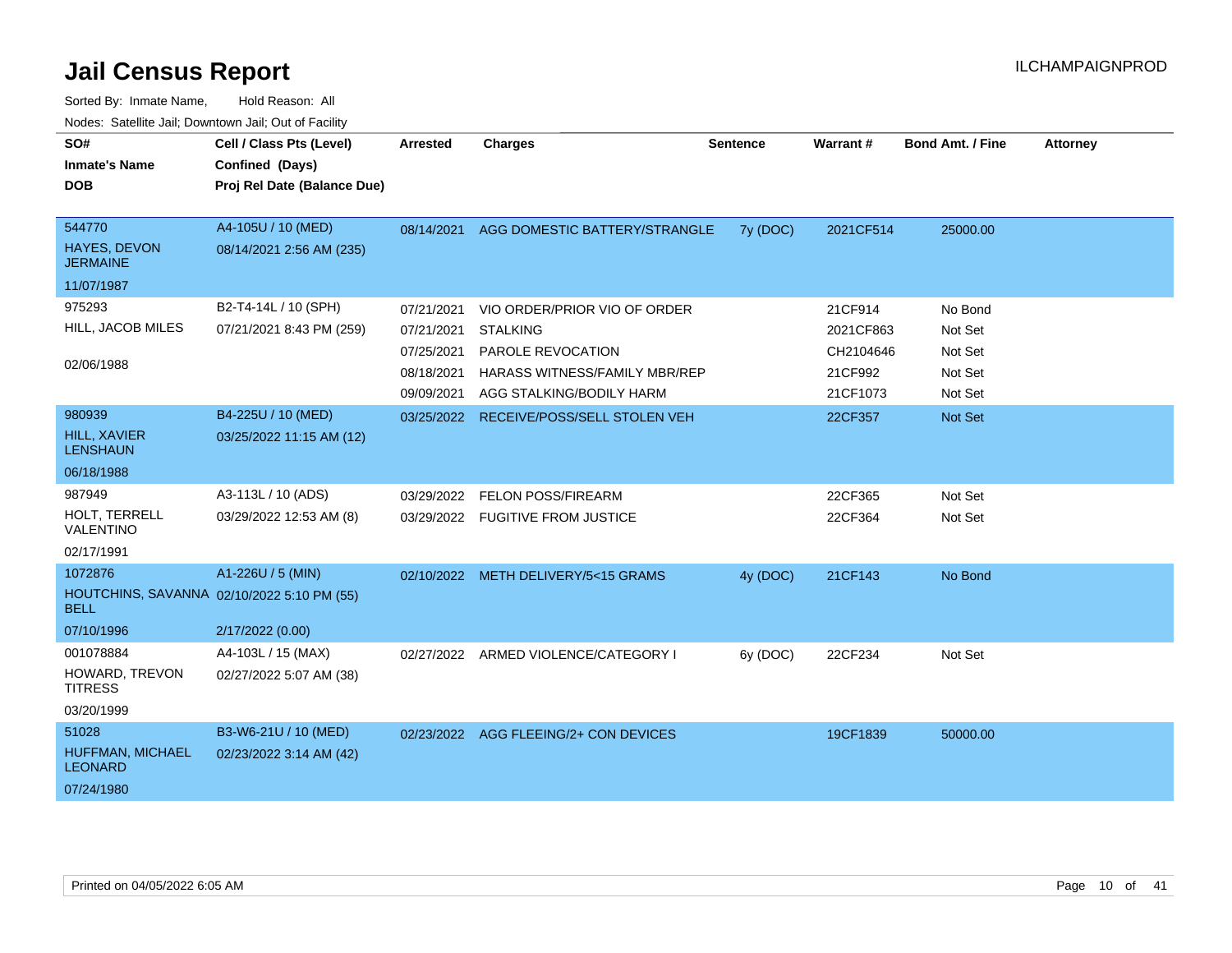| noaco. Catolino cali, Domntonni cali, Cat on I acilit<br>SO# | Cell / Class Pts (Level)    | <b>Arrested</b> | Charges                                   | <b>Sentence</b> | <b>Warrant#</b> | <b>Bond Amt. / Fine</b> | <b>Attorney</b> |
|--------------------------------------------------------------|-----------------------------|-----------------|-------------------------------------------|-----------------|-----------------|-------------------------|-----------------|
| Inmate's Name                                                | Confined (Days)             |                 |                                           |                 |                 |                         |                 |
| DOB                                                          | Proj Rel Date (Balance Due) |                 |                                           |                 |                 |                         |                 |
|                                                              |                             |                 |                                           |                 |                 |                         |                 |
| 1061186                                                      | A1-226L / 15 (MAX)          |                 | 03/16/2022 MURDER/STRONG PROB KILL/INJURE |                 | 22CF329         | No Bond                 |                 |
| <b>INGRAM, CHERELL</b><br><b>LETRISE</b>                     | 03/16/2022 10:17 PM (21)    |                 |                                           |                 |                 |                         |                 |
| 10/01/1986                                                   |                             |                 |                                           |                 |                 |                         |                 |
| 38993                                                        | A4-101L / 15 (MAX)          | 02/13/2021      | ATTEMPT (FIRST DEGREE MURDER)             |                 | 21CF181         | Not Set                 |                 |
| JACKSON, LAMONT<br>JEREMIE                                   | 02/13/2021 7:45 AM (417)    |                 |                                           |                 |                 |                         |                 |
| 07/31/1973                                                   |                             |                 |                                           |                 |                 |                         |                 |
| 001077487                                                    | B3-W8-30L / 10 (MED)        | 12/03/2020      | FELON POSS/USE WEAPON/FIREARM             | 8y (DOC)        | 20CF1377        | Not Set                 |                 |
| JACKSON, TERRELL<br>DANDRE                                   | 12/03/2020 10:18 AM (489)   | 11/09/2021      | AGG DISCHARGE FIREARM/OCC VEH             | 8y (DOC)        | 21CR0331401     | No Bond                 |                 |
| 08/11/1990                                                   |                             |                 |                                           |                 |                 |                         |                 |
| 001078703                                                    | A1-224U / 15 (ADS)          | 12/20/2021      | MURDER/INTENT TO KILL/INJURE              |                 | 21CF1574        | Not Set                 |                 |
| JOHNS, SHANIQUH<br>THERESA                                   | 12/22/2021 6:41 AM (105)    |                 |                                           |                 |                 |                         |                 |
| 04/03/1992                                                   |                             |                 |                                           |                 |                 |                         |                 |
| 1073444                                                      | <b>BOOKH-5</b>              | 04/05/2022      | DOMESTIC BATTERY                          |                 | 2022CMAWOW      | No Bond                 |                 |
| JONES, DARION<br>MARIE                                       | 04/05/2022 1:26 AM (1)      | 04/05/2022      | RESIST/OBSTRUCTING A PEACE OFFICER        |                 | 2022CMAWOW      | No Bond                 |                 |
| 02/26/1998                                                   |                             |                 |                                           |                 |                 |                         |                 |
| 1042582                                                      | B1-107U / 15 (MAX)          |                 | 03/10/2022 VIOLATE ORDER PROTECTION       |                 | 22CM61          | Not Set                 |                 |
| JONES, DEONTA<br>DANTRAL                                     | 03/10/2022 4:50 AM (27)     |                 |                                           |                 |                 |                         |                 |
| 02/01/1993                                                   |                             |                 |                                           |                 |                 |                         |                 |
| 001078645                                                    | B4-225L / 10 (MED)          | 12/02/2021      | AGG DISCHARGE FIREARM                     |                 | 21CF1478        | No Bond                 |                 |
| JONES, KELVIN<br><b>KHYRIC</b>                               | 12/02/2021 6:56 PM (125)    |                 |                                           |                 |                 |                         |                 |
| 02/27/2001                                                   |                             |                 |                                           |                 |                 |                         |                 |
| 956822                                                       | A4-107U / 15 (MAX)          | 11/25/2021      | AGGRAVATED DOMESTIC BATTERY               |                 | 21CF1442        | Not Set                 |                 |
| JONES, MARIO                                                 | 11/25/2021 10:37 AM (132)   | 11/25/2021      | PAROLE REVOCATION                         |                 | CH2106361       | No Bond                 |                 |
| NATHANIEL                                                    |                             | 11/25/2021      | UNLAWFUL RESTRAINT                        |                 | 21CF1443        | Not Set                 |                 |
| 10/27/1987                                                   |                             |                 |                                           |                 |                 |                         |                 |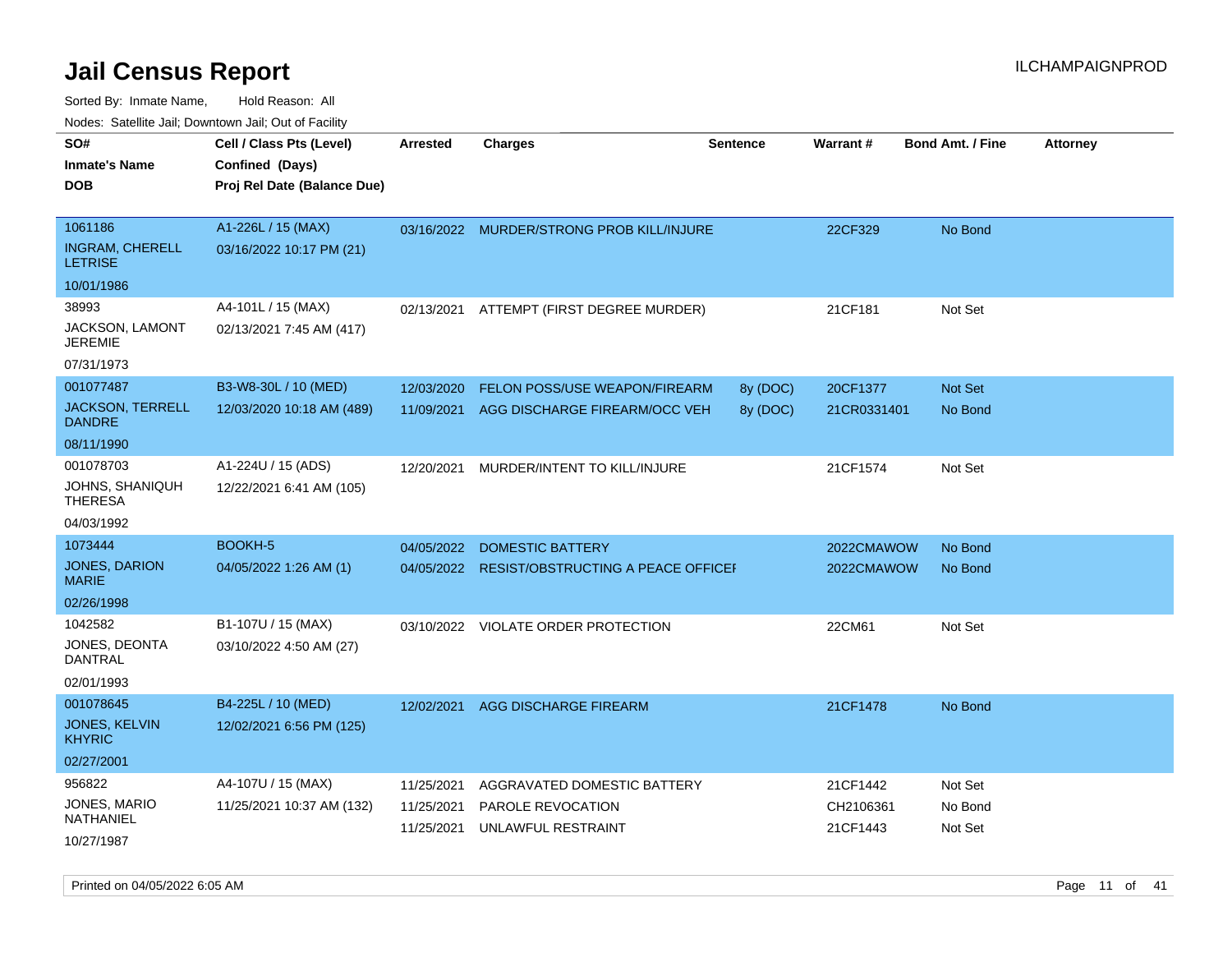| SO#<br><b>Inmate's Name</b><br><b>DOB</b> | Cell / Class Pts (Level)<br>Confined (Days)<br>Proj Rel Date (Balance Due) | <b>Arrested</b> | <b>Charges</b>                          | <b>Sentence</b> | Warrant#   | <b>Bond Amt. / Fine</b> | <b>Attorney</b> |
|-------------------------------------------|----------------------------------------------------------------------------|-----------------|-----------------------------------------|-----------------|------------|-------------------------|-----------------|
| 59668                                     | B2-T1-04L / 10 (SPH)                                                       | 02/11/2022      | FAIL TO RPT CHNG ADDRESS/EMPL           |                 | 20 CF 1241 | 75000.00                |                 |
| <b>JONES, MARTELL</b><br><b>DEANGELO</b>  | 02/11/2022 3:19 PM (54)                                                    |                 | 02/11/2022 AGGRAVATED ARSON/BODILY HARM |                 | 22 CF 169  | 75000.00                |                 |
| 07/11/1983                                |                                                                            |                 |                                         |                 |            |                         |                 |
| 1008468                                   | B4-125L / 10 (MED)                                                         | 12/01/2021      | FELON POSS/USE WEAPON/FIREARM           |                 | 21CF1472   | Not Set                 |                 |
| JONES, MARTEZ<br><b>LAMONTE</b>           | 12/01/2021 1:28 PM (126)                                                   | 12/02/2021      | PROBATION VIOLATION                     |                 | 20CF1151   | Not Set                 |                 |
| 06/22/1993                                |                                                                            |                 |                                         |                 |            |                         |                 |
| 1068501                                   | B3-W2-06L / 5 (MIN)                                                        | 02/07/2022      | VIO ORDER/NOTICE/PRIOR VIO O/P          | 18m (DOC)       | 22CF156    | No Bond                 |                 |
| KING, JULIUS<br><b>EMANUEL</b>            | 02/07/2022 7:06 PM (58)                                                    |                 | 03/29/2022 RESIST/OBSTRUCT WITH INJURY  | 18m (DOC)       | 2021CF926  | No Bond                 |                 |
| 04/08/1985                                |                                                                            |                 |                                         |                 |            |                         |                 |
| 24308<br>KWIATKOWSKI,                     | B2-T1-01U / 15 (SPH)<br>03/19/2022 12:52 PM (18)                           |                 | 03/19/2022 RETAIL THEFT                 | 30m (DOC)       | 20CF79     | No Bond                 |                 |
| ROBERT JOHN                               |                                                                            |                 |                                         |                 |            |                         |                 |
| 08/08/1963                                |                                                                            |                 |                                         |                 |            |                         |                 |
| 1068786                                   | B3-W6-22L / 10 (MED)                                                       | 03/04/2022      | DOMESTIC BATTERY/OTHER PRIOR            |                 | 22CF270    | Not Set                 |                 |
| LACY, MALIK SHAKUR                        | 03/04/2022 7:25 PM (33)                                                    | 03/04/2022      | DOMESTIC BATTERY/HARM/VIO O/P           |                 | 18CM478    | 2500.00                 |                 |
|                                           |                                                                            |                 | 03/04/2022 WARRANT OUT OF COUNTY        |                 | 20TR4604   | 3000.00                 |                 |
| 12/01/1996                                |                                                                            |                 |                                         |                 |            |                         |                 |
| 1041648                                   | A4-206U / 15 (MAX)                                                         | 01/11/2022      | PAROLE REVOCATION                       |                 | CH2200221  | Not Set                 |                 |
| LANE, DEMETRIUS<br>LAQUAN                 | 01/11/2022 5:27 AM (85)                                                    |                 | 01/11/2022 ARMED HABITUAL CRIMINAL      | 6y (DOC)        | 22CF41     | Not Set                 |                 |
| 07/04/1996                                |                                                                            |                 |                                         |                 |            |                         |                 |
| 001077710                                 | A3-212L / 5 (ADS)                                                          | 03/31/2022      | AGG DOMESTIC BATTERY/STRANGLE           |                 | 21CF212    | No Bond                 |                 |
| LANGE, DEVONTAE<br><b>AND'RE</b>          | 03/31/2022 2:21 PM (6)                                                     |                 | 03/31/2022 AGG BATTERY/PUBLIC PLACE     |                 | 21CF279    | No Bond                 |                 |
| 03/05/1994                                |                                                                            |                 |                                         |                 |            |                         |                 |
| 1070011                                   | B4-122L / 10 (MED)                                                         | 08/03/2021      | AGG DISCH FIREARM/1ST AID PERS          |                 | 21CF929    | Not Set                 |                 |
| LAWS, WILLIAM<br>ZARAK, Third             | 08/03/2021 3:53 PM (246)                                                   |                 |                                         |                 |            |                         |                 |
| 07/06/1999                                |                                                                            |                 |                                         |                 |            |                         |                 |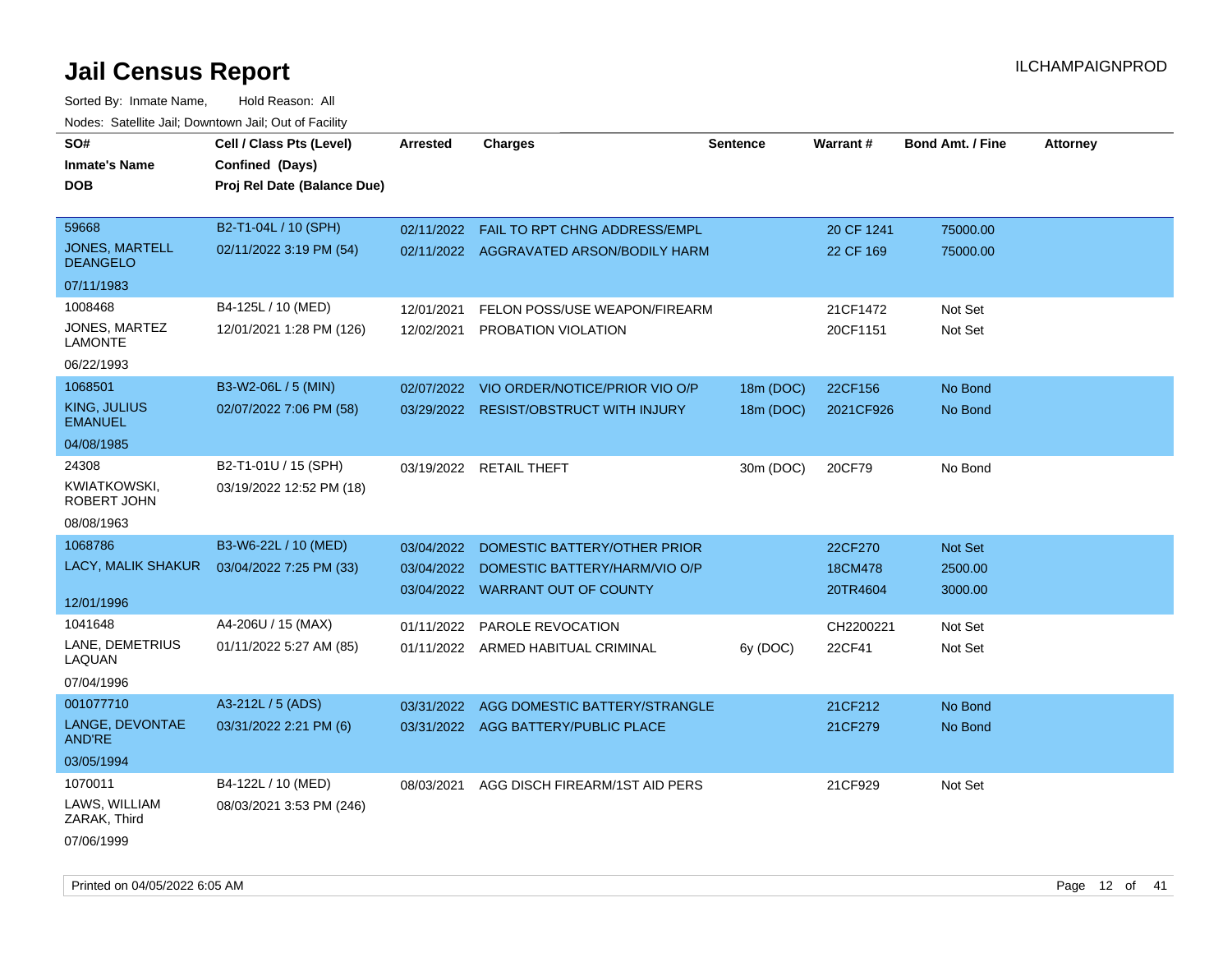Sorted By: Inmate Name, Hold Reason: All

| Nodes: Satellite Jail; Downtown Jail; Out of Facility |  |
|-------------------------------------------------------|--|
|                                                       |  |

| SO#<br><b>Inmate's Name</b><br><b>DOB</b>       | Cell / Class Pts (Level)<br>Confined (Days)<br>Proj Rel Date (Balance Due) | <b>Arrested</b>      | <b>Charges</b>                            | <b>Sentence</b> | Warrant#    | <b>Bond Amt. / Fine</b> | <b>Attorney</b> |
|-------------------------------------------------|----------------------------------------------------------------------------|----------------------|-------------------------------------------|-----------------|-------------|-------------------------|-----------------|
| 548089<br><b>LEWIS, LAWRENCE</b><br>PAUL, Third | B1-204U / 15 (MAX)<br>12/04/2020 4:42 AM (488)                             |                      | 12/04/2020 ATTEMPT (FIRST DEGREE MURDER)  |                 | 20CF1378    | <b>Not Set</b>          |                 |
| 02/08/1993                                      |                                                                            |                      |                                           |                 |             |                         |                 |
| 1005717                                         | A3-115L / 5 (MIN)                                                          | 03/31/2022           | AGG DUI/3                                 |                 | 22CF372     | 100000.00               |                 |
| LEWIS, ORLANDO<br><b>DESHONE</b>                | 03/31/2022 1:56 PM (6)                                                     | 03/31/2022 AGG DUI/3 |                                           |                 | 22CF373     | 100000.00               |                 |
| 01/31/1987                                      |                                                                            |                      |                                           |                 |             |                         |                 |
| 001078817                                       | B1-206U / 10 (MED)                                                         |                      | 02/03/2022 AGG UUW/PERSON/PREV CONVICTION |                 | 22CF143     | Not Set                 |                 |
| LIPSCOMB, LADAROL<br><b>ANTHONY</b>             | 02/03/2022 11:33 PM (62)                                                   |                      |                                           |                 |             |                         |                 |
| 10/01/2000                                      |                                                                            |                      |                                           |                 |             |                         |                 |
| 001078924                                       | A4-205L / 10 (MED)                                                         | 03/09/2022           | DOMESTIC BATTERY/OTHER PRIOR              |                 | 22CF289     | Not Set                 |                 |
| LIVINGSTON, MASON<br><b>RICHARD</b>             | 03/09/2022 4:13 AM (28)                                                    |                      | 03/09/2022 WARRANT OUT OF COUNTY          |                 | 2019 CM 230 | 5000.00                 |                 |
| 08/23/1988                                      |                                                                            |                      |                                           |                 |             |                         |                 |
| 001078320                                       | <b>BOOKH-7 / 5 (MIN)</b>                                                   | 04/03/2022           | <b>BURGLARY</b>                           |                 | 22CF395     | Not Set                 |                 |
| <b>MARSH, PAUL</b><br><b>OLUFUNMILAYO</b>       | 04/03/2022 8:37 PM (3)                                                     | 04/03/2022 BURGLARY  |                                           |                 | 22CF396     | Not Set                 |                 |
| 07/13/1994                                      |                                                                            |                      |                                           |                 |             |                         |                 |
| 001077725                                       | A3-213L / 10 (ADS)                                                         | 03/30/2022           | DOM BTRY/CONTACT/1-2 PRECONV              |                 | 21CF1101    | 10000.00                |                 |
| MARTIN, TERRY LEE                               | 03/30/2022 1:32 AM (7)                                                     |                      |                                           |                 |             |                         |                 |
| 03/20/1975                                      |                                                                            |                      |                                           |                 |             |                         |                 |
| 1038892                                         | B2-DR / 10 (MED)                                                           | 02/16/2022           | PRED CRIM SEX ASLT/BODILY HARM            |                 | 22CF199     | No Bond                 |                 |
| MCCAULEY, TIMOTHY<br><b>WILLIAM</b>             | 02/16/2022 8:49 PM (49)                                                    |                      |                                           |                 |             |                         |                 |
| 03/05/1989                                      |                                                                            |                      |                                           |                 |             |                         |                 |
| 48792                                           | B4-126L / 10 (MED)                                                         | 11/19/2021           | AGG BATTERY/DISCHARGE FIREARM             |                 | 21CF1425    | Not Set                 |                 |
| MCCLAIN, HURCHEL<br>JOSEPH                      | 11/20/2021 4:11 AM (137)                                                   |                      |                                           |                 |             |                         |                 |
| 05/01/1979                                      |                                                                            |                      |                                           |                 |             |                         |                 |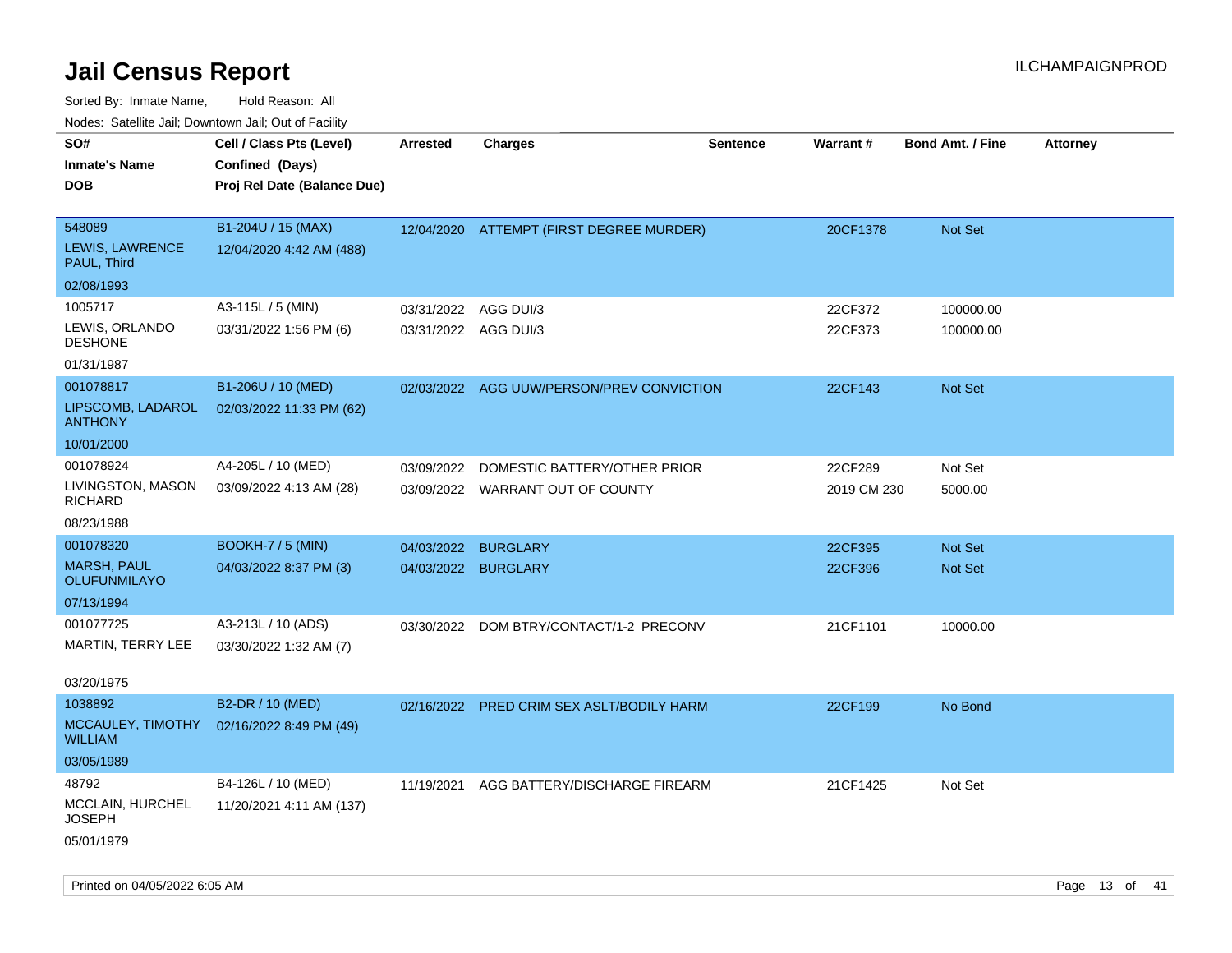Sorted By: Inmate Name, Hold Reason: All Nodes: Satellite Jail; Downtown Jail; Out of Facility

| SO#<br><b>Inmate's Name</b><br>DOB                              | Cell / Class Pts (Level)<br>Confined (Days)<br>Proj Rel Date (Balance Due)              | <b>Arrested</b>                        | <b>Charges</b>                                                                  | <b>Sentence</b> | Warrant#                          | <b>Bond Amt. / Fine</b>       | <b>Attorney</b> |
|-----------------------------------------------------------------|-----------------------------------------------------------------------------------------|----------------------------------------|---------------------------------------------------------------------------------|-----------------|-----------------------------------|-------------------------------|-----------------|
| 1027034<br>MCFALL-DORSEY,<br><b>ESSENCE LEANN</b>               | A2-121L / 10 (ADS)<br>03/19/2022 1:11 AM (18)                                           |                                        | 03/19/2022 ARMED ROBBERY/ARMED W/FIREARM                                        |                 | 22CF335                           | No Bond                       |                 |
| 03/20/1994                                                      |                                                                                         |                                        |                                                                                 |                 |                                   |                               |                 |
| 001077938<br>MCGAHA,<br>CHRISTOPHER D<br>07/27/1991             | BOOKH-4 / 15 (ADS)<br>05/10/2021 7:02 PM (331)                                          | 05/10/2021<br>05/11/2021<br>05/27/2021 | AGG KIDNAPING DISCH FIR/HARM<br><b>MURDER</b><br>ESCAPE FROM DEPT OF CORRECTION |                 | 21CF532<br>2021-CF-215<br>21CF600 | Not Set<br>No Bond<br>Not Set |                 |
| 66710<br><b>MEEKS, CASSARIOUS</b><br><b>MONTE</b><br>06/22/1984 | A4-207U / 15 (ADS)<br>01/20/2022 11:40 AM (76)                                          |                                        | 01/19/2022 ARMED VIOLENCE/CATEGORY I                                            |                 | <b>22CF88</b>                     | <b>Not Set</b>                |                 |
| 1043071<br><b>MERRELL-</b><br>SUTHERLAND, ALICIA<br>11/26/1972  | A2-120L / 10 (MED)<br>11/08/2021 2:22 AM (149)                                          | 11/08/2021                             | CRIM DMG/GOVT PROP/<\$500                                                       |                 | 21CF1378                          | Not Set                       |                 |
| 41584<br>10/07/1975                                             | B4-227L / 15 (MAX)<br>MILLER, JOSE LOVELL 12/02/2021 1:04 AM (125)                      | 12/01/2021                             | <b>ARMED HABITUAL CRIMINAL</b>                                                  |                 | 21CF1467                          | <b>Not Set</b>                |                 |
| 39106<br>Junior<br>04/12/1973                                   | B3-W3-10L / 10 (MED)<br>MOORE, ANDREW LEE, 10/12/2021 1:02 AM (176)<br>4/10/2022 (0.00) | 10/12/2021                             | DOMESTIC BATTERY/OTHER PRIOR                                                    |                 | 21CF1217                          | Not Set                       |                 |
| 1052889                                                         | A3-215L / 10 (ADS)                                                                      | 03/31/2022                             | <b>AGGRAVATED DOMESTIC BATTERY</b>                                              |                 | 22CF375                           | No Bond                       |                 |
| MOORE, JEREMIAH<br><b>THOMAS</b>                                | 03/31/2022 2:39 AM (6)                                                                  | 03/31/2022                             | DRIVING ON SUSPENDED LICENSE                                                    |                 | 22MT388                           | Not Set                       |                 |
| 07/21/1996                                                      |                                                                                         |                                        |                                                                                 |                 |                                   |                               |                 |
| 539294<br>MOSLEY, JAMES<br>CALVIN                               | B1-205L / 10 (MED)<br>01/11/2022 9:43 PM (85)                                           | 01/11/2022<br>01/11/2022               | AGG DUI/NO VALID DL<br>PAROLE REVOCATION                                        |                 | 22CF49<br>CH2200227               | Not Set<br>No Bond            |                 |
|                                                                 |                                                                                         |                                        |                                                                                 |                 |                                   |                               |                 |

12/11/1985

Printed on 04/05/2022 6:05 AM **Page 14** of 41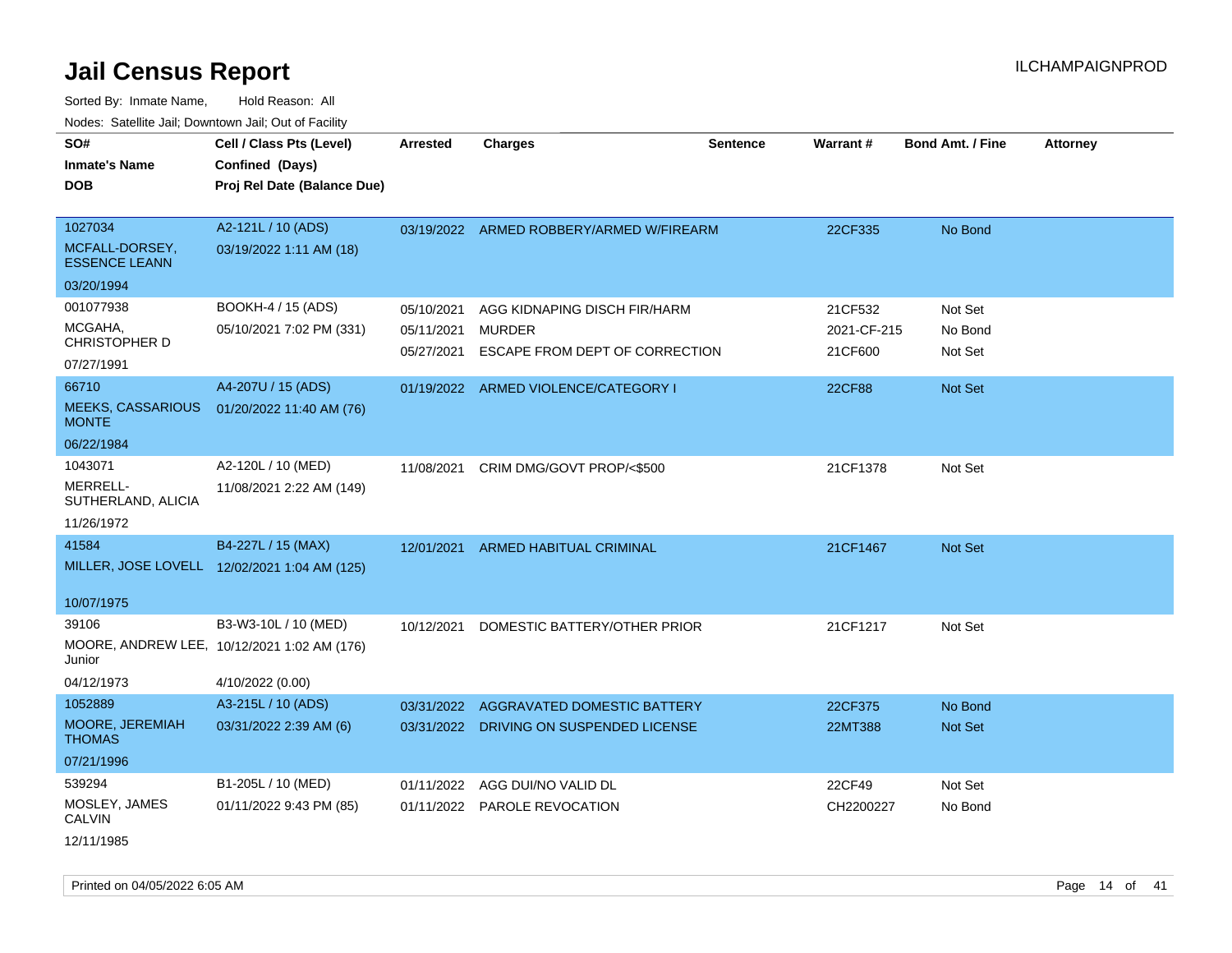| roaco. Calcinio dan, Downtown dan, Cal or Fability                   |                                                                            |                 |                                          |                 |               |                         |                 |
|----------------------------------------------------------------------|----------------------------------------------------------------------------|-----------------|------------------------------------------|-----------------|---------------|-------------------------|-----------------|
| SO#<br>Inmate's Name<br><b>DOB</b>                                   | Cell / Class Pts (Level)<br>Confined (Days)<br>Proj Rel Date (Balance Due) | <b>Arrested</b> | Charges                                  | <b>Sentence</b> | Warrant#      | <b>Bond Amt. / Fine</b> | <b>Attorney</b> |
| 001078993<br>MURPHY, JUSTIN RAY 03/29/2022 6:40 PM (8)<br>03/12/1997 | <b>BOOKH-6 / 10 (ADS)</b>                                                  | 03/29/2022      | AGG ASLT PEACE OFF/FIRE/ER WRK           |                 | <b>22CM87</b> | <b>Not Set</b>          |                 |
|                                                                      |                                                                            |                 |                                          |                 |               |                         |                 |
| 1012617<br>NEAL, ANDRE<br>LORENZO                                    | A3-216L / 10 (ADS)<br>04/01/2022 11:56 AM (5)                              | 04/01/2022      | FELON POSS/USE WEAPON/FIREARM            | 2y (CJ)         | 21CF889       | No Bond                 |                 |
| 10/11/1993                                                           |                                                                            |                 |                                          |                 |               |                         |                 |
| 001078517                                                            | B1-102L / 15 (MAX)                                                         | 10/19/2021      | ATTEMPT (FIRST DEGREE MURDER)            |                 | 21CF1267      | <b>Not Set</b>          |                 |
| <b>NELSON, RORY</b><br><b>DEMOND</b>                                 | 10/19/2021 3:55 AM (169)                                                   |                 |                                          |                 |               |                         |                 |
| 08/14/1984                                                           |                                                                            |                 |                                          |                 |               |                         |                 |
| 001078854                                                            | B2-T2-05U / 15 (MAX)                                                       | 02/15/2022      | AGG BATTERY/DISCHARGE FIREARM            |                 | 2019JD22      | No Bond                 |                 |
| PATNAUDE, MARTY<br>WW.                                               | 02/15/2022 5:12 PM (50)                                                    |                 | 02/15/2022 ARMED VIOLENCE/CATEGORY I     |                 | 22CF190       | Not Set                 |                 |
| 08/26/2003                                                           |                                                                            |                 |                                          |                 |               |                         |                 |
| 1026607                                                              | BOOKH-8                                                                    | 04/04/2022      | <b>RETAIL THEFT/DISP MERCH/&lt;\$300</b> |                 | 2021CF760     | No Bond                 |                 |
| PETERSON, KEVIN<br>JOSEPH                                            | 04/04/2022 2:24 PM (2)                                                     |                 |                                          |                 |               |                         |                 |
| 03/12/1963                                                           | 4/11/2022 (0.00)                                                           |                 |                                          |                 |               |                         |                 |
| 61251                                                                | BOOKF-1 / 15 (ADS)                                                         | 12/27/2021      | <b>PRED CRIM SEX ASLT/VICTIM &lt;13</b>  |                 | 21CF651       | No Bond                 |                 |
| PETMECKY, JOHN<br>ROBERT                                             | 12/27/2021 1:52 PM (100)                                                   |                 |                                          |                 |               |                         |                 |
| 03/09/1983                                                           |                                                                            |                 |                                          |                 |               |                         |                 |
| 1030954                                                              | B4-223U / 15 (MAX)                                                         | 01/14/2022      | ARMED VIOLENCE/CATEGORY I                |                 | 22CF76        | Not Set                 |                 |
| PETTIGREW,<br><b>MALCOME JAMIESON</b>                                | 01/15/2022 4:35 AM (81)                                                    |                 | 01/14/2022 MFG/DEL CANNABIS/10-30 GRAMS  |                 | 2020CF9       | 15000.00                |                 |
| 02/20/1995                                                           |                                                                            |                 |                                          |                 |               |                         |                 |
| 1059394                                                              | B3-W1-04L / 5 (MIN)                                                        |                 | 02/16/2022 AGG DUI/NO VALID DL           |                 | 2020CF1396    | No Bond                 |                 |
| PHILLIPS, ISAAC<br>TERRELL                                           | 02/16/2022 9:00 AM (49)                                                    |                 |                                          |                 |               |                         |                 |
| 12/27/1996                                                           | 5/15/2022 (0.00)                                                           |                 |                                          |                 |               |                         |                 |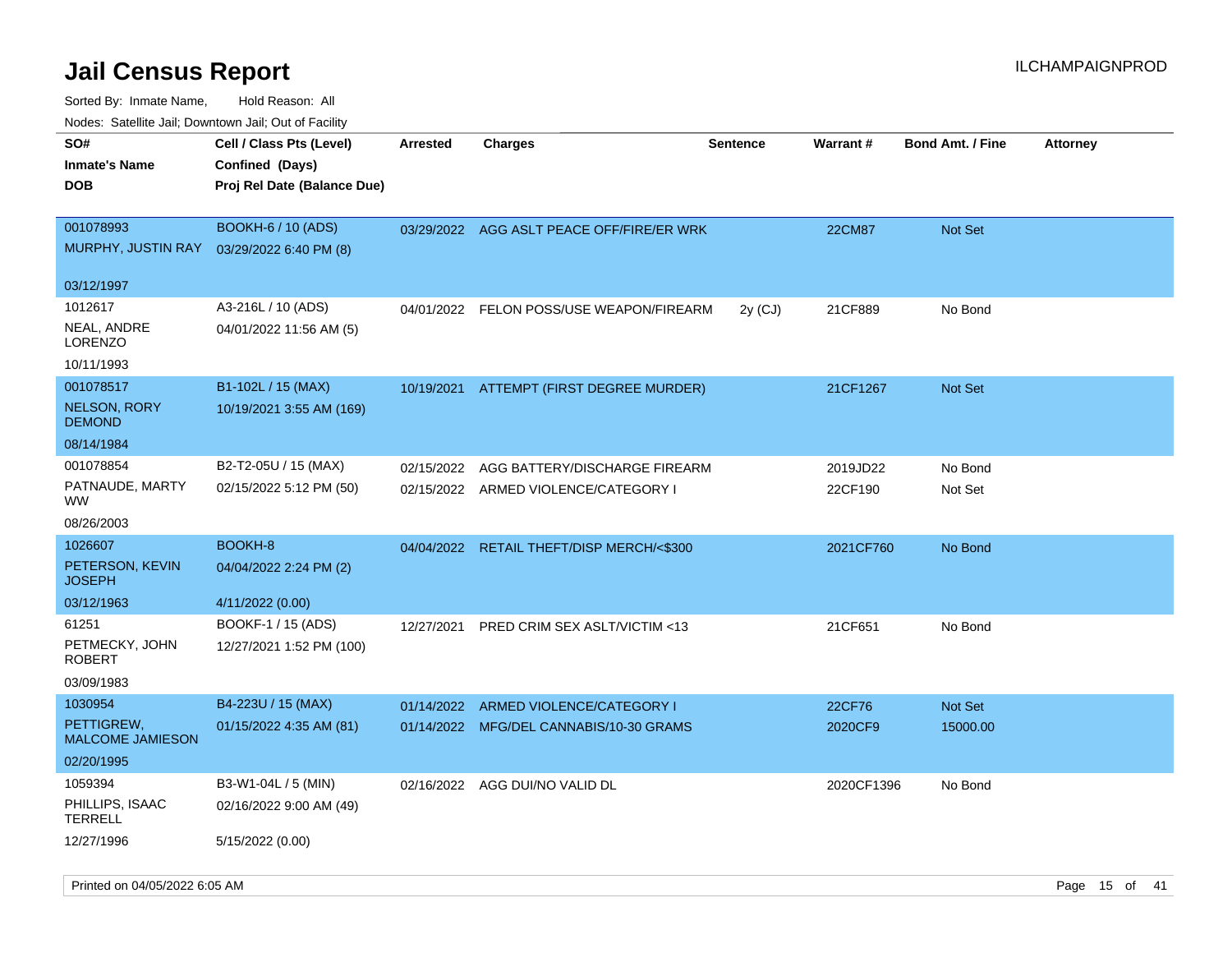| SO#<br><b>Inmate's Name</b><br><b>DOB</b>                   | Cell / Class Pts (Level)<br>Confined (Days)<br>Proj Rel Date (Balance Due) | <b>Arrested</b>          | <b>Charges</b>                                                            | <b>Sentence</b> | Warrant#                   | <b>Bond Amt. / Fine</b> | <b>Attorney</b> |
|-------------------------------------------------------------|----------------------------------------------------------------------------|--------------------------|---------------------------------------------------------------------------|-----------------|----------------------------|-------------------------|-----------------|
| 1015033<br>PICKENS, DANTE<br><b>DEVON</b>                   | B1-203U / 10 (MED)<br>03/05/2022 4:01 AM (32)                              | 03/05/2022               | POSSESSION OF STOLEN FIREARM<br>03/05/2022 POSS AMT CON SUB EXCEPT(A)/(D) |                 | 21CF1172<br>20CF109        | 500000.00<br>20000.00   |                 |
| 01/05/1993                                                  |                                                                            |                          |                                                                           |                 |                            |                         |                 |
| 1022441<br>PICKENS, DONTRELL<br>DEMAR<br>12/10/1993         | B2-T1-03U / 10 (SPH)<br>10/27/2021 1:39 PM (161)                           | 10/27/2021<br>10/27/2021 | AGG BATTERY/PEACE OFFICER<br>AGG BATTERY/PEACE OFFICER                    |                 | 2021 CF 12<br>2020 CF 1488 | No Bond<br>No Bond      |                 |
| 1069524<br>RAY-DAVIS, KAMARI<br><b>DAYVON</b><br>03/30/2000 | B3-W5-18L / 10 (MED)<br>08/09/2021 2:44 AM (240)                           | 08/08/2021               | MFG/DEL CANNABIS/30-500 GRAMS                                             |                 | 21CF953                    | Not Set                 |                 |
| 001078482<br>REED, MONTRES<br>ANTRON<br>02/26/2004          | B1-204L / 10 (MED)<br>03/14/2022 12:06 PM (23)                             |                          | 03/14/2022 AGG DISCHARGE FIREARM/VEH/SCH                                  |                 |                            | 250000.00               |                 |
| 982660<br><b>REYNOLDS, DAVID</b><br>ALLEN<br>03/27/2002     | A4-203U / 10 (MED)<br>03/22/2022 4:11 AM (15)                              | 03/22/2022               | <b>BURGLARY</b>                                                           |                 | 22CF339                    | No Bond                 |                 |
| 979485<br>RODRIGUEZ, JOSHUA<br><b>ANTHONY</b><br>04/06/1990 | B2-T4-16L / 15 (SPH)<br>03/12/2021 1:57 PM (390)                           | 03/12/2021               | PRED CRIM SEX ASLT/VICTIM <13                                             |                 | 21CF282                    | Not Set                 |                 |
| 61330<br>RUFFIN, JONATHON<br><b>CECIL</b><br>05/10/1984     | B4-224L / 15 (MAX)<br>12/01/2021 5:34 AM (126)                             | 12/01/2021<br>12/01/2021 | ARMED HABITUAL CRIMINAL<br><b>PAROLE REVOCATION</b>                       |                 | 21CF1473<br>CH2107545      | Not Set<br>No Bond      |                 |
| 1071161<br>SANDERS, MARKELL<br>LAMAR<br>02/02/2000          | B4-124L / 15 (MAX)<br>08/18/2021 6:18 PM (231)                             | 08/18/2021               | DELIVERY OF OR POSSESSION OF W/INT                                        |                 | 21CF1008                   | No Bond                 |                 |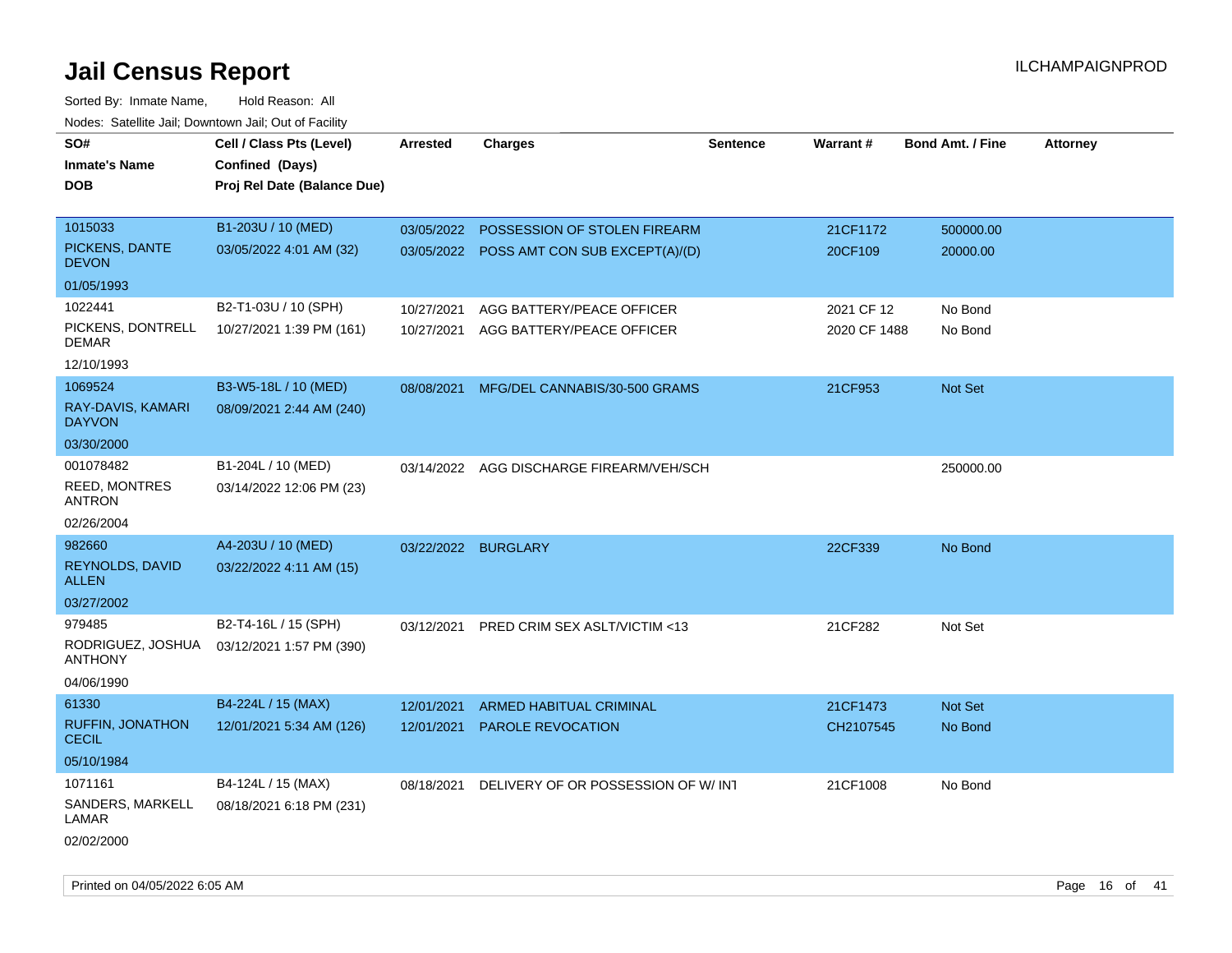| SO#                                      | Cell / Class Pts (Level)                    | <b>Arrested</b> | <b>Charges</b>                             | <b>Sentence</b> | Warrant#   | <b>Bond Amt. / Fine</b> | <b>Attorney</b> |
|------------------------------------------|---------------------------------------------|-----------------|--------------------------------------------|-----------------|------------|-------------------------|-----------------|
| <b>Inmate's Name</b>                     | Confined (Days)                             |                 |                                            |                 |            |                         |                 |
| <b>DOB</b>                               | Proj Rel Date (Balance Due)                 |                 |                                            |                 |            |                         |                 |
|                                          |                                             |                 |                                            |                 |            |                         |                 |
| 001078898                                | A4-205U / 15 (MAX)                          |                 | 03/02/2022 AGG DISCHARGE FIREARM           |                 | 22CF254    | Not Set                 |                 |
| SAROLAS, JONATHAN<br>Е.                  | 03/02/2022 9:20 AM (35)                     |                 |                                            |                 |            |                         |                 |
| 07/16/1988                               |                                             |                 |                                            |                 |            |                         |                 |
| 001079015                                | BOOKH-3                                     |                 | 04/04/2022 FUGITIVE FROM JUSTICE           |                 |            | No Bond                 |                 |
| SHERALIEV,<br><b>SHERMUKHAMMAD</b>       | 04/04/2022 6:50 PM (2)                      |                 |                                            |                 |            |                         |                 |
| 01/25/1998                               |                                             |                 |                                            |                 |            |                         |                 |
| 001078441                                | BOOKF-3 / 15 (ADS)                          | 10/01/2021      | ARMED HABITUAL CRIMINAL                    |                 | 21CF1182   | Not Set                 |                 |
| SINGLETON, CORRIE<br><b>DERRELL</b>      | 10/01/2021 12:36 PM (187)                   |                 | 12/20/2021 SPEEDING 26-34 MPH OVER LIMIT   |                 | 2021TR2701 | 1000.00                 |                 |
| 05/07/1983                               |                                             |                 |                                            |                 |            |                         |                 |
| 001078765                                | B4-223L / 10 (MED)                          |                 | 01/13/2022 FELON POSS/USE WEAPON/FIREARM   |                 | 22CF66     | Not Set                 |                 |
|                                          | SMITH, COREY ADRIAN 01/13/2022 7:32 PM (83) |                 |                                            |                 |            |                         |                 |
|                                          |                                             |                 |                                            |                 |            |                         |                 |
| 09/01/1987                               |                                             |                 |                                            |                 |            |                         |                 |
| 62924                                    | B4-226L / 10 (MED)                          | 03/11/2022      | <b>FELON POSS/USE WEAPON/FIREARM</b>       |                 | 22CF294    | Not Set                 |                 |
| <b>STARKS, JUSTIN</b><br><b>COURTNEY</b> | 03/11/2022 2:29 AM (26)                     |                 | 03/11/2022 CRIM DMG TO PROP \$500-10K      |                 | 19CF63     | 3000.00                 |                 |
| 08/12/1984                               |                                             |                 |                                            |                 |            |                         |                 |
| 001077770                                | A1-225U / 5 (MIN)                           | 01/06/2022      | <b>RESIDENTIAL BURGLARY</b>                |                 | 21CF319    | Not Set                 |                 |
|                                          | STOFFLE, KELLY ANNE 01/06/2022 3:14 PM (90) |                 |                                            |                 |            |                         |                 |
|                                          |                                             |                 |                                            |                 |            |                         |                 |
| 04/12/1989                               |                                             |                 |                                            |                 |            |                         |                 |
| 38305                                    | B2-T2-06L / 10 (SPH)                        | 03/18/2020      | <b>CRIMINAL SEXUAL ABUSE</b>               |                 | 20CF-343   | 500000.00               |                 |
| STOVER, JOSH<br><b>ANDREW</b>            | 03/18/2020 10:24 AM (749)                   |                 |                                            |                 |            |                         |                 |
| 08/18/1973                               |                                             |                 |                                            |                 |            |                         |                 |
| 1035647                                  | BOOKH-7                                     | 04/04/2022      | CRIM DMG TO PROP \$500-10K                 |                 | 21CF983    | 3000.00                 |                 |
| SUMO, DAVID KLON                         | 04/04/2022 9:33 AM (2)                      |                 | 04/04/2022 CRIM DMG/GOVT PROP/>\$500-\$10K |                 | 21CF984    | 3000.00                 |                 |
| 06/23/1975                               |                                             |                 |                                            |                 |            |                         |                 |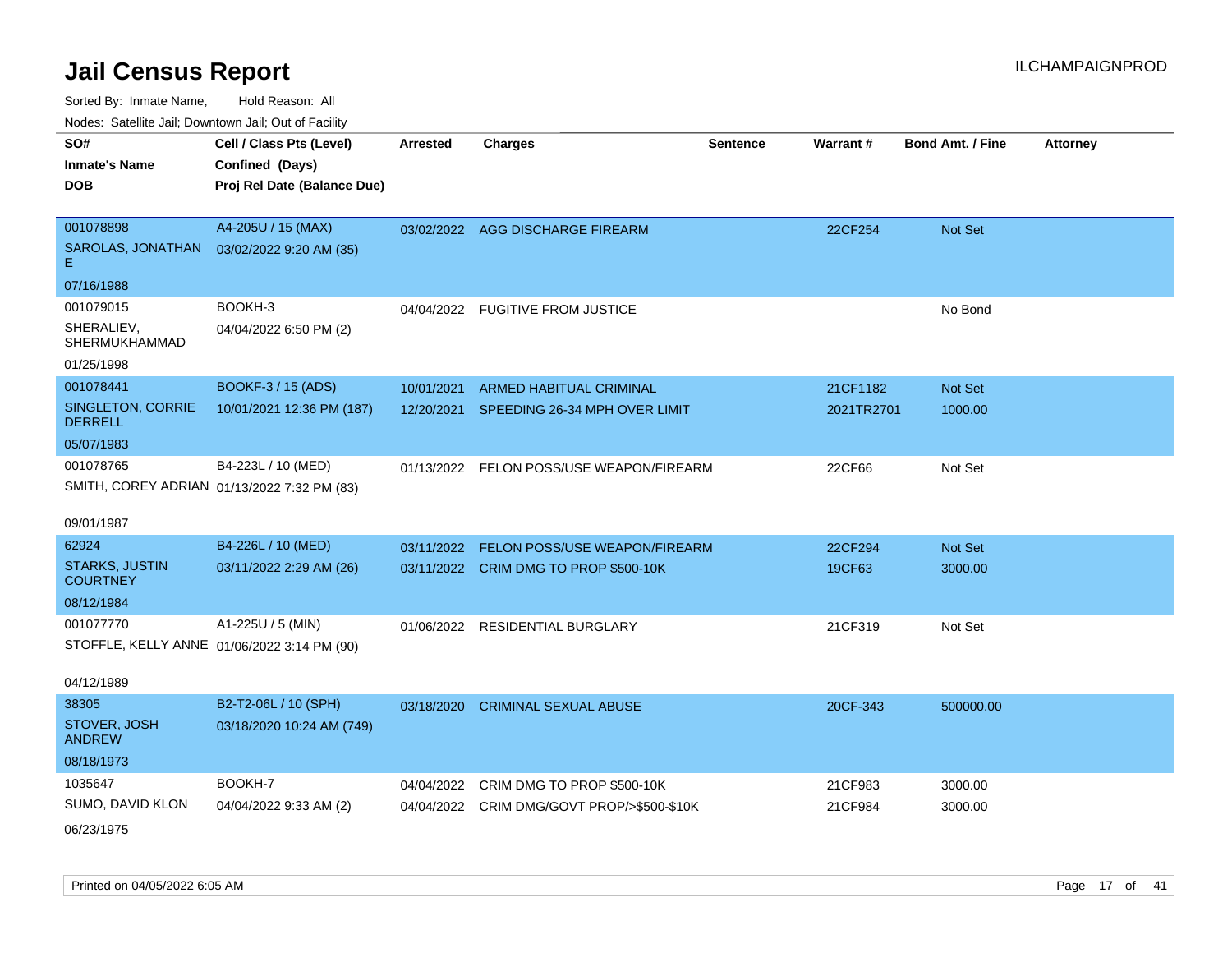| ivuutis. Galtiillit Jall, Duwilluwii Jall, Oul of Facility |                             |                 |                                      |                 |            |                  |                 |
|------------------------------------------------------------|-----------------------------|-----------------|--------------------------------------|-----------------|------------|------------------|-----------------|
| SO#                                                        | Cell / Class Pts (Level)    | <b>Arrested</b> | <b>Charges</b>                       | <b>Sentence</b> | Warrant#   | Bond Amt. / Fine | <b>Attorney</b> |
| <b>Inmate's Name</b>                                       | Confined (Days)             |                 |                                      |                 |            |                  |                 |
| <b>DOB</b>                                                 | Proj Rel Date (Balance Due) |                 |                                      |                 |            |                  |                 |
|                                                            |                             |                 |                                      |                 |            |                  |                 |
| 43209                                                      | BOOKH-3                     |                 | 04/04/2022 AGGRAVATED BATTERY        |                 | 22CFAWOW   | Not Set          |                 |
| <b>SYKES, MONTAY</b><br><b>DUANE</b>                       | 04/04/2022 3:17 PM (2)      |                 |                                      |                 |            |                  |                 |
| 05/21/1976                                                 |                             |                 |                                      |                 |            |                  |                 |
| 001078742                                                  | BOOKF-2 / 5 (ADS)           | 04/01/2022      | <b>BURGLARY</b>                      |                 | 22CF33     | 10000.00         |                 |
| TAYLOR, ERIKA LYNN                                         | 04/01/2022 10:15 AM (5)     |                 |                                      |                 |            |                  |                 |
|                                                            |                             |                 |                                      |                 |            |                  |                 |
| 04/09/1996                                                 |                             |                 |                                      |                 |            |                  |                 |
| 001078471                                                  | B4-221U / 10 (MED)          | 10/11/2021      | AGG UUW/VEHICLE/<21                  | 18m (DOC)       | 21CF1210   | 100.00           |                 |
| <b>THATCH, OMARION</b><br><b>DIAMONTE</b>                  | 10/11/2021 1:26 AM (177)    |                 |                                      |                 |            |                  |                 |
| 09/05/2003                                                 |                             |                 |                                      |                 |            |                  |                 |
| 001078997                                                  | A3-212U / 10 (ADS)          |                 | 03/30/2022 UNLAWFUL USE OF A WEAPON  |                 | 22CF374    | No Bond          |                 |
| THOMAS, THEOPHILUS 03/30/2022 10:52 PM (7)<br><b>DEON</b>  |                             |                 |                                      |                 |            |                  |                 |
| 09/17/2003                                                 |                             |                 |                                      |                 |            |                  |                 |
| 32058                                                      | B4-123U / 15 (MAX)          | 06/14/2021      | <b>AGG DISCH FIREARM</b>             |                 | 21CF690    | <b>Not Set</b>   |                 |
| THOMPSON, STEVEN<br>ONEAL                                  | 06/14/2021 6:44 AM (296)    |                 |                                      |                 |            |                  |                 |
| 03/14/1969                                                 |                             |                 |                                      |                 |            |                  |                 |
| 001078792                                                  | A3-116L / 15 (ADS)          | 01/24/2022      | <b>FUGITIVE FROM JUSTICE</b>         |                 | 22CF99     | Not Set          |                 |
| TRAMBLE, TOM                                               | 01/24/2022 10:24 AM (72)    | 01/24/2022      | <b>FUGITIVE FROM JUSTICE</b>         |                 | 22CF100    | Not Set          |                 |
| <b>MARCUS</b>                                              |                             |                 | 01/24/2022 ARMED VIOLENCE/CATEGORY I |                 | 22CF101    | Not Set          |                 |
| 02/28/1985                                                 |                             |                 |                                      |                 |            |                  |                 |
| 1076325                                                    | B1-201U / 15 (MAX)          | 03/25/2022      | AGG UUW/LOADED/NO FCCA/FOID          |                 | 2020CF742  | 25000.00         |                 |
| <b>TURNER, PRINTISS</b><br>VASHAWN-DEMAN,                  | 03/25/2022 3:15 PM (12)     | 03/25/2022      | <b>MURDER</b>                        |                 | 2021CF1071 | 1500000.00       |                 |
| 11/10/2001                                                 |                             | 03/25/2022      | <b>DOMESTIC BATTERY</b>              |                 | 20CM468    | 1000.00          |                 |
|                                                            |                             | 03/25/2022      | AGG UUW/LOADED/NO FCCA/FOID          |                 | 21CF1520   | 50000.00         |                 |
|                                                            |                             | 03/28/2022      | <b>FUGITIVE FROM JUSTICE</b>         |                 | 22CF360    | 50000.00         |                 |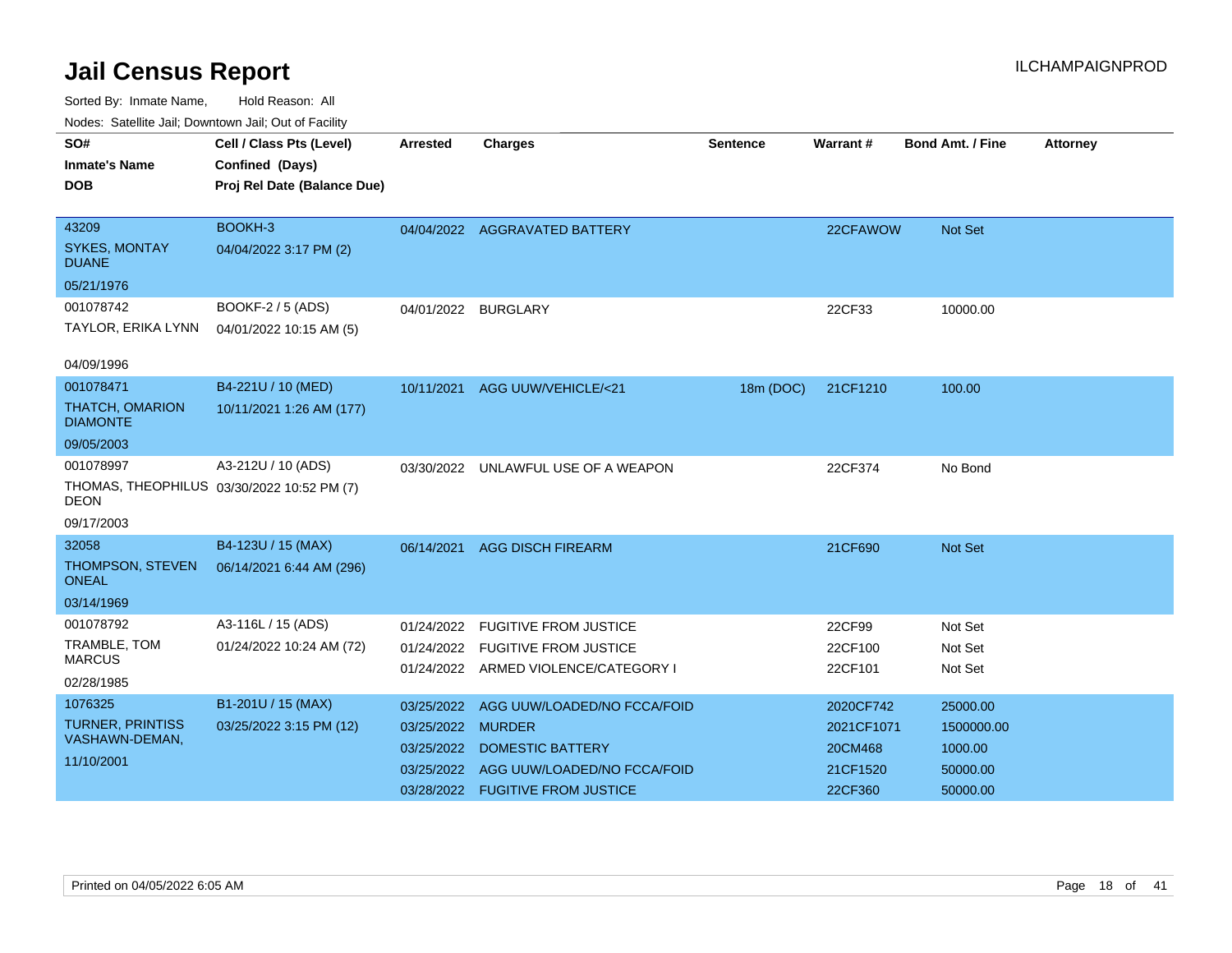| SO#<br><b>Inmate's Name</b><br><b>DOB</b>                 | Cell / Class Pts (Level)<br>Confined (Days)<br>Proj Rel Date (Balance Due) | Arrested   | <b>Charges</b>                            | <b>Sentence</b> | <b>Warrant#</b> | <b>Bond Amt. / Fine</b> | <b>Attorney</b> |
|-----------------------------------------------------------|----------------------------------------------------------------------------|------------|-------------------------------------------|-----------------|-----------------|-------------------------|-----------------|
| 50548<br><b>VINEYARD, SHORNOR</b><br><b>JAMAL</b>         | B3-DR / 10 (MED)<br>03/29/2022 8:51 AM (8)                                 |            | 03/29/2022 AGG UNLAWFUL USE OF WEAPON/VEH |                 | 21CF1067        | No Bond                 |                 |
| 12/14/1979                                                | 5/19/2022 (0.00)                                                           |            |                                           |                 |                 |                         |                 |
| 001077992<br>WADE, DONTE<br><b>LAMONT</b>                 | A3-217L / 15 (ADS)<br>03/31/2022 1:25 PM (6)                               | 03/31/2022 | ARMED ROBBERY/NO FIREARM                  |                 | 21CF590         | 100000.00               |                 |
| 09/05/1986                                                |                                                                            |            |                                           |                 |                 |                         |                 |
| 001079004<br><b>WALLS, MICHAEL</b><br><b>DIANSIO</b>      | <b>BOOKH-8 / 15 (MAX)</b><br>04/02/2022 4:16 AM (4)                        |            | 04/02/2022 FELON POSS/USE WEAPON/FIREARM  |                 | 22CF391         | No Bond                 |                 |
| 06/21/1991                                                |                                                                            |            |                                           |                 |                 |                         |                 |
| 996098<br>WASHINGTON,<br><b>DANTAEVIOUS</b>               | B3-W7-28L / 10 (MED)<br>03/25/2022 10:18 AM (12)                           | 03/25/2022 | AGG UUW/PERSON/NO FOID                    |                 | 21CF1007        | No Bond                 |                 |
| 11/14/1991                                                | 4/23/2022 (0.00)                                                           |            |                                           |                 |                 |                         |                 |
| 1070737                                                   | A1-126L / 15 (MAX)                                                         | 10/14/2021 | AGG KIDNAPG/<13/INTEL DISABL              | (DHS)           | 2020CF418       | 250000.00               |                 |
| <b>WASHINGTON,</b><br><b>JASTINA VIRGINIA</b>             | 10/14/2021 12:02 PM (174)                                                  |            |                                           |                 |                 |                         |                 |
| 04/11/2000                                                |                                                                            |            |                                           |                 |                 |                         |                 |
| 977140<br>WEBSTER, DERRIAL<br><b>DEVON</b><br>01/14/1990  | B1-203L / 10 (MED)<br>10/24/2021 2:46 AM (164)                             | 10/24/2021 | ARMED HABITUAL CRIMINAL                   |                 | 21CF1289        | Not Set                 |                 |
| 001078328                                                 | B1-105L / 15 (MAX)                                                         | 08/30/2021 | FELON POSS/USE WEAPON/FIREARM             |                 | 21CF1045        | Not Set                 |                 |
| <b>WHITE, JUSTIN</b><br><b>STEVEN</b>                     | 08/30/2021 10:48 AM (219)                                                  |            |                                           |                 |                 |                         |                 |
| 10/25/1995                                                |                                                                            |            |                                           |                 |                 |                         |                 |
| 981124<br>WHORRALL, SHANE<br><b>ANTHONY</b><br>09/13/1984 | BOOKH-3<br>04/04/2022 7:27 PM (2)                                          |            | 04/04/2022 DOMESTIC BATTERY               |                 | 2022CMAWOW      | No Bond                 |                 |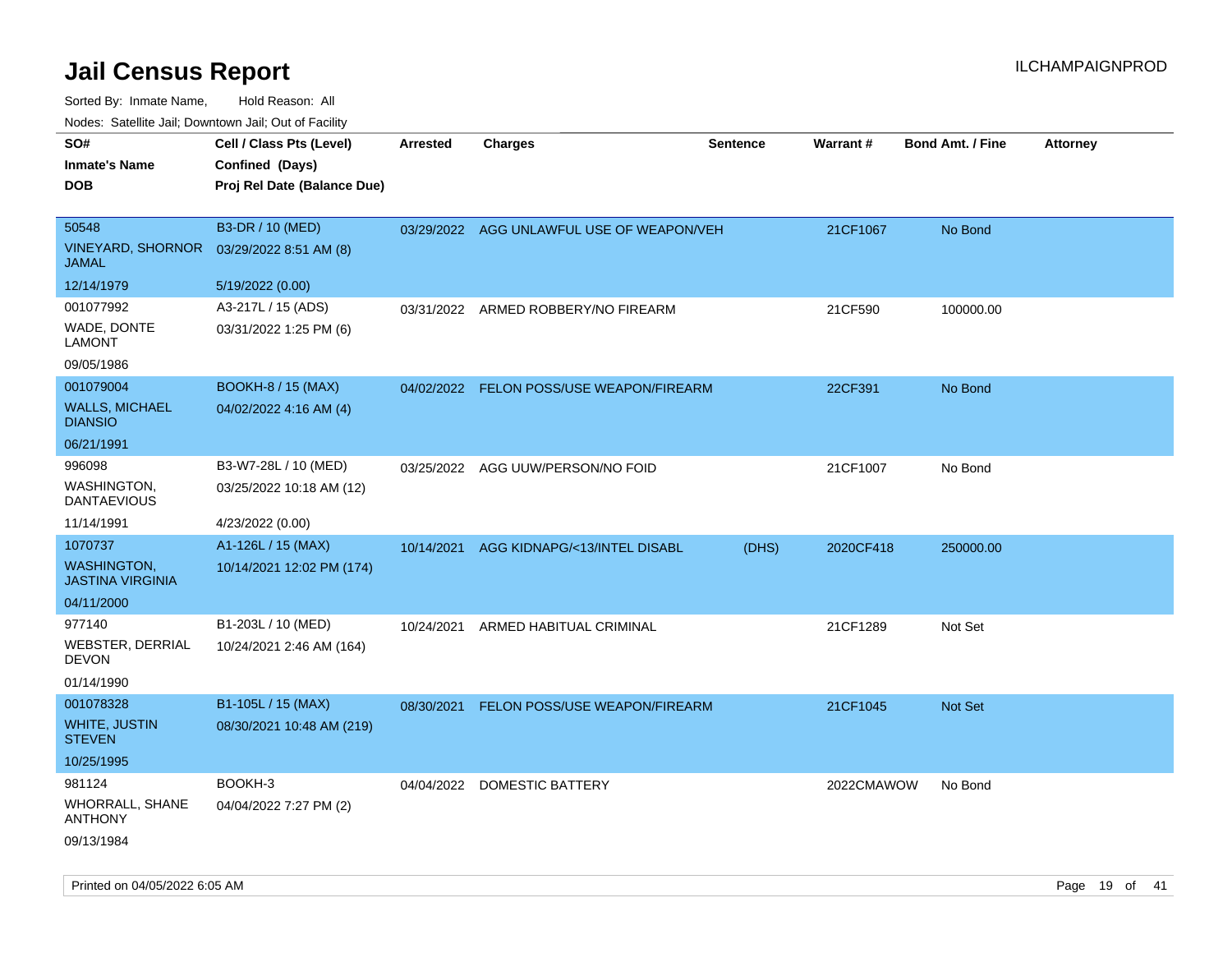| SO#                                        | Cell / Class Pts (Level)    | <b>Arrested</b> | <b>Charges</b>                            | <b>Sentence</b> | Warrant#    | <b>Bond Amt. / Fine</b> | <b>Attorney</b> |
|--------------------------------------------|-----------------------------|-----------------|-------------------------------------------|-----------------|-------------|-------------------------|-----------------|
|                                            |                             |                 |                                           |                 |             |                         |                 |
| <b>Inmate's Name</b>                       | Confined (Days)             |                 |                                           |                 |             |                         |                 |
| <b>DOB</b>                                 | Proj Rel Date (Balance Due) |                 |                                           |                 |             |                         |                 |
|                                            |                             |                 |                                           |                 |             |                         |                 |
| 638552                                     | B2-T2-08L / 5 (SPH)         | 10/07/2021      | CHILD PORNOGRAPHY/PHOTOGRAPH              |                 | 2021CF1207  | No Bond                 |                 |
| <b>WILLIAMS, MICHAEL</b><br><b>JAMES</b>   | 10/07/2021 12:20 PM (181)   |                 |                                           |                 |             |                         |                 |
| 03/29/1964                                 |                             |                 |                                           |                 |             |                         |                 |
| 1066370                                    | B1-101L / 15 (MAX)          | 07/28/2021      | ARMED VIOLENCE/CATEGORY III               |                 | 2021 CF 882 | Not Set                 |                 |
| <b>WILLIAMS, REONTE</b><br><b>REMIR</b>    | 07/28/2021 5:40 AM (252)    |                 |                                           |                 |             |                         |                 |
| 05/14/1999                                 |                             |                 |                                           |                 |             |                         |                 |
| 001079013                                  | A3-111L / 10 (ADS)          | 04/03/2022      | <b>DOMESTIC BATTERY</b>                   |                 | 22DV50      | Not Set                 |                 |
| <b>WILLIAMS, TRAVIS</b><br><b>CENTRELL</b> | 04/03/2022 7:49 AM (3)      |                 |                                           |                 |             |                         |                 |
| 07/23/1984                                 |                             |                 |                                           |                 |             |                         |                 |
| 1072017                                    | BOOKH-3                     |                 | 04/04/2022 FELON POSS/USE WEAPON/FIREARM  |                 | 2022CFAWOW  | No Bond                 |                 |
| <b>WILSON, DAMIAN</b><br><b>MICHAEL</b>    | 04/04/2022 4:32 PM (2)      |                 |                                           |                 |             |                         |                 |
| 07/26/1999                                 |                             |                 |                                           |                 |             |                         |                 |
| 1051953                                    | A1-124U / 10 (ADS)          | 02/02/2022      | DOMESTIC BATTERY/OTHER PRIOR              |                 | 22CF144     | Not Set                 |                 |
| <b>WINSTON, ALYSSIA</b><br><b>LETEECE</b>  | 02/02/2022 4:29 AM (63)     |                 | 03/28/2022 AGG ROBBERY/INDICATE ARM W/FIR |                 | 22CF353     | Not Set                 |                 |
| 03/17/1996                                 |                             |                 |                                           |                 |             |                         |                 |
| 56718                                      | BOOKF-2                     | 04/05/2022      | <b>DOMESTIC BATTERY</b>                   |                 | 2022CMAWOW  | No Bond                 |                 |
| WOLFE, NINA RENEE                          | 04/05/2022 1:03 AM (1)      |                 |                                           |                 |             |                         |                 |
| 09/30/1979                                 |                             |                 |                                           |                 |             |                         |                 |
| 001079007                                  | <b>BOOKH-8 / 10 (ADS)</b>   | 04/02/2022      | DOMESTIC BATTERY/OTHER PRIOR              |                 | 22CF393     | Not Set                 |                 |
| ZIEBART, LANCE<br><b>DANIEL</b>            | 04/03/2022 12:33 AM (3)     |                 | 04/02/2022 BURGLARY                       |                 | 22CF180     | 30000.00                |                 |
| 12/17/1982                                 |                             |                 |                                           |                 |             |                         |                 |
| 001078995                                  | A3-111U / 5 (ADS)           | 03/29/2022      | METH DELIVERY<5 GRAMS                     |                 | 22CF371     | Not Set                 |                 |
| ZINK, PRESTIN L                            | 03/29/2022 11:33 PM (8)     |                 | 03/29/2022 FUGITIVE FROM JUSTICE          |                 | 22CF370     | Not Set                 |                 |
| 08/19/1997                                 |                             |                 |                                           |                 |             |                         |                 |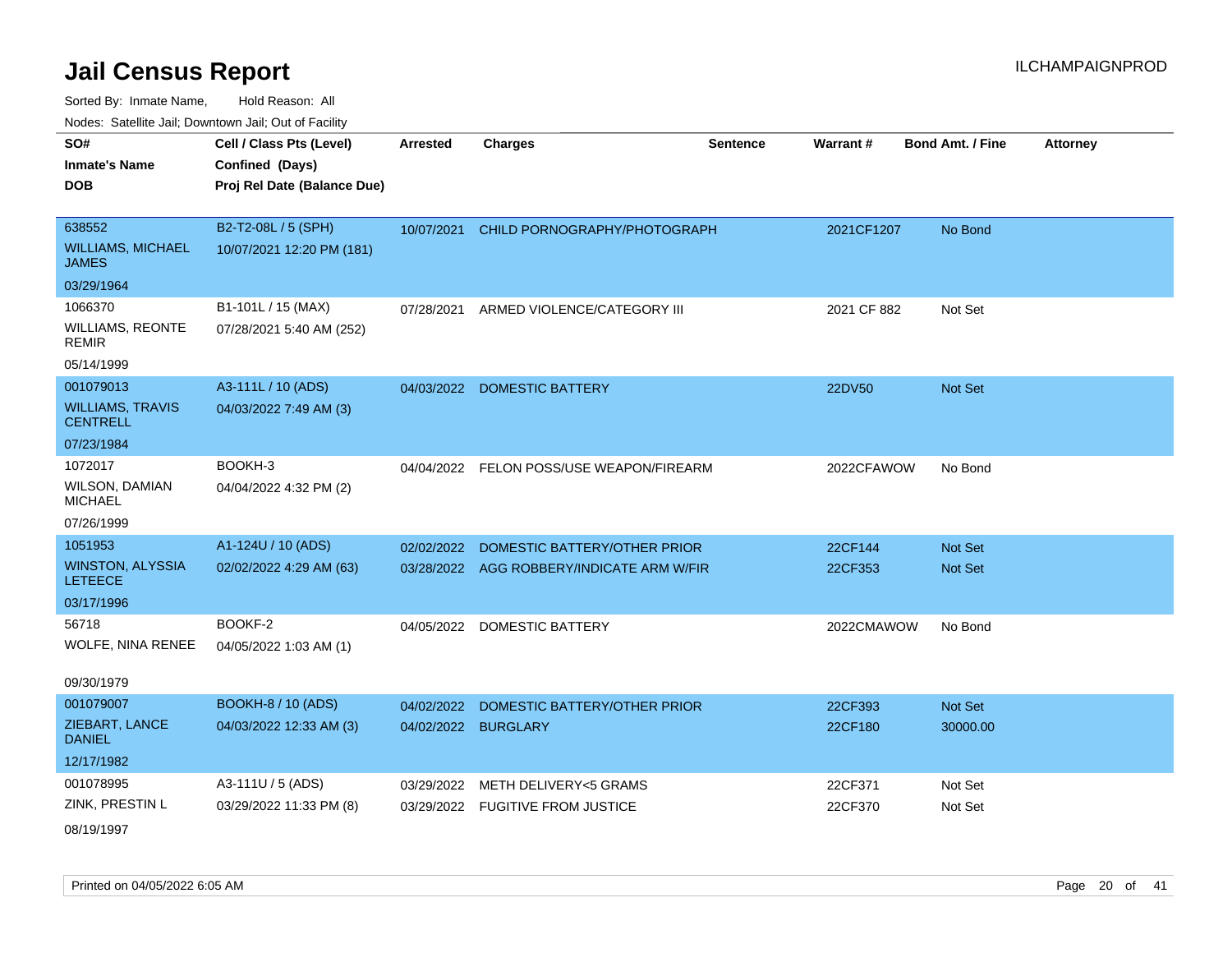Sorted By: Inmate Name, Hold Reason: All Nodes: Satellite Jail; Downtown Jail; Out of Facility

**Total Satellite Jail: 154 Males: 132 Females: 22 Unknown: 0**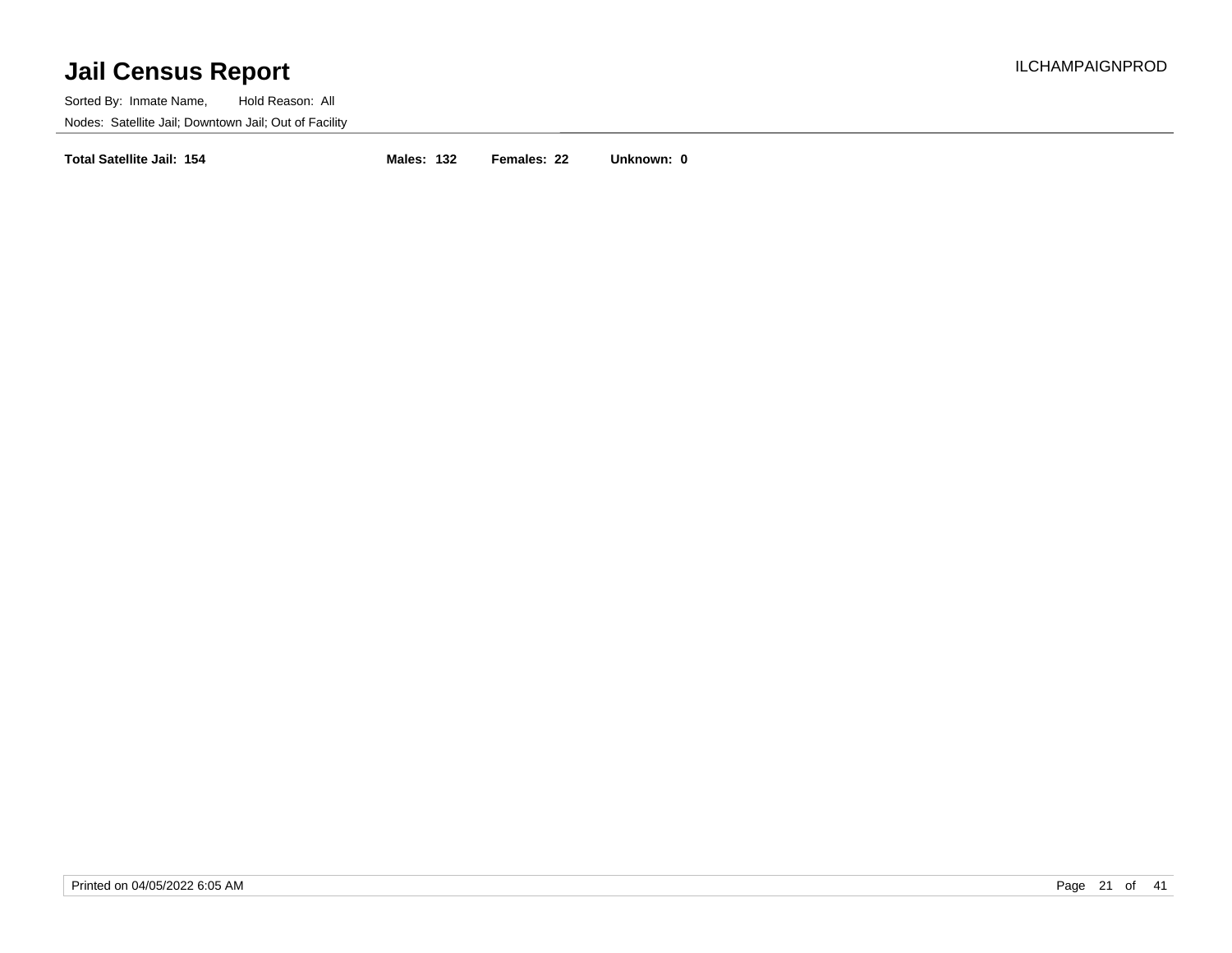Sorted By: Inmate Name, Hold Reason: All Nodes: Satellite Jail; Downtown Jail; Out of Facility

| <b>Downtown Jail</b><br>SO#<br><b>Inmate's Name</b><br><b>DOB</b> | Cell / Class Pts (Level)<br>Confined (Days)<br>Proj Rel Date (Balance Due) | <b>Arrested</b> | <b>Charges</b>                        | <b>Sentence</b> | Warrant#  | <b>Bond Amt. / Fine</b> | <b>Attorney</b> |
|-------------------------------------------------------------------|----------------------------------------------------------------------------|-----------------|---------------------------------------|-----------------|-----------|-------------------------|-----------------|
| 983810                                                            | C7L / 15 (ADS)                                                             | 12/14/2021      | <b>ARMED HABITUAL CRIMINAL</b>        |                 | 21CF1526  | Not Set                 |                 |
| AKINS, KEVIN IVAN                                                 | 12/14/2021 5:34 PM (113)                                                   |                 |                                       |                 |           |                         |                 |
| 09/23/1990                                                        |                                                                            |                 |                                       |                 |           |                         |                 |
| 952871                                                            | G3U / 5 (MIN)                                                              |                 | 03/13/2022 METH DELIVERY/5<15 GRAMS   |                 | 22CF300   | No Bond                 |                 |
| AUTEBERRY, JOSHUA<br><b>DAVID</b>                                 | 03/13/2022 7:24 PM (24)                                                    |                 |                                       |                 |           |                         |                 |
| 12/28/1984                                                        |                                                                            |                 |                                       |                 |           |                         |                 |
| 001077899                                                         | G7U / 5 (MIN)                                                              | 03/20/2022      | <b>BURGLARY</b>                       |                 | 21CF593   | 20000.00                |                 |
| <b>BARKSDALE, RAY</b><br><b>SHAWN</b>                             | 03/20/2022 2:40 PM (17)                                                    | 03/20/2022      | POSSESSION OF METH/5<15 GRAMS         |                 | 21CF655   | 20000.00                |                 |
| 10/31/1990                                                        |                                                                            | 03/20/2022      | POSS STOLEN VEHICLE                   |                 | 21CF505   | 20000.00                |                 |
| 517915                                                            | C <sub>2</sub> L $/$ 5 (MIN)                                               | 08/03/2021      | <b>BURGLARY</b>                       |                 | 21CF289   | 20000.00                |                 |
| BOXLEY, CHARLES                                                   | 08/03/2021 2:18 PM (246)                                                   | 08/03/2021      | <b>BURGLARY</b>                       |                 | 21CF679   | 20000.00                |                 |
| <b>OMAR</b>                                                       |                                                                            | 08/03/2021      | FORGERY/ISSUE/DELIVER DOCUMENT        |                 |           | No Bond                 |                 |
| 01/10/1985                                                        |                                                                            |                 |                                       |                 |           |                         |                 |
| 47897                                                             | J5L / 15 (ADS)                                                             | 01/19/2022      | <b>VIOLATE ORDER PROTECTION</b>       |                 | 22CF85    | Not Set                 |                 |
| <b>BRANAMAN</b><br><b>CLIFFORD EARL</b>                           | 01/19/2022 9:21 PM (77)                                                    | 01/19/2022      | DRVG REVOKED/2+/PERS INJ/DEATH        |                 | 22CF84    | Not Set                 |                 |
| 03/09/1975                                                        |                                                                            | 01/19/2022      | PAROLE REVOCATION                     |                 | VA2201139 | No Bond                 |                 |
|                                                                   |                                                                            |                 | 02/08/2022 DRIVE REVOKED/RECK HOMIC/3 |                 | 21CF1280  | <b>Not Set</b>          |                 |
|                                                                   |                                                                            | 02/08/2022      | DRIVING ON REVOKED LICENSE            |                 | 21TR8305  | Not Set                 |                 |
| 1027929                                                           | F6L / 15 (MAX)                                                             | 12/18/2021      | HOME INVASION/CAUSE INJURY            |                 | 21CF1560  | No Bond                 |                 |
| <b>BROUGHTON, MARK</b><br>ANTHONY, Junior                         | 12/18/2021 2:55 AM (109)                                                   |                 |                                       |                 |           |                         |                 |
| 02/15/1990                                                        |                                                                            |                 |                                       |                 |           |                         |                 |
| 1067476                                                           | F7U / 10 (MED)                                                             | 11/13/2021      | AGG DOMESTIC BATTERY/STRANGLE         |                 | 20CF575   | 5000.00                 |                 |
| <b>BROWN, JAMES</b><br><b>BRONELL</b>                             | 11/13/2021 2:35 AM (144)                                                   | 11/13/2021      | <b>RESIDENTIAL BURGLARY</b>           |                 | 21CF385   | 25000.00                |                 |
| 01/08/1996                                                        |                                                                            |                 |                                       |                 |           |                         |                 |

Printed on 04/05/2022 6:05 AM Page 22 of 41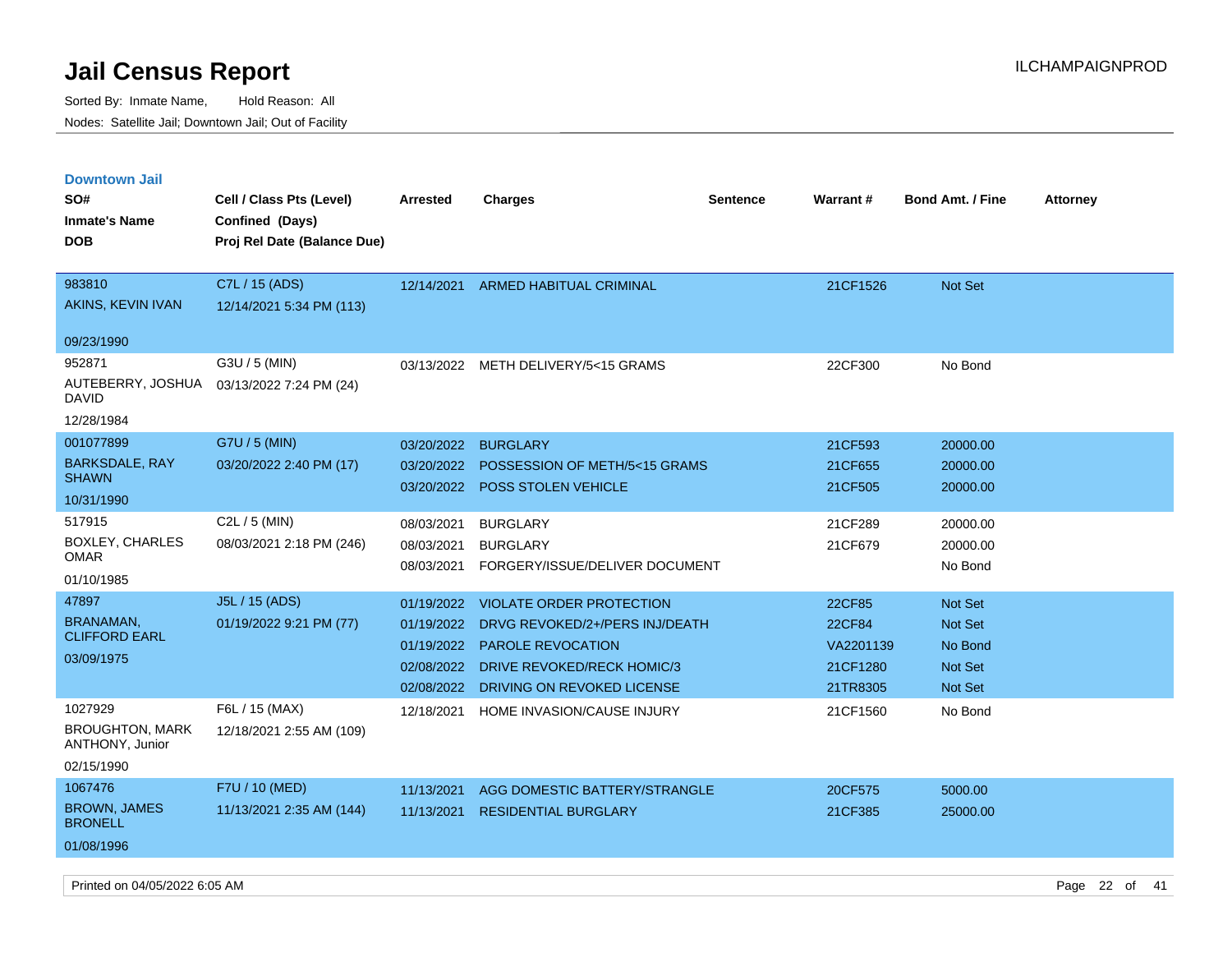| ivouss. Saleline Jali, Downtown Jali, Out of Facility |                                              |                 |                                         |                 |            |                         |                 |
|-------------------------------------------------------|----------------------------------------------|-----------------|-----------------------------------------|-----------------|------------|-------------------------|-----------------|
| SO#                                                   | Cell / Class Pts (Level)                     | <b>Arrested</b> | <b>Charges</b>                          | <b>Sentence</b> | Warrant#   | <b>Bond Amt. / Fine</b> | <b>Attorney</b> |
| Inmate's Name                                         | Confined (Days)                              |                 |                                         |                 |            |                         |                 |
| <b>DOB</b>                                            | Proj Rel Date (Balance Due)                  |                 |                                         |                 |            |                         |                 |
|                                                       |                                              |                 |                                         |                 |            |                         |                 |
| 995432                                                | <b>H5L / 10 (ADS)</b>                        | 12/20/2021      | FAIL TO RPT WKLY/NO FIXED ADDR          |                 | 21CF1559   | Not Set                 |                 |
| <b>BROWN, JAVON</b><br><b>SHANTEZ</b>                 | 12/20/2021 2:06 AM (107)                     |                 |                                         |                 |            |                         |                 |
| 10/14/1991                                            |                                              |                 |                                         |                 |            |                         |                 |
| 001078900                                             | J7L / 15 (ADS)                               |                 | 03/02/2022 MURDER/INTENT TO KILL/INJURE |                 | 22CF252    | Not Set                 |                 |
| BYRD, ANDREW<br>DARNELL                               | 03/02/2022 11:59 PM (35)                     |                 |                                         |                 |            |                         |                 |
| 12/30/2003                                            |                                              |                 |                                         |                 |            |                         |                 |
| 001077954                                             | F9L / 10 (MED)                               | 12/21/2021      | <b>RESIDENTIAL BURGLARY</b>             |                 | 21CF1570   | <b>Not Set</b>          |                 |
|                                                       | CALKINS, STEVEN RAY 12/21/2021 6:35 AM (106) |                 |                                         |                 |            |                         |                 |
|                                                       |                                              |                 |                                         |                 |            |                         |                 |
| 01/01/1992                                            |                                              |                 |                                         |                 |            |                         |                 |
| 001078092                                             | H <sub>2</sub> U / 10 (ADS)                  | 12/27/2021      | AGG BATTERY/PUBLIC PLACE                |                 | 2021CF1042 | 5000.00                 |                 |
| WILLIAM                                               | CHOUNARD, STANLEY 12/27/2021 10:47 PM (100)  |                 |                                         |                 |            |                         |                 |
| 06/25/1986                                            |                                              |                 |                                         |                 |            |                         |                 |
| 56241                                                 | E2U / 5 (MIN)                                | 01/13/2022      | <b>VIOLATE ORDER/PRIOR DOM BTRY</b>     |                 | 22CF59     | Not Set                 |                 |
| CLARK, DAMON<br><b>GILLMORE</b>                       | 01/13/2022 4:36 AM (83)                      |                 | 04/04/2022 CIVIL FTA WARRANT            |                 | 2007D200   | 1000000.00              |                 |
| 12/21/1976                                            |                                              |                 |                                         |                 |            |                         |                 |
| 001078838                                             | D <sub>2</sub> / 15 (ADS)                    | 02/12/2022      | PRED CRIM SEX ASLT/BODILY HARM          |                 | 21CF30     | 150000.00               |                 |
| CLAYTON, KAREEM<br>JAMAL                              | 02/12/2022 8:55 AM (53)                      |                 |                                         |                 |            |                         |                 |
| 02/03/1974                                            |                                              |                 |                                         |                 |            |                         |                 |
| 1075361                                               | $15/5$ (ADS)                                 | 04/16/2021      | <b>BURGLARY</b>                         |                 | 21CF414    | Not Set                 |                 |
| COWART, TORREY<br><b>BENJAMEN, Junior</b>             | 04/16/2021 9:17 PM (355)                     |                 |                                         |                 |            |                         |                 |
| 11/22/1987                                            |                                              |                 |                                         |                 |            |                         |                 |
| 1067370                                               | E1L / 15 (ADS)                               | 11/05/2021      | FIREARM/FOID INVALID/NOT ELIG           | 2y (DOC)        | 21CF1370   | Not Set                 |                 |
| DAVIS, AUSTIN<br>CHRISTOPHER                          | 11/06/2021 12:23 AM (151)                    |                 |                                         |                 |            |                         |                 |
| 08/11/1997                                            |                                              |                 |                                         |                 |            |                         |                 |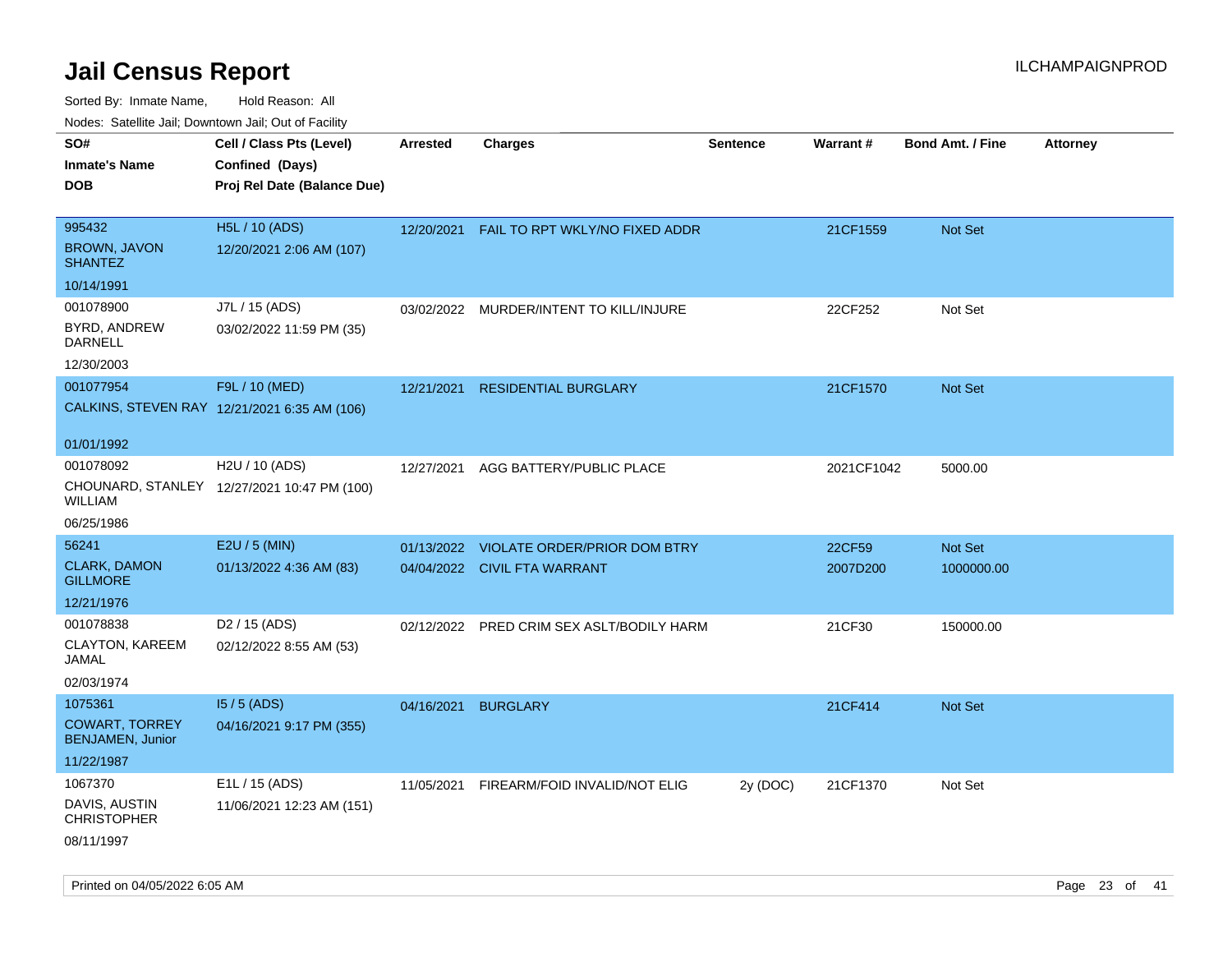| Nudes. Satellite Jali, Downtown Jali, Out of Facility |                             |                      |                               |                 |                 |                         |                 |
|-------------------------------------------------------|-----------------------------|----------------------|-------------------------------|-----------------|-----------------|-------------------------|-----------------|
| SO#                                                   | Cell / Class Pts (Level)    | Arrested             | <b>Charges</b>                | <b>Sentence</b> | <b>Warrant#</b> | <b>Bond Amt. / Fine</b> | <b>Attorney</b> |
| <b>Inmate's Name</b>                                  | Confined (Days)             |                      |                               |                 |                 |                         |                 |
| <b>DOB</b>                                            | Proj Rel Date (Balance Due) |                      |                               |                 |                 |                         |                 |
|                                                       |                             |                      |                               |                 |                 |                         |                 |
| 001077214                                             | F8L / 15 (MAX)              | 12/20/2021           | <b>MURDER</b>                 |                 | 21CF1572        | Not Set                 |                 |
| DAVIS-MURDOCK,<br><b>ERION VASSHAD</b>                | 12/21/2021 10:13 AM (106)   |                      |                               |                 |                 |                         |                 |
| 06/22/1998                                            |                             |                      |                               |                 |                 |                         |                 |
| 64070                                                 | C8L / 10 (MED)              | 02/18/2022           | <b>BURGLARY</b>               |                 | 21CF1176        | 20000.00                |                 |
| DECKER, ANTHONY V                                     | 02/18/2022 6:52 PM (47)     | 02/18/2022           | POSSESSION OF METH< 5 GRAMS   |                 | 21CF1205        | 15000.00                |                 |
| 11/27/1982                                            |                             |                      |                               |                 |                 |                         |                 |
| 001078223                                             | G6L / 5 (MIN)               | 11/09/2021           | AGG DUI/NO VALID DL           |                 | 21CF1382        | <b>Not Set</b>          |                 |
| DIEGO-MATEO,<br><b>JOAQUIN</b>                        | 11/09/2021 10:52 PM (148)   |                      |                               |                 |                 |                         |                 |
| 01/23/2002                                            |                             |                      |                               |                 |                 |                         |                 |
| 571307                                                | J3L / 15 (ADS)              | 09/14/2020           | CRIM SEXUAL ABUSE/CONSENT     |                 | 2020CF1026      | Not Set                 |                 |
| DOMINGO-<br>CASTANEDA,                                | 09/14/2020 11:19 PM (569)   | 09/14/2020           | PRED CRIM SEX ASLT/VICTIM <13 |                 | 2020CF1025      | Not Set                 |                 |
| 09/29/1989                                            |                             |                      |                               |                 |                 |                         |                 |
| 527379                                                | D6 / 15 (ADS)               | 10/25/2021           | ARMED HABITUAL CRIMINAL       |                 | 21CF1297        | <b>Not Set</b>          |                 |
| DRAKE, MARCELL<br>DEON                                | 10/25/2021 5:05 PM (163)    | 10/27/2021           | AGG DOMESTIC BATTERY/STRANGLE |                 | 21CF1245        | <b>Not Set</b>          |                 |
| 04/20/1987                                            |                             |                      |                               |                 |                 |                         |                 |
| 36298                                                 | E6L / 5 (SPH)               | 03/11/2022 AGG DUI/3 |                               |                 | 21CF380         | Not Set                 |                 |
| DUCEY, SCOTT<br>ROBERT                                | 03/11/2022 12:49 PM (26)    |                      |                               |                 |                 |                         |                 |
| 04/02/1969                                            |                             |                      |                               |                 |                 |                         |                 |
| 959292                                                | K1 / 15 (ADS)               | 04/01/2021           | ATTEMPT (FIRST DEGREE MURDER) |                 | 2020CF565       | 2000000.00              |                 |
| DUNCAN, COREYON<br>ANTHONY                            | 04/01/2021 8:46 PM (370)    | 12/17/2021           | <b>MURDER</b>                 |                 | 21CF1542        | Not Set                 |                 |
| 01/17/1989                                            |                             |                      |                               |                 |                 |                         |                 |
| 1053207                                               | K3 / 15 (SPH)               | 06/06/2019           | MURDER/INTENT TO KILL/INJURE  |                 | 2019-CF849      | 2000000.00              |                 |
| FAUST, JAQUAVEON<br>LAVELL                            | 06/06/2019 2:24 PM (1,035)  |                      |                               |                 |                 |                         |                 |
| 07/25/1996                                            |                             |                      |                               |                 |                 |                         |                 |
|                                                       |                             |                      |                               |                 |                 |                         |                 |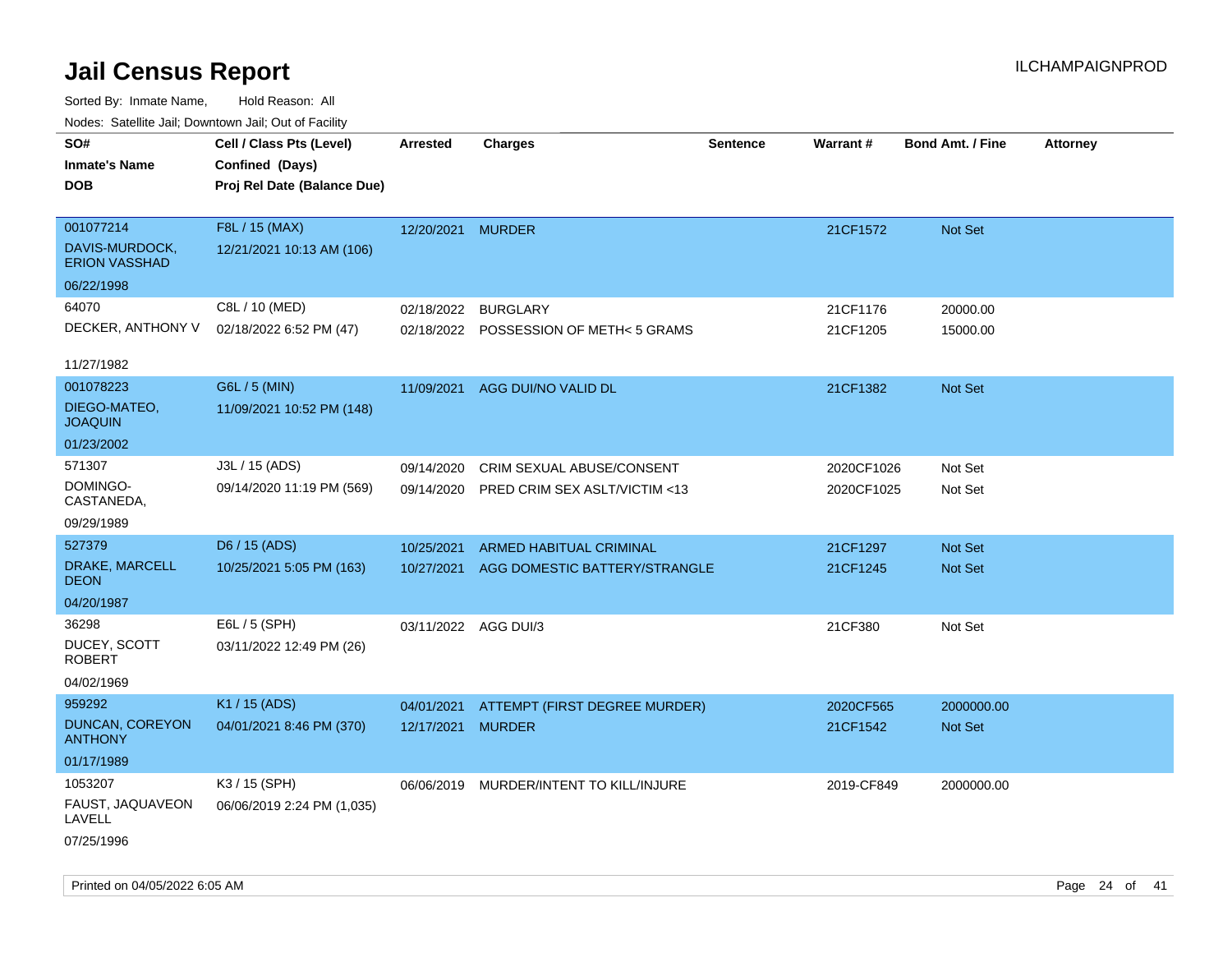| ivouss. Satellite Jali, Downtown Jali, Out of Facility                                                                |                                                                                      |                                        |                                                                                                                                                 |                 |                                           |                                               |                 |
|-----------------------------------------------------------------------------------------------------------------------|--------------------------------------------------------------------------------------|----------------------------------------|-------------------------------------------------------------------------------------------------------------------------------------------------|-----------------|-------------------------------------------|-----------------------------------------------|-----------------|
| SO#<br>Inmate's Name<br>DOB                                                                                           | Cell / Class Pts (Level)<br>Confined (Days)<br>Proj Rel Date (Balance Due)           | Arrested                               | <b>Charges</b>                                                                                                                                  | <b>Sentence</b> | <b>Warrant#</b>                           | <b>Bond Amt. / Fine</b>                       | <b>Attorney</b> |
| 527081<br>FERGUSON,<br><b>CHRISTOPHER</b><br>12/21/1981                                                               | C3U / 10 (MED)<br>09/06/2021 1:18 PM (212)                                           | 09/06/2021                             | ARSON/REAL/PERSONAL PROP>\$150                                                                                                                  |                 | 2021 CF 797                               | 25000.00                                      |                 |
| 524764<br>FISCUS, ROBERT<br>LOWELL<br>02/17/1986                                                                      | G3L / 5 (MIN)<br>09/18/2021 10:50 AM (200)                                           | 09/18/2021                             | METH DELIVERY/15<100 GRAMS                                                                                                                      |                 | 21CF627                                   | 50000.00                                      |                 |
| 1068917<br><b>GARCIA, JUAN</b><br><b>CARLOS</b><br>10/21/1997                                                         | $11/5$ (ADS)<br>08/11/2021 9:24 PM (238)                                             |                                        | 08/11/2021 VIO ORDER/PRIOR VIO OF ORDER                                                                                                         |                 | 21CF965                                   | <b>Not Set</b>                                |                 |
| 32913<br>GROB, WARREN A,<br>Junior<br>12/07/1950                                                                      | B1 / 15 (ADS)<br>12/03/2021 4:24 PM (124)                                            | 12/03/2021                             | <b>PRED CRIM SEX ASLT/VICTIM &lt;13</b>                                                                                                         |                 | 21CF1481                                  | Not Set                                       |                 |
| 001078871<br><b>HARRIS, MARTELL</b><br>TE'SHAWN<br>07/02/2003<br>001078868<br>HARRIS-MINER,<br>NICHOLAS<br>07/08/1998 | G9U / 5 (ADS)<br>02/22/2022 3:44 PM (43)<br>C6L / 5 (ADS)<br>02/24/2022 3:56 PM (41) | 02/22/2022<br>02/22/2022<br>02/22/2022 | <b>ESCAPE/VIOLATE ELEC MONITORING</b><br><b>RESIDENTIAL BURGLARY</b><br>INDIRECT CRIMINAL CONTEMPT<br>02/24/2022 STALKING/CAUSE FEAR FOR SAFETY |                 | 22CF316<br>2020JD14<br>2020CC9<br>22CF227 | 150000.00<br>No Bond<br>20000.00<br>150000.00 |                 |
| 1073611<br>HAYES, CAMERON<br>TAYLOR MALEEK<br>08/10/1998                                                              | G4L / 5 (MIN)<br>02/09/2021 3:10 PM (421)                                            | 02/09/2021<br>02/09/2021               | DELIVERY OF OR POSSESSION OF W/INT<br>MFG 15>100 GR ECSTASY/ANALOG                                                                              |                 | 21CF160<br>21CF121                        | Not Set<br>500000.00                          |                 |
| 518711<br>INGERSON, LUCUS<br>JAMES<br>09/16/1979                                                                      | G5L / 5 (MIN)<br>01/30/2022 4:57 PM (66)                                             | 01/30/2022 THEFT                       |                                                                                                                                                 |                 | 22CF133                                   | Not Set                                       |                 |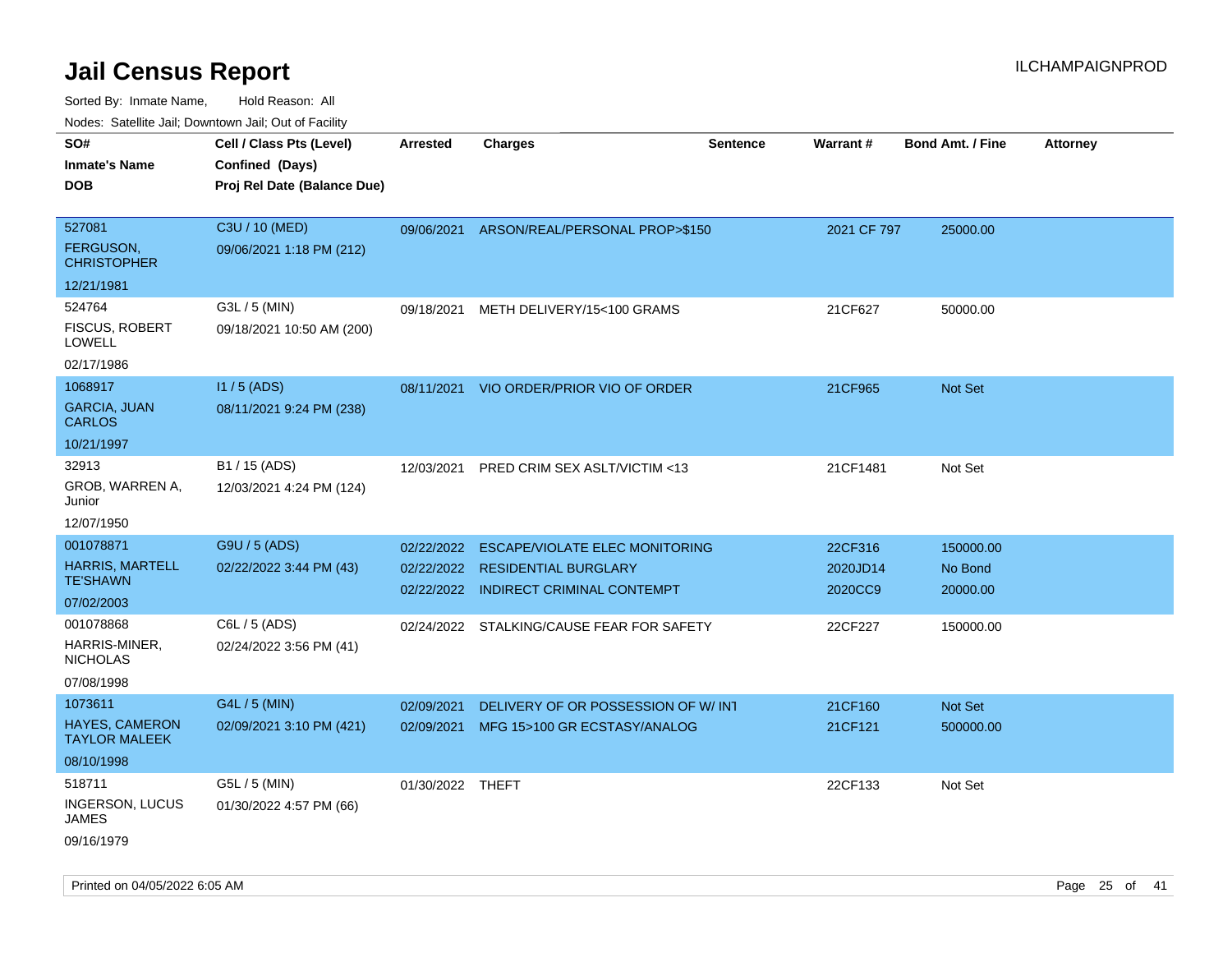| roaco. Catolino cali, Domntonn cali, Out of Facility |                                             |                     |                                               |                      |           |                         |                 |
|------------------------------------------------------|---------------------------------------------|---------------------|-----------------------------------------------|----------------------|-----------|-------------------------|-----------------|
| SO#                                                  | Cell / Class Pts (Level)                    | <b>Arrested</b>     | <b>Charges</b>                                | <b>Sentence</b>      | Warrant#  | <b>Bond Amt. / Fine</b> | <b>Attorney</b> |
| <b>Inmate's Name</b>                                 | Confined (Days)                             |                     |                                               |                      |           |                         |                 |
| <b>DOB</b>                                           | Proj Rel Date (Balance Due)                 |                     |                                               |                      |           |                         |                 |
|                                                      |                                             |                     |                                               |                      |           |                         |                 |
| 001078766                                            | I3 / 5 (ADS)                                |                     | 02/08/2022 AGGRAVATED BATTERY                 |                      | 22CF160   | Not Set                 |                 |
| JOHNSON, IYONZI                                      | 02/08/2022 11:56 AM (57)                    | 02/08/2022 BURGLARY |                                               |                      | 22CF63    | 3000.00                 |                 |
| 07/16/1994                                           |                                             |                     |                                               |                      |           |                         |                 |
| 001078818                                            | D3 / 10 (MED)                               | 02/04/2022          | DOMESTIC BATTERY/OTHER PRIOR                  |                      | 22CF148   | Not Set                 |                 |
| KINSEL, EVERAL<br>MICHAEL WILLIAM                    | 02/04/2022 7:37 PM (61)                     |                     |                                               |                      |           |                         |                 |
| 10/16/1985                                           |                                             |                     |                                               |                      |           |                         |                 |
| 527447                                               | J1L / 10 (ADS)                              | 02/22/2022          | <b>BURGLARY</b>                               |                      | 22CF224   | Not Set                 |                 |
| KIRKWOOD, TYLER                                      | 02/22/2022 10:47 AM (43)                    | 02/22/2022          | AGG BATTERY/GREAT BODILY HARM                 |                      | 22CF223   | Not Set                 |                 |
| <b>JAMES</b>                                         |                                             | 02/23/2022 BURGLARY |                                               |                      | 22CF152   | Not Set                 |                 |
| 10/04/1985                                           |                                             |                     |                                               |                      |           |                         |                 |
| 29681                                                | J2L / 15 (ADS)                              |                     | 07/14/2020 PREDATORY CRIMINAL SEX ASSLT/CHILD |                      | 20CF-781  | 250000.00               |                 |
| LENOIR, JOHN<br><b>CHRISTOPHER</b>                   | 07/14/2020 12:51 PM (631)                   |                     |                                               |                      |           |                         |                 |
| 04/20/1966                                           |                                             |                     |                                               |                      |           |                         |                 |
| 001078797                                            | 14 / 10 (ADS)                               |                     | 01/26/2022 VIO STALKING NO CONTACT ORDER      |                      | 22CM31    | Not Set                 |                 |
| LEVIN, DANIEL DAVID                                  | 01/26/2022 3:00 PM (70)                     |                     |                                               |                      |           |                         |                 |
|                                                      |                                             |                     |                                               |                      |           |                         |                 |
| 08/08/1984                                           |                                             |                     |                                               |                      |           |                         |                 |
| 45113                                                | 12                                          | 11/20/2021          | ARMED HABITUAL CRIMINAL                       | 6y/6m (DOC) 21CF1424 |           | No Bond                 |                 |
| MARTIN, JEREMIAH<br><b>FRANCIS</b>                   | 11/20/2021 1:18 AM (137)                    |                     |                                               |                      |           |                         |                 |
| 01/18/1977                                           |                                             |                     |                                               |                      |           |                         |                 |
| 1063030                                              | D4 / 15 (ADS)                               | 12/20/2021          | <b>MURDER</b>                                 |                      | 21CF1571  | Not Set                 |                 |
|                                                      | MASON, RYAN ONEIAL 12/21/2021 9:30 AM (106) | 12/22/2021          | <b>PAROLE REVOCATION</b>                      |                      | CH2107979 | Not Set                 |                 |
| 02/22/1991                                           |                                             |                     |                                               |                      |           |                         |                 |
|                                                      |                                             |                     |                                               |                      |           |                         |                 |
| 1066623                                              | G6U / 5 (MIN)                               | 11/17/2021          | MFG/DEL 15<100 GR COCA/ANALOG                 |                      | 17CF1093  | 75000.00                |                 |
| MATA-OROZCO,<br><b>OLEGARIO</b>                      | 11/17/2021 5:08 PM (140)                    |                     |                                               |                      |           |                         |                 |
| 03/06/1995                                           |                                             |                     |                                               |                      |           |                         |                 |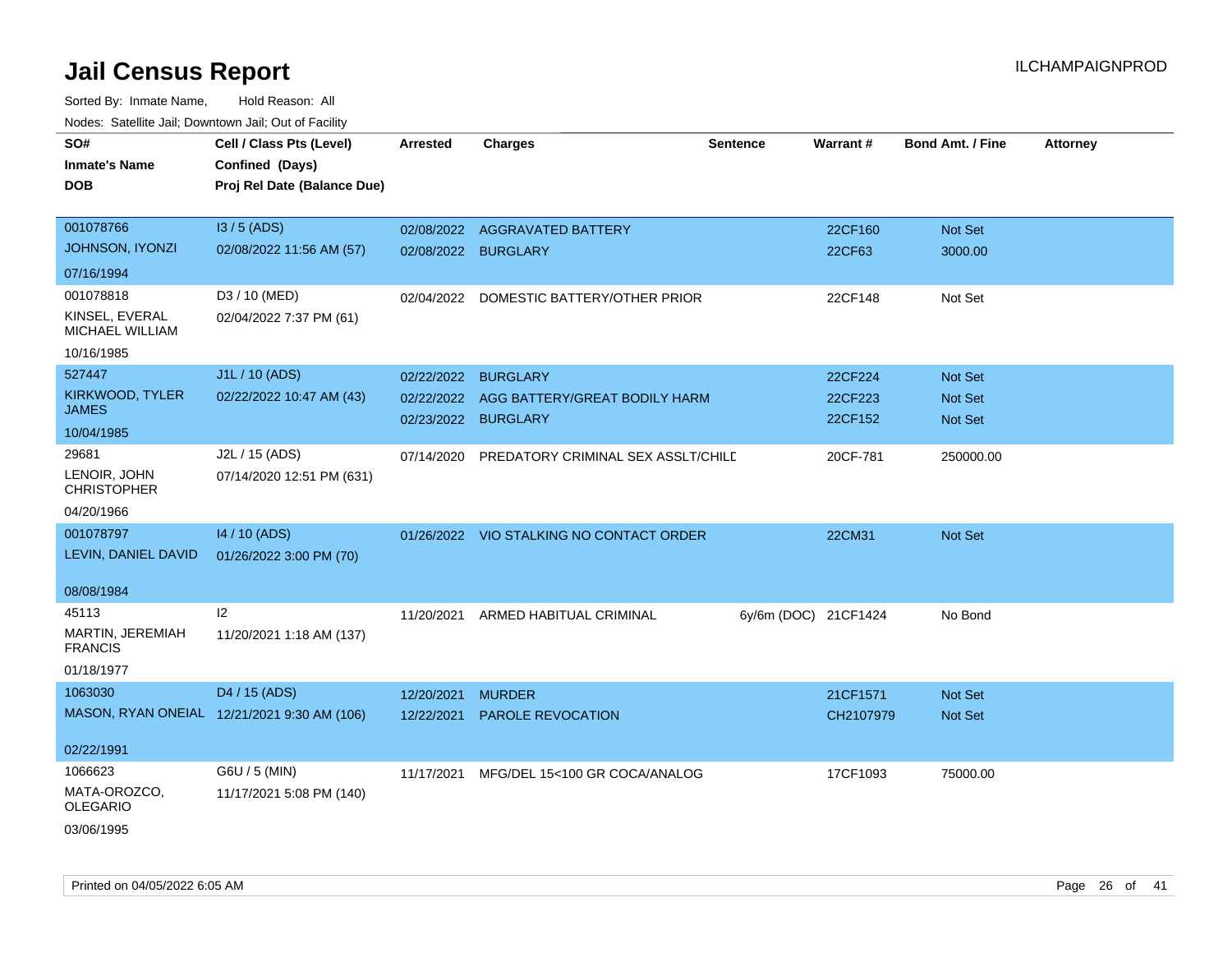| roaco. Calcinio dan, Downtown dan, Cal or Fability |                                           |                      |                                                         |                 |                 |                         |                 |
|----------------------------------------------------|-------------------------------------------|----------------------|---------------------------------------------------------|-----------------|-----------------|-------------------------|-----------------|
| SO#                                                | Cell / Class Pts (Level)                  | <b>Arrested</b>      | <b>Charges</b>                                          | <b>Sentence</b> | <b>Warrant#</b> | <b>Bond Amt. / Fine</b> | <b>Attorney</b> |
| Inmate's Name                                      | Confined (Days)                           |                      |                                                         |                 |                 |                         |                 |
| DOB                                                | Proj Rel Date (Balance Due)               |                      |                                                         |                 |                 |                         |                 |
|                                                    |                                           |                      |                                                         |                 |                 |                         |                 |
| 1076591                                            | G8U / 5 (MIN)                             | 02/22/2022           | DELIVERY OF OR POSSESSION OF W/INT                      |                 | 20CF961         | 500000.00               |                 |
| MATTHEWS,<br><b>CHRISTIAN ANTHONY</b>              | 02/22/2022 7:42 PM (43)                   |                      | 02/23/2022 MAIL FRAUD                                   |                 | 2:21CR173       | No Bond                 |                 |
| 03/15/1989                                         |                                           |                      |                                                         |                 |                 |                         |                 |
| 40235                                              | $G1L / 5$ (MIN)                           | 10/04/2021           | AGG DUI/4                                               |                 | 2021CF1145      | 35000.00                |                 |
| MERRIWEATHER,<br><b>MARCUS TODD</b>                | 10/04/2021 4:41 PM (184)                  |                      |                                                         |                 |                 |                         |                 |
| 11/28/1967                                         |                                           |                      |                                                         |                 |                 |                         |                 |
| 1040273                                            | E5U / 15 (ADS)                            | 09/30/2021           | PRED CRIM SEX ASLT/VICTIM <13                           |                 | 21CF329         | 500000.00               |                 |
| METCALFE, LANELL<br>JARON                          | 09/30/2021 11:32 PM (188)                 |                      |                                                         |                 |                 |                         |                 |
| 09/22/1988                                         |                                           |                      |                                                         |                 |                 |                         |                 |
| 1075635                                            | K <sub>2</sub> / 10 (ADS)                 | 05/11/2021           | AGG DISCHARGE FIREARM/OCC VEH                           |                 | 21CF538         | Not Set                 |                 |
| MILES, DEVLON VON,                                 | 05/11/2021 10:39 PM (330)                 | 05/11/2021           | MFG/DEL CANNABIS/30-500 GRAMS                           |                 | 20CF1402        | 100000.00               |                 |
| Junior                                             |                                           | 02/23/2022           | MURDER                                                  |                 | 22CF219         | Not Set                 |                 |
| 11/04/2000                                         |                                           |                      |                                                         |                 |                 |                         |                 |
| 1042168                                            | G5U / 5 (MIN)                             | 02/26/2022 AGG DUI/4 |                                                         |                 | 22CF238         | <b>Not Set</b>          |                 |
|                                                    | MONTALVO, ANTONIO 02/26/2022 6:14 AM (39) |                      |                                                         |                 |                 |                         |                 |
|                                                    |                                           |                      |                                                         |                 |                 |                         |                 |
| 05/03/1976                                         |                                           |                      |                                                         |                 |                 |                         |                 |
| 1069209                                            | H1L / 10 (ADS)                            | 04/07/2021           | AGG BATTERY/GREAT BODILY HARM                           |                 | 21CF376         | Not Set                 |                 |
| MOORE, DEVONTE<br>JAMAL                            | 04/07/2021 6:25 PM (364)                  |                      |                                                         |                 |                 |                         |                 |
| 09/24/1995                                         |                                           |                      |                                                         |                 |                 |                         |                 |
| 1067146                                            | G7L / 5 (MIN)                             |                      | 03/23/2022 LEAVING SCENE-ACCIDENT/DEATH/INJUF 13y (DOC) |                 | 2020CF1197      | No Bond                 |                 |
| <b>OMALLEY, ROBERT</b><br>FRED                     | 03/23/2022 5:10 PM (14)                   |                      |                                                         |                 |                 |                         |                 |
| 04/30/1979                                         |                                           |                      |                                                         |                 |                 |                         |                 |
| 001078357                                          | A2L / 15 (SPH)                            | 09/17/2021           | ARMED ROBBERY/ARMED W/FIREARM                           |                 | 21CF1128        | Not Set                 |                 |
| PETTIGREW, CAREY                                   | 09/17/2021 9:56 AM (201)                  | 09/17/2021           | ARMED ROBBERY/ARMED W/FIREARM                           |                 | 21CF1129        | Not Set                 |                 |
| CORNITRIAS DEOBLO                                  |                                           | 09/17/2021           | ARMED ROBBERY/ARMED W/FIREARM                           |                 | 21CF1230        | Not Set                 |                 |
| 08/31/1986                                         |                                           |                      |                                                         |                 |                 |                         |                 |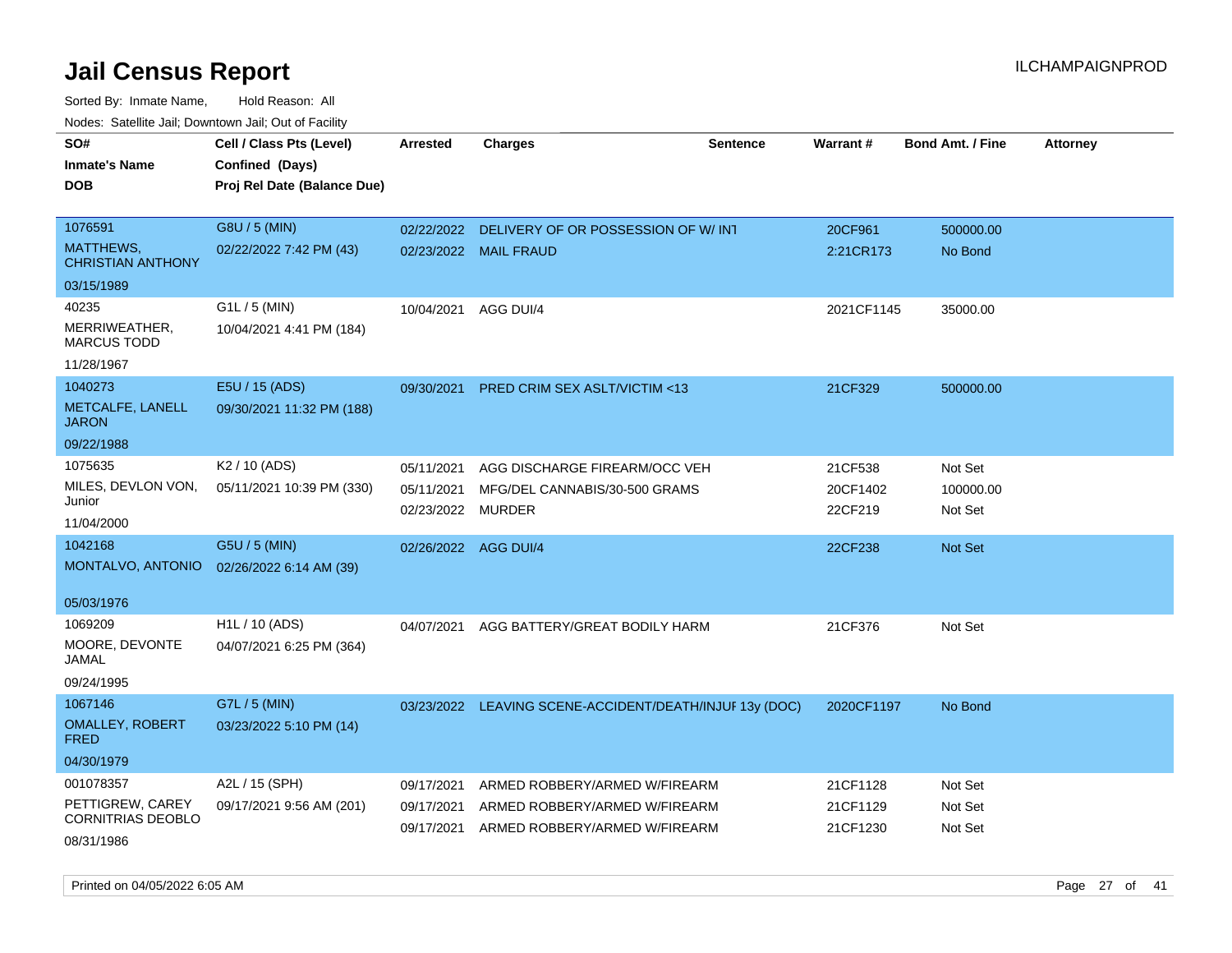Sorted By: Inmate Name, Hold Reason: All Nodes: Satellite Jail; Downtown Jail; Out of Facility

| SO#                                                         | Cell / Class Pts (Level)                   | <b>Arrested</b>          | <b>Charges</b>                                 | <b>Sentence</b> | Warrant#   | <b>Bond Amt. / Fine</b> | <b>Attorney</b> |
|-------------------------------------------------------------|--------------------------------------------|--------------------------|------------------------------------------------|-----------------|------------|-------------------------|-----------------|
| <b>Inmate's Name</b>                                        | Confined (Days)                            |                          |                                                |                 |            |                         |                 |
| DOB                                                         | Proj Rel Date (Balance Due)                |                          |                                                |                 |            |                         |                 |
|                                                             |                                            |                          |                                                |                 |            |                         |                 |
| 1008308                                                     | F5L / 10 (MED)                             | 01/30/2022 ASSAULT       |                                                |                 | 19CM364    | 4000.00                 |                 |
| PETTIGREW, MARIO<br><b>TRAVINIO</b>                         | 01/30/2022 6:15 AM (66)                    |                          | 01/30/2022 AGG BTRY/GREAT BOD HARM/60+         |                 | 22CF131    | No Bond                 |                 |
| 08/11/1992                                                  |                                            |                          |                                                |                 |            |                         |                 |
| 1070610                                                     | J6L / 10 (ADS)                             | 03/03/2022               | AGG BATTERY/PUBLIC PLACE                       |                 | 21CF930    | Not Set                 |                 |
| PHILLIS, AARON<br><b>MONTRELL</b>                           | 03/03/2022 2:49 PM (34)                    |                          | 03/03/2022 AGG BATTERY/GREAT BODILY HARM       |                 | 21CF482    | 5000.00                 |                 |
| 03/26/1999                                                  |                                            |                          |                                                |                 |            |                         |                 |
| 001078005                                                   | E4L / 10 (MED)                             | 03/08/2022               | HOME INVASION/CAUSE INJURY                     |                 | 22CF280    | Not Set                 |                 |
| PINEX, MARCHELLO D                                          | 03/08/2022 2:54 AM (29)                    |                          | 03/08/2022 AGGRAVATED BATTERY/STRANGLE         |                 | 19CR605101 | No Bond                 |                 |
|                                                             |                                            |                          |                                                |                 |            |                         |                 |
| 12/25/1991                                                  |                                            |                          |                                                |                 |            |                         |                 |
| 001078942                                                   | G2U / 5 (MIN)                              |                          | 03/13/2022 MFG/DEL CANNABIS/500<2000 GR        |                 | 22CF307    | Not Set                 |                 |
| QATTOUM, ADHAM M                                            | 03/13/2022 11:31 PM (24)                   |                          |                                                |                 |            |                         |                 |
| 07/22/1994                                                  |                                            |                          |                                                |                 |            |                         |                 |
| 001077783                                                   | H6L / 10 (ADS)                             |                          | 01/05/2022 AGGRAVATED BATTERY                  |                 | 21CF325    | Not Set                 |                 |
| RIVERA, DARYL<br><b>ANTONIO</b>                             | 01/05/2022 4:20 PM (91)                    |                          |                                                |                 |            |                         |                 |
| 11/14/1981                                                  |                                            |                          |                                                |                 |            |                         |                 |
| 1072114                                                     | A1U / 15 (SPH)                             | 01/17/2021               | ATTEMPT (FIRST DEGREE MURDER)                  |                 | 2021CF65   | Not Set                 |                 |
| <b>LEVON</b>                                                | ROBINSON, DONNELL 01/17/2021 2:40 PM (444) | 01/17/2021<br>02/17/2021 | ARMED ROBBERY/NO FIREARM<br>AGGRAVATED BATTERY | 4y (DOC)        | 2020CF824  | 75000.00<br>250000.00   |                 |
| 10/23/2000                                                  |                                            |                          |                                                |                 |            |                         |                 |
| 1000820                                                     | F2U / 15 (MAX)                             | 01/24/2022               | <b>FELON POSS/USE WEAPON/FIREARM</b>           |                 | 22CF105    | Not Set                 |                 |
| SCHNEIDER, SONGAN 01/24/2022 8:20 AM (72)<br><b>MICHAEL</b> |                                            | 01/24/2022               | AGGRAVATED DOMESTIC BATTERY                    |                 | 21CF1433   | 25000.00                |                 |
| 08/18/1992                                                  |                                            |                          |                                                |                 |            |                         |                 |
| 47195                                                       | G8L / 5 (MIN)                              | 12/27/2021               | <b>RESIDENTIAL BURGLARY</b>                    |                 | 2020CF1222 | 10000.00                |                 |
| SIMMONS, JAMES<br><b>ROBERT</b>                             | 12/27/2021 8:42 AM (100)                   | 12/28/2021               | <b>RESIDENTIAL BURGLARY</b>                    |                 | 2021CF1596 | Not Set                 |                 |

03/13/1975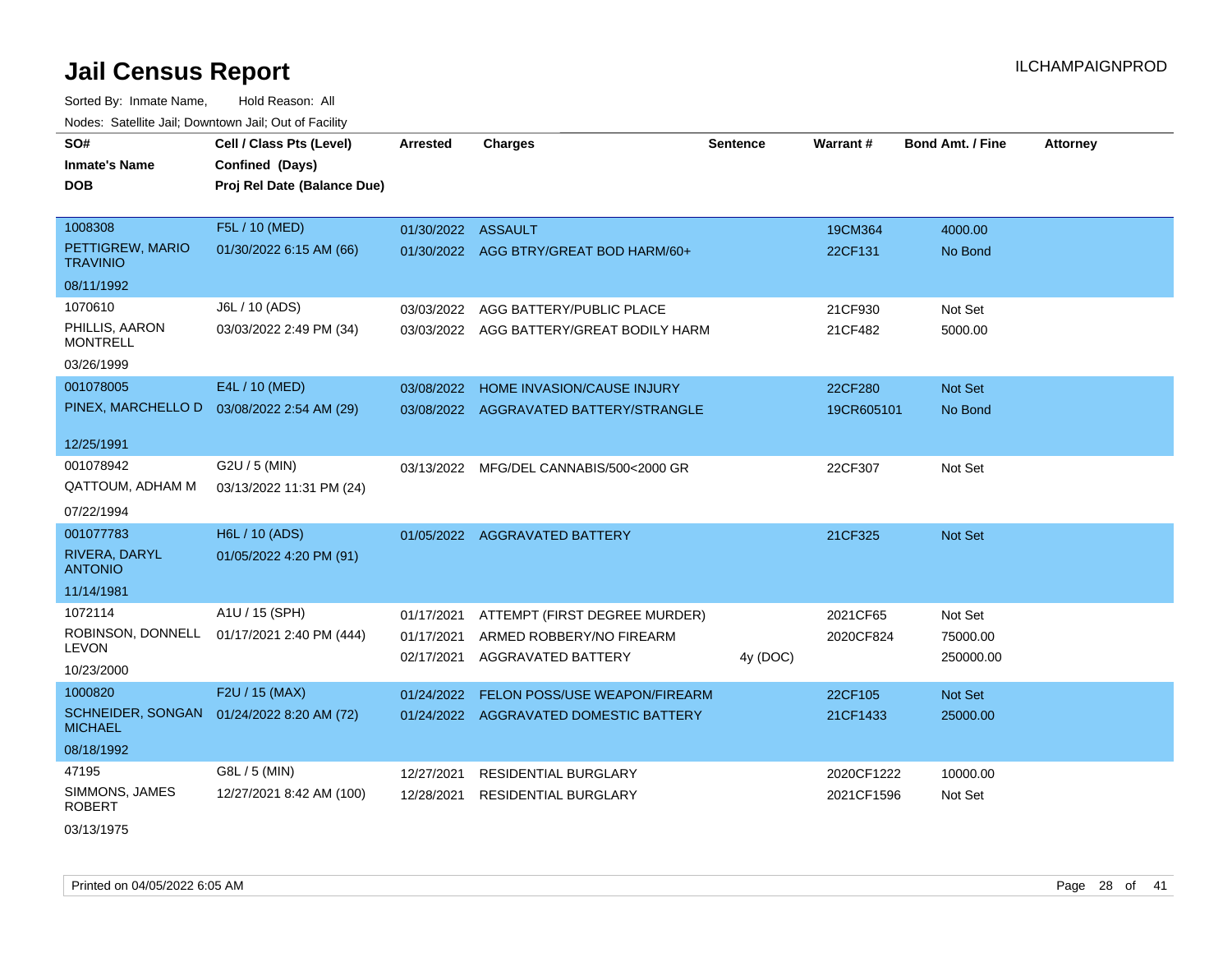| rougs. Calcinic Jan, Downtown Jan, Out of Facility |                             |                   |                                         |                 |           |                         |                 |
|----------------------------------------------------|-----------------------------|-------------------|-----------------------------------------|-----------------|-----------|-------------------------|-----------------|
| SO#                                                | Cell / Class Pts (Level)    | <b>Arrested</b>   | <b>Charges</b>                          | <b>Sentence</b> | Warrant#  | <b>Bond Amt. / Fine</b> | <b>Attorney</b> |
| <b>Inmate's Name</b>                               | Confined (Days)             |                   |                                         |                 |           |                         |                 |
| <b>DOB</b>                                         | Proj Rel Date (Balance Due) |                   |                                         |                 |           |                         |                 |
|                                                    |                             |                   |                                         |                 |           |                         |                 |
| 1064798                                            | B3 / 15 (ADS)               | 01/17/2022 MURDER |                                         |                 | 2021CF695 | 1500000.00              |                 |
| <b>STENNIS, BRUCE</b><br><b>DEONTAY</b>            | 01/17/2022 1:29 PM (79)     |                   | 01/17/2022 MFG/DEL 1<15 GR COCAINE/ANLG |                 | 21CF520   | 50000.00                |                 |
| 08/12/1998                                         |                             |                   |                                         |                 |           |                         |                 |
| 1036650                                            | F4U / 10 (MED)              |                   | 02/16/2022 ARMED VIOLENCE/CATEGORY I    | 10y (DOC)       | 21CF845   | 250000.00               |                 |
| TAYLOR, KORRION<br>VELEZ                           | 02/16/2022 4:33 PM (49)     |                   |                                         |                 |           |                         |                 |
| 03/18/1997                                         |                             |                   |                                         |                 |           |                         |                 |
| 1056971                                            | B2 / 10 (SPH)               | 08/07/2021        | FELON POSS/USE WEAPON/FIREARM           |                 | 21CF948   | No Bond                 |                 |
| <b>TRAVIS, DENZEL</b><br><b>DANTRELL</b>           | 08/07/2021 7:36 AM (242)    | 08/08/2021        | AGG BATTERY/PUBLIC PLACE                |                 | 2020CF647 | 25000.00                |                 |
| 03/21/1993                                         |                             |                   |                                         |                 |           |                         |                 |
| 001078250                                          | C9L / 10 (ADS)              | 08/07/2021        | FELON POSS WEAPON/BODY ARMOR            |                 | 21CF950   | Not Set                 |                 |
| TRAVIS, JORDAN<br><b>TESHAUN</b>                   | 08/07/2021 10:27 AM (242)   |                   |                                         |                 |           |                         |                 |
| 03/03/1996                                         |                             |                   |                                         |                 |           |                         |                 |
| 512160                                             | F1L / 15 (MAX)              | 03/10/2022        | ARMED HABITUAL CRIMINAL                 |                 | 22CF296   | Not Set                 |                 |
| <b>TURNER, CHARLES</b><br><b>EDWARD</b>            | 03/10/2022 12:00 PM (27)    |                   | 03/11/2022 PAROLE REVOCATION            |                 | CH2201422 | No Bond                 |                 |
| 09/05/1986                                         |                             |                   |                                         |                 |           |                         |                 |
| 30108                                              | J4L / 15 (ADS)              | 07/30/2021        | <b>MURDER</b>                           |                 | 21CF902   | 2000000.00              |                 |
| VANDYKE, DARYL<br><b>ANTHONY</b>                   | 07/30/2021 8:29 PM (250)    |                   |                                         |                 |           |                         |                 |
| 10/04/1965                                         |                             |                   |                                         |                 |           |                         |                 |
| 968681                                             | D5 / 15 (ADS)               | 08/27/2021        | AGG CRIM SX AB/VIC 13<18/TRUST          |                 | 2020CF499 | 250000.00               |                 |
| <b>WADE, DEMETRIUS</b><br><b>DARYL</b>             | 08/27/2021 2:25 AM (222)    | 08/27/2021        | <b>INDIRECT CRIMINAL CONTEMPT</b>       | 3y (DOC)        | 2021CC16  | No Bond                 |                 |
| 01/07/1987                                         |                             |                   |                                         |                 |           |                         |                 |
| 1035462                                            | C7U / 15 (ADS)              |                   | 03/25/2022 ARMED HABITUAL CRIMINAL      |                 | 22CF186   | 750000.00               |                 |
| <b>WASHINGTON, MARK</b><br><b>ANTHONY</b>          | 03/25/2022 8:47 AM (12)     |                   |                                         |                 |           |                         |                 |
| 01/06/1994                                         |                             |                   |                                         |                 |           |                         |                 |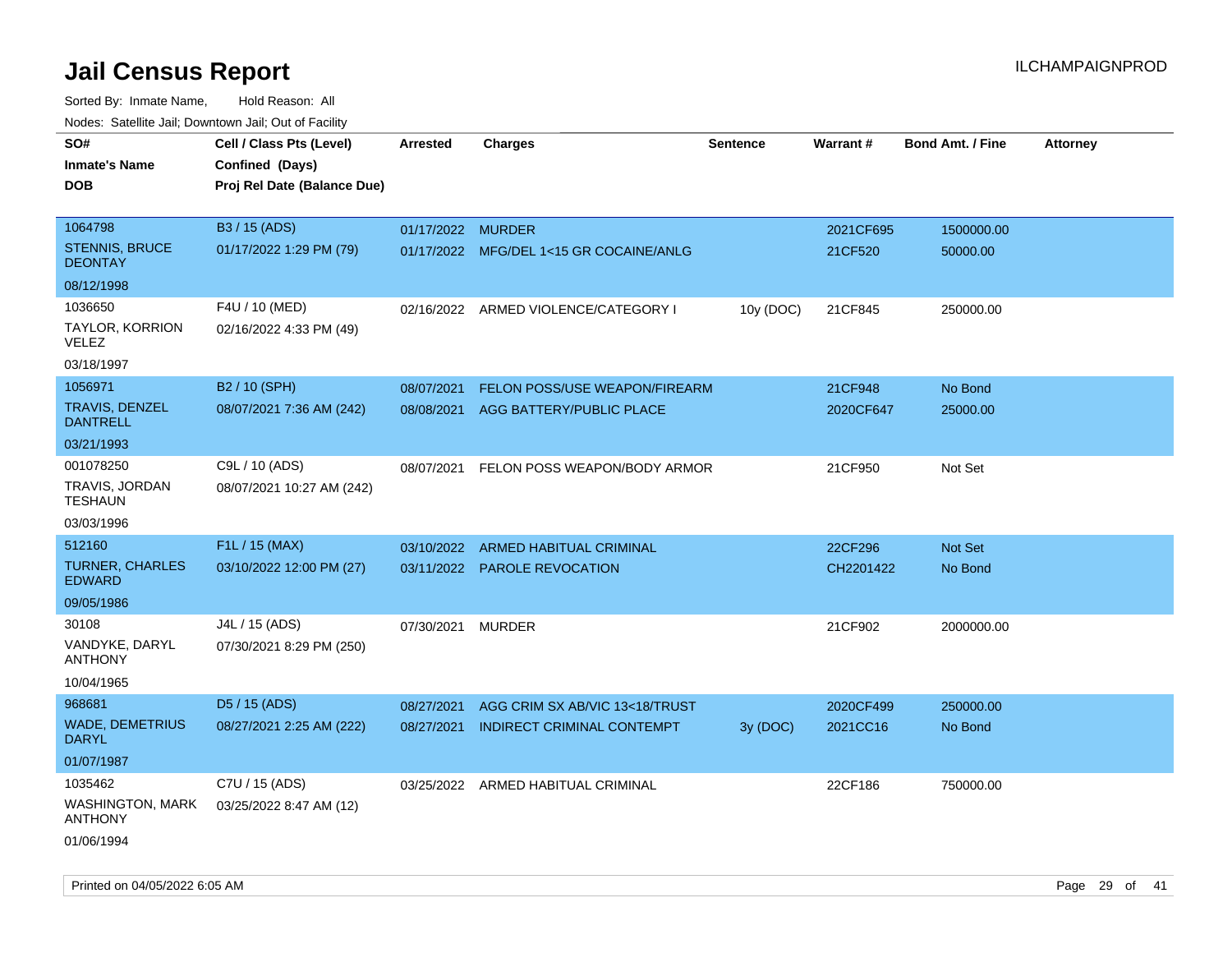| SO#                                        | Cell / Class Pts (Level)    | <b>Arrested</b> | <b>Charges</b>                       | <b>Sentence</b> | Warrant#  | <b>Bond Amt. / Fine</b> | <b>Attorney</b> |
|--------------------------------------------|-----------------------------|-----------------|--------------------------------------|-----------------|-----------|-------------------------|-----------------|
| <b>Inmate's Name</b>                       | Confined (Days)             |                 |                                      |                 |           |                         |                 |
| <b>DOB</b>                                 | Proj Rel Date (Balance Due) |                 |                                      |                 |           |                         |                 |
|                                            |                             |                 |                                      |                 |           |                         |                 |
| 1070971                                    | H3L / 5 (ADS)               | 12/07/2021      | <b>IDENTITY THEFT/&lt;\$300</b>      |                 | 20CF922   | <b>Not Set</b>          |                 |
| <b>WEIR, CLINTON</b><br><b>HOWARD</b>      | 12/08/2021 3:45 AM (119)    | 12/07/2021      | <b>RECKLESS DRIVING</b>              |                 | 19TR2348  | <b>Not Set</b>          |                 |
| 03/15/1983                                 |                             |                 |                                      |                 |           |                         |                 |
| 54212                                      | E3U / 10 (ADS)              | 12/21/2021      | ARMED VIOLENCE/CATEGORY I            |                 | 21CF1576  | Not Set                 |                 |
| <b>WHITLOCK, GEORGE</b>                    | 12/21/2021 1:20 PM (106)    | 12/21/2021      | RECEIVE/POSS/SELL STOLEN VEH         |                 | 2021CF669 | 10000.00                |                 |
| ABRAM                                      |                             | 12/21/2021      | VIOLATE ORDER PROTECTION             |                 | 2021CM391 | 1000.00                 |                 |
| 11/10/1978                                 |                             |                 |                                      |                 |           |                         |                 |
| 001077917                                  | G4U / 5 (MIN)               |                 | 03/15/2022 RESIDENTIAL BURGLARY      |                 | 2022CF311 | Not Set                 |                 |
| <b>WILLIAMS, EDDIE SIM</b>                 | 03/15/2022 3:17 AM (22)     |                 |                                      |                 |           |                         |                 |
|                                            |                             |                 |                                      |                 |           |                         |                 |
| 02/04/1972                                 |                             |                 |                                      |                 |           |                         |                 |
| 1058072                                    | A2U / 15 (SPH)              | 02/25/2021      | ARMED HABITUAL CRIMINAL              |                 |           | Not Set                 |                 |
| <b>WILLIAMS, KENNETH</b><br><b>BERNARD</b> | 02/25/2021 3:24 PM (405)    |                 |                                      |                 |           |                         |                 |
| 10/04/1985                                 |                             |                 |                                      |                 |           |                         |                 |
| 1020914                                    | F3L / 10 (MED)              | 03/06/2022      | <b>FELON POSS/USE WEAPON/FIREARM</b> |                 | 21CF1337  | 250000.00               |                 |
| <b>WILSON, BRANDON</b><br><b>LARON</b>     | 03/06/2022 11:46 AM (31)    |                 |                                      |                 |           |                         |                 |
| 07/05/1994                                 |                             |                 |                                      |                 |           |                         |                 |
| <b>Total Downtown Jail: 68</b>             |                             | Males: 68       | Females: 0<br>Unknown: 0             |                 |           |                         |                 |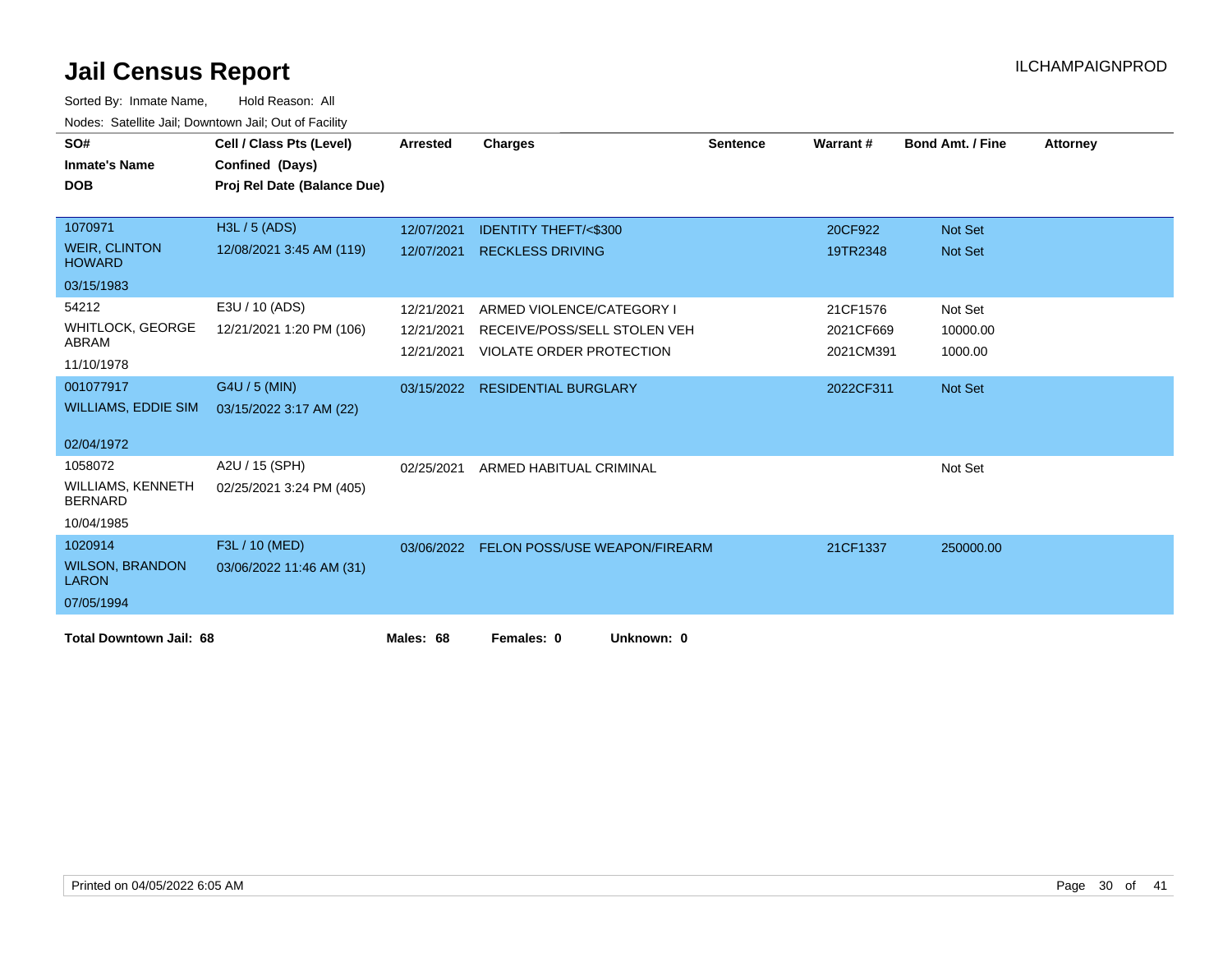| <b>Out of Facility</b><br>SO#<br><b>Inmate's Name</b><br><b>DOB</b> | Cell / Class Pts (Level)<br>Confined (Days)<br>Proj Rel Date (Balance Due) | Arrested   | <b>Charges</b>                   | Sentence | Warrant #  | <b>Bond Amt. / Fine</b> | <b>Attorney</b> |
|---------------------------------------------------------------------|----------------------------------------------------------------------------|------------|----------------------------------|----------|------------|-------------------------|-----------------|
| 001078273                                                           | <b>EHD</b>                                                                 | 03/29/2022 | DRIVING ON SUSPENDED LICENSE     |          | 2022TR30   | Not Set                 |                 |
| AHMED, ALVI YUSUF                                                   | 03/29/2022 9:53 AM (8)                                                     |            |                                  |          |            |                         |                 |
| 08/10/2001                                                          | 4/7/2022 (0.00)                                                            |            |                                  |          |            |                         |                 |
| 001078621                                                           | <b>KAN / 10 (MED)</b>                                                      | 12/23/2021 | <b>RESIDENTIAL BURGLARY</b>      |          | 21CF1582   | Not Set                 |                 |
|                                                                     | BAILEY, DANIEL SCOTT 12/23/2021 9:44 AM (104)                              | 01/14/2022 | PROBATION VIOLATION              |          | 21CF1445   | Not Set                 |                 |
| 05/09/1999                                                          |                                                                            |            |                                  |          |            |                         |                 |
| 548350                                                              | <b>EHD</b>                                                                 | 03/29/2022 | AGG DUI/NO VALID DL              |          | 2020CF268  | Not Set                 |                 |
| <b>BAILEY, NORBERT</b><br><b>WILLIAM</b>                            | 03/29/2022 9:11 AM (8)                                                     |            |                                  |          |            |                         |                 |
| 02/14/1992                                                          | 5/23/2022 (0.00)                                                           |            |                                  |          |            |                         |                 |
| 19971                                                               | <b>EHD</b>                                                                 | 11/09/2021 | DRIVING RVK/SUSP DUI/SSS 4-9     |          | 2021CF968  | Not Set                 |                 |
| <b>LYNN</b>                                                         | BARNESKE, RAYMOND 11/09/2021 9:32 AM (148)                                 |            |                                  |          |            |                         |                 |
| 08/17/1961                                                          | 5/6/2022 (0.00)                                                            |            |                                  |          |            |                         |                 |
| 516062                                                              | <b>KAN / 15 (MAX)</b>                                                      | 02/22/2021 | PHONE HARASSMENT/2+              |          | 20CF194    | 5000.00                 |                 |
| <b>BENNETT, JOHN</b><br><b>MICHAEL</b>                              | 02/22/2021 10:47 AM (408)                                                  | 02/22/2021 | AGG DISCH FIR/VEH/PC OFF/FRMAN   |          | 21CF210    | No Bond                 |                 |
| 04/30/1986                                                          |                                                                            |            |                                  |          |            |                         |                 |
| 33993                                                               | KAN / 10 (MED)                                                             | 06/14/2021 | POSSESSING A CONTROLLED SUBSTANC |          | 21CF657    | Not Set                 |                 |
| <b>BOOKER, STEPHON</b><br><b>MONTELL</b>                            | 06/14/2021 7:42 PM (296)                                                   | 06/14/2021 | AGGRAVATED DOMESTIC BATTERY      |          | 21CF688    | Not Set                 |                 |
| 06/11/1971                                                          |                                                                            | 06/14/2021 | PAROLE REVOCATION                |          | CH2103612  | No Bond                 |                 |
| 38273                                                               | <b>EHD</b>                                                                 | 02/23/2022 | AGG DUI/NO VALID DL              |          | 2020CF1371 | Not Set                 |                 |
| <b>BRADLEY,</b><br><b>CHRISTOPHER</b>                               | 02/23/2022 9:14 AM (42)                                                    |            |                                  |          |            |                         |                 |
| 02/24/1974                                                          | 4/7/2022 (0.00)                                                            |            |                                  |          |            |                         |                 |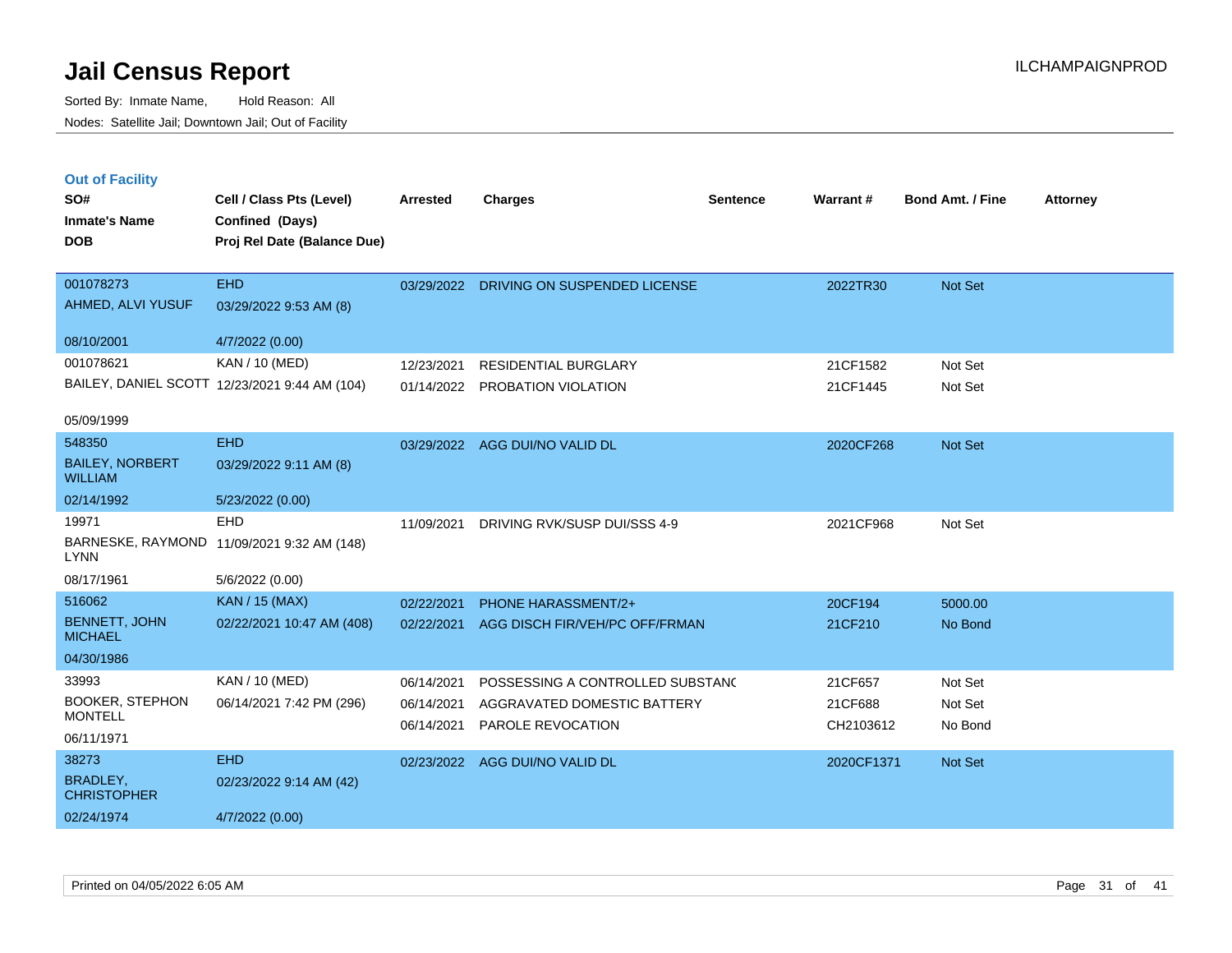| SO#<br><b>Inmate's Name</b><br>DOB                 | Cell / Class Pts (Level)<br>Confined (Days)<br>Proj Rel Date (Balance Due) | <b>Arrested</b> | <b>Charges</b>                     | <b>Sentence</b> | Warrant#    | Bond Amt. / Fine | <b>Attorney</b> |
|----------------------------------------------------|----------------------------------------------------------------------------|-----------------|------------------------------------|-----------------|-------------|------------------|-----------------|
| 1074315<br><b>BRIGGS, PATRICK</b><br><b>MONTAY</b> | <b>KAN / 15 (MAX)</b><br>08/03/2021 4:56 PM (246)                          | 07/27/2021      | AGG DISCHARGE FIREARM/VEH/SCH      |                 | 21CF927     | Not Set          |                 |
| 08/05/2001                                         |                                                                            |                 |                                    |                 |             |                  |                 |
| 001078880                                          | KAN / 15 (MAX)                                                             | 02/25/2022      | ARMED VIOLENCE/CATEGORY I          |                 | 22CF237     | Not Set          |                 |
| <b>BROACH, CAREU</b>                               | 02/25/2022 3:58 PM (40)                                                    | 02/25/2022      | AGG DISCHARGE FIREARM/BLDG/SCH     |                 | 22600096201 | No Bond          |                 |
| 02/27/2003                                         |                                                                            | 02/25/2022      | <b>PAROLE REVOCATION</b>           |                 | HN-2200660  | No Bond          |                 |
| 001078065                                          | <b>KAN / 10 (ADS)</b>                                                      | 06/17/2021      | AGG BATTERY/DISCHARGE FIREARM      |                 | 21CF704     | 1000000.00       |                 |
| <b>BROWN, CHARMAN</b><br><b>LAKEEF</b>             | 06/17/2021 12:32 PM (293)                                                  |                 |                                    |                 |             |                  |                 |
| 11/30/2002                                         |                                                                            |                 |                                    |                 |             |                  |                 |
| 001078008                                          | KAN / 15 (MAX)                                                             | 02/15/2022      | AGG BATTERY/DISCHARGE FIREARM      |                 | 21CF1090    | 500000.00        |                 |
| <b>BROWN, CODY</b><br><b>RUSSELL</b>               | 02/15/2022 9:17 AM (50)                                                    |                 |                                    |                 |             |                  |                 |
| 02/15/2004                                         |                                                                            |                 |                                    |                 |             |                  |                 |
| 1038554                                            | <b>KAN / 15 (MAX)</b>                                                      | 08/18/2021      | DELIVERY OF OR POSSESSION OF W/INT |                 | 21CF1009    | No Bond          |                 |
| <b>BROWN, CORRION</b><br><b>DEVONTAE</b>           | 08/18/2021 5:40 PM (231)                                                   | 08/18/2021      | ARMED HABITUAL CRIMINAL            |                 | 21CF1162    | <b>Not Set</b>   |                 |
| 04/19/1995                                         |                                                                            |                 |                                    |                 |             |                  |                 |
| 1038579                                            | KAN / 15 (MAX)                                                             | 08/18/2021      | FELON POSS/USE WEAPON/FIREARM      |                 | 21CF1010    | Not Set          |                 |
| BROWN, MARKEL<br>rikki                             | 08/18/2021 2:05 PM (231)                                                   |                 |                                    |                 |             |                  |                 |
| 01/06/1995                                         |                                                                            |                 |                                    |                 |             |                  |                 |
| 1003006                                            | <b>KAN / 15 (MAX)</b>                                                      | 08/19/2021      | FELON POSS/USE MACHINE GUN         |                 | 21CF1011    | No Bond          |                 |
| <b>BROWN, ROCKEITH</b><br><b>JAVONTE</b>           | 08/19/2021 12:55 AM (230)                                                  |                 |                                    |                 |             |                  |                 |
| 07/23/1991                                         |                                                                            |                 |                                    |                 |             |                  |                 |
| 1068812                                            | KAN / 15 (MAX)                                                             | 12/21/2021      | AGG DISCHARGE FIREARM/OCC VEH      |                 | 21CF741     | Not Set          |                 |
| BRYANT, DANNY<br><b>EUGENE</b>                     | 12/21/2021 1:50 PM (106)                                                   | 12/21/2021      | FELON POSS/USE FIREARM PRIOR       |                 | 21CF1568    | Not Set          |                 |
| 11/22/1989                                         |                                                                            |                 |                                    |                 |             |                  |                 |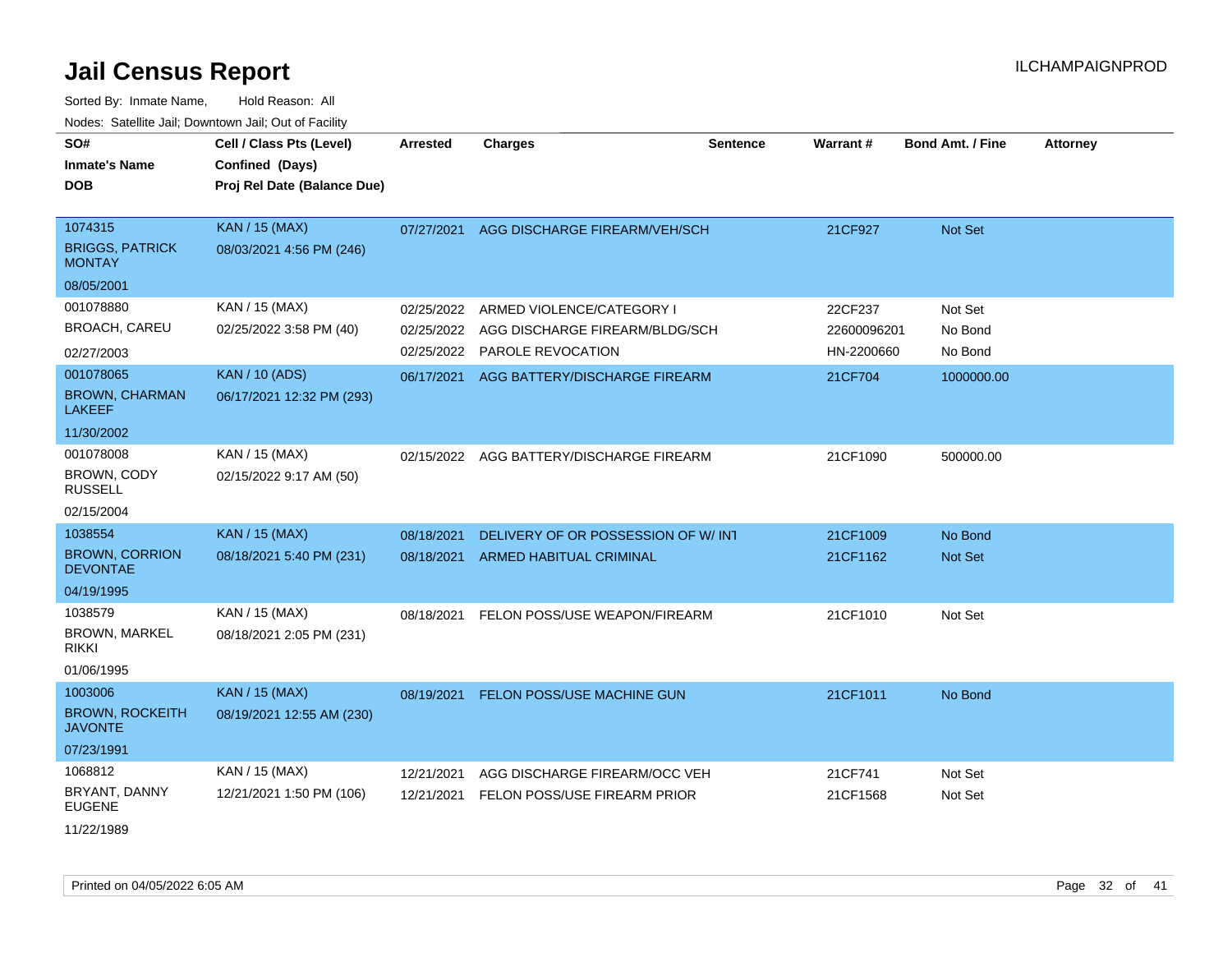Sorted By: Inmate Name, Hold Reason: All Nodes: Satellite Jail; Downtown Jail; Out of Facility

| <u>Houce.</u> Catoling bail, Downtown bail, Out of Fability |                                                   |                 |                                          |                 |            |                         |                 |
|-------------------------------------------------------------|---------------------------------------------------|-----------------|------------------------------------------|-----------------|------------|-------------------------|-----------------|
| SO#<br><b>Inmate's Name</b>                                 | Cell / Class Pts (Level)<br>Confined (Days)       | <b>Arrested</b> | <b>Charges</b>                           | <b>Sentence</b> | Warrant#   | <b>Bond Amt. / Fine</b> | <b>Attorney</b> |
| <b>DOB</b>                                                  | Proj Rel Date (Balance Due)                       |                 |                                          |                 |            |                         |                 |
| 987334<br><b>CAIN, ISAIAH</b>                               | <b>KAN / 15 (MAX)</b><br>03/10/2021 2:22 PM (392) |                 | 03/10/2021 ATTEMPT (FIRST DEGREE MURDER) |                 | 19CF689    | Not Set                 |                 |
| <b>DEPRIEST</b>                                             |                                                   |                 |                                          |                 |            |                         |                 |
| 12/23/1990                                                  |                                                   |                 |                                          |                 |            |                         |                 |
| 992962                                                      | KAN / 15 (ADS)                                    | 05/25/2021      | MURDER/INTENT TO KILL/INJURE             |                 | 2018CF1045 | 1000000.00              |                 |
| CAMPBELL, KEITH<br><b>KNAQEEB</b>                           | 05/25/2021 1:19 PM (316)                          |                 |                                          |                 |            |                         |                 |
| 07/22/1991                                                  |                                                   |                 |                                          |                 |            |                         |                 |
| 001078576                                                   | <b>KAN / 15 (MAX)</b>                             | 11/09/2021      | UNLAWFUL USE OF A WEAPON                 |                 | 21CF1383   | <b>Not Set</b>          |                 |
| <b>CARTER, DEMONDRE</b><br><b>DAVON</b>                     | 11/09/2021 6:01 PM (148)                          |                 |                                          |                 |            |                         |                 |
| 05/27/2001                                                  |                                                   |                 |                                          |                 |            |                         |                 |
| 1064992                                                     | KAN / 15 (MAX)                                    | 09/20/2021      | ARMED VIOLENCE/CATEGORY I                |                 | 21CF1137   | Not Set                 |                 |
| CARTER, KEJUAN<br><b>JAVONTE</b>                            | 09/20/2021 11:42 PM (198)                         |                 |                                          |                 |            |                         |                 |
| 06/27/1998                                                  |                                                   |                 |                                          |                 |            |                         |                 |
| 001078729                                                   | <b>KAN / 15 (ADS)</b>                             |                 | 01/02/2022 MURDER/INTENT TO KILL/INJURE  |                 | 20CF396    | 1000000.00              |                 |
| <b>CARTER, TROY</b><br><b>DEMON</b>                         | 01/02/2022 10:29 AM (94)                          |                 |                                          |                 |            |                         |                 |
| 01/02/2004                                                  |                                                   |                 |                                          |                 |            |                         |                 |
| 001078461                                                   | KAN / 10 (MED)                                    | 10/07/2021      | AGG UNLAWFUL USE WEAPON/PERSON           |                 | 2021CF1209 | No Bond                 |                 |
| COLE, ERIC JOSE                                             | 10/08/2021 12:25 AM (180)                         | 10/07/2021      | AGG DOMESTIC BATTERY/STRANGLE            |                 | 2021CF1208 | Not Set                 |                 |
| 01/24/2002                                                  |                                                   |                 |                                          |                 |            |                         |                 |
| 1048488                                                     | <b>KAN / 10 (ADS)</b>                             | 12/30/2021      | ARMED VIOLENCE/CATEGORY I                |                 | 2022CF4    | <b>Not Set</b>          |                 |
| <b>COLSON, WAYNE</b><br><b>ARTHUR, Third</b>                | 12/30/2021 8:27 AM (97)                           |                 |                                          |                 |            |                         |                 |
| 10/14/1995                                                  |                                                   |                 |                                          |                 |            |                         |                 |
| 57733                                                       | KAN / 15 (SPH)                                    | 02/25/2020      | <b>HOMICIDE</b>                          |                 | 2020-CF250 | 2000000.00              |                 |
| <b>CRAIG, ANTOINE</b><br>DARRELL                            | 02/25/2020 4:08 PM (771)                          | 02/25/2020      | FELON POSS/USE WEAPON/FIREARM            |                 | 19CF-1827  | 80000.00                |                 |

10/09/1982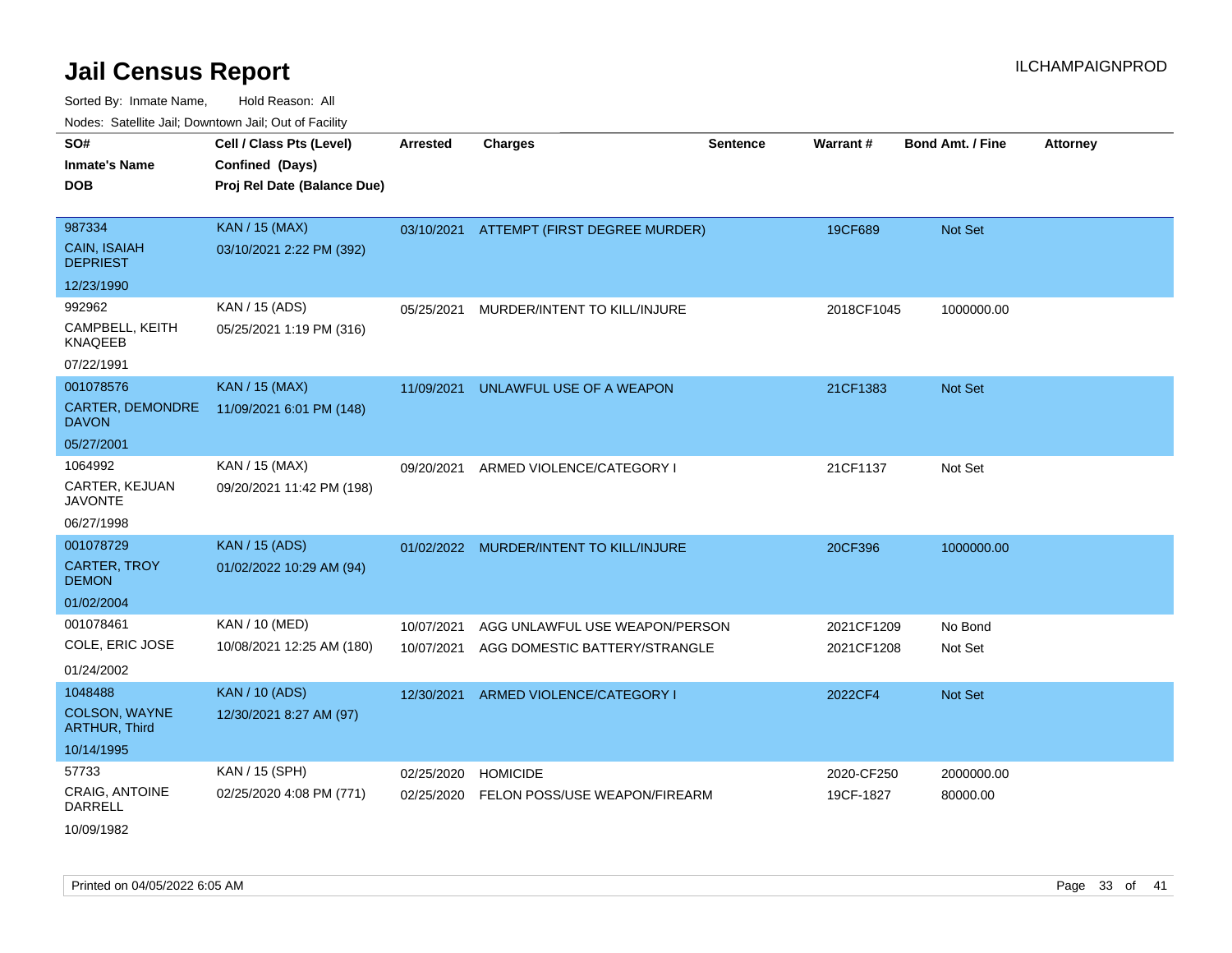Sorted By: Inmate Name, Hold Reason: All Nodes: Satellite Jail; Downtown Jail; Out of Facility

| SO#<br><b>Inmate's Name</b><br><b>DOB</b> | Cell / Class Pts (Level)<br>Confined (Days)<br>Proj Rel Date (Balance Due) | Arrested   | <b>Charges</b>                     | <b>Sentence</b> | <b>Warrant#</b> | <b>Bond Amt. / Fine</b> | <b>Attorney</b> |
|-------------------------------------------|----------------------------------------------------------------------------|------------|------------------------------------|-----------------|-----------------|-------------------------|-----------------|
|                                           |                                                                            |            |                                    |                 |                 |                         |                 |
| 001077939                                 | KAN / 10 (MED)                                                             | 05/10/2021 | FIREARM/FOID INVALID/NOT ELIG      |                 | 21CF526         | No Bond                 |                 |
| <b>CROSS, PATRICK</b><br><b>DONTRELLE</b> | 05/10/2021 7:31 PM (331)                                                   | 06/02/2021 | POSS STOLEN VEHICLE > \$25,000     |                 | 21CF612         | Not Set                 |                 |
| 11/07/2001                                |                                                                            |            |                                    |                 |                 |                         |                 |
| 25022                                     | EHD / 10 (MED)                                                             | 02/17/2022 | AGG DUI/2/PASS <16                 |                 | 2021CF560       | No Bond                 |                 |
| <b>CRUMP, ROBERT</b><br><b>ANTHONY</b>    | 02/17/2022 11:48 AM (48)                                                   |            |                                    |                 |                 |                         |                 |
| 02/06/1966                                | 5/14/2022 (0.00)                                                           |            |                                    |                 |                 |                         |                 |
| 001078538                                 | <b>KAN / 10 (ADS)</b>                                                      | 10/26/2021 | <b>CRIM SEX ASSAULT/FORCE</b>      |                 | 21CF1301        | <b>Not Set</b>          |                 |
| DAWKINS, LEN                              | 10/26/2021 8:18 PM (162)                                                   |            |                                    |                 |                 |                         |                 |
| 03/23/1987                                |                                                                            |            |                                    |                 |                 |                         |                 |
| 1061304                                   | KAN / 15 (MAX)                                                             | 10/11/2021 | ARMED HABITUAL CRIMINAL            |                 | 21CF1226        | No Bond                 |                 |
| DORRIS, KEMION                            | 10/11/2021 7:30 PM (177)                                                   | 10/11/2021 | ARMED HABITUAL CRIMINAL            |                 | 21CF1227        | No Bond                 |                 |
| <b>DAETOCE</b>                            |                                                                            | 10/11/2021 | HOME INVASION/FIREARM              |                 | 21CF1228        | No Bond                 |                 |
| 11/19/1997                                |                                                                            |            |                                    |                 |                 |                         |                 |
| 1013012                                   | <b>KAN / 15 (MAX)</b>                                                      | 07/08/2021 | ATTEMPT (FIRST DEGREE MURDER)      |                 | 2021CF790       | 1000000.00              |                 |
|                                           | GARY, XAVIER LAMAR  07/08/2021 9:24 AM (272)                               | 07/08/2021 | FELON POSS/USE FIREARM PRIOR       |                 | 2020CF650       | 25000.00                |                 |
| 12/14/1991                                |                                                                            | 07/08/2021 | FELON POSS/USE FIREARM PRIOR       |                 | 21CF798         | Not Set                 |                 |
| 1065946                                   | KAN / 10 (MED)                                                             | 09/04/2021 | AGG BATTERY/DISCHARGE FIREARM      |                 | 21CF1057        | 750000.00               |                 |
| GODBOLT, DESMOND<br><b>DEVONTAE</b>       | 09/04/2021 1:17 AM (214)                                                   | 09/04/2021 | RESIST/OBSTRUCTING A PEACE OFFICEF |                 | 21CM407         | Not Set                 |                 |
| 11/15/1997                                |                                                                            |            |                                    |                 |                 |                         |                 |
| 1070118                                   | <b>KAN / 15 (MAX)</b>                                                      | 08/31/2021 | AGGRAVATED DOMESTIC BATTERY        |                 | 21CF1049        | No Bond                 |                 |
| <b>GRAHAM, CORTEZ</b><br><b>LAMON</b>     | 08/31/2021 9:32 PM (218)                                                   | 09/02/2021 | <b>PROBATION VIOLATION</b>         |                 | 21CF55          | Not Set                 |                 |
| 03/31/1976                                |                                                                            |            |                                    |                 |                 |                         |                 |
| 1076506                                   | KAN / 15 (MAX)                                                             | 09/17/2021 | AGG UUW/PERSON/CM THREAT VIOL      |                 | 21CF1131        | Not Set                 |                 |
|                                           | GRAY, JAMARH EMERE 09/17/2021 10:41 AM (201)                               | 09/20/2021 | <b>DOMESTIC BATTERY</b>            |                 | 21CM430         | Not Set                 |                 |

06/21/2003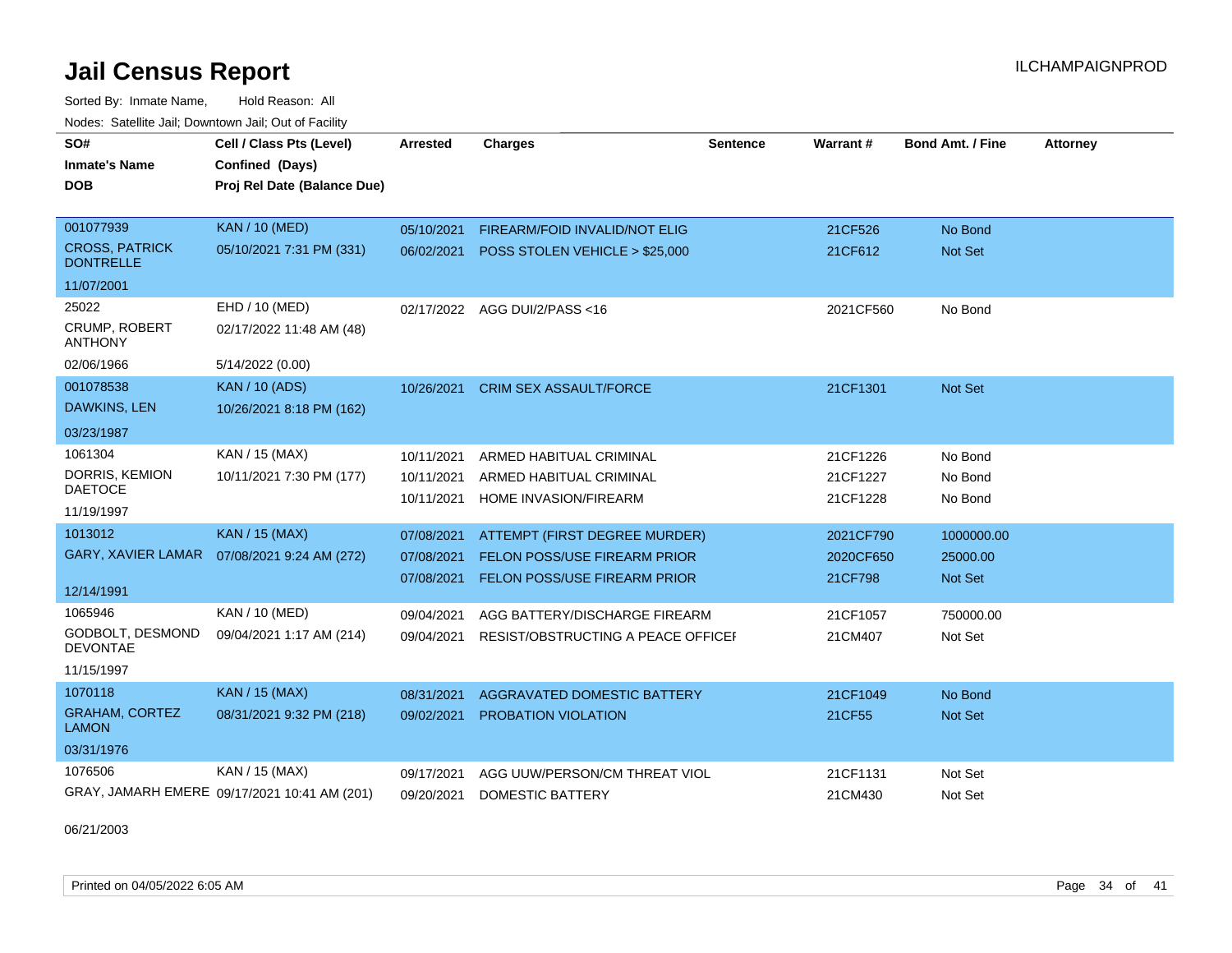| SO#                                     | Cell / Class Pts (Level)                       | <b>Arrested</b>   | <b>Charges</b>                       | <b>Sentence</b> | Warrant#   | <b>Bond Amt. / Fine</b> | <b>Attorney</b> |
|-----------------------------------------|------------------------------------------------|-------------------|--------------------------------------|-----------------|------------|-------------------------|-----------------|
| <b>Inmate's Name</b><br><b>DOB</b>      | Confined (Days)<br>Proj Rel Date (Balance Due) |                   |                                      |                 |            |                         |                 |
|                                         |                                                |                   |                                      |                 |            |                         |                 |
| 1055117                                 | <b>EHD</b>                                     |                   | 02/15/2022 AGG BATTERY/PUBLIC PLACE  |                 | 2021CM47   | Not Set                 |                 |
| <b>GREAM, JOHN</b><br><b>ROBERT LEE</b> | 02/15/2022 10:44 AM (50)                       |                   |                                      |                 |            |                         |                 |
| 08/23/1996                              | 6/13/2022 (0.00)                               |                   |                                      |                 |            |                         |                 |
| 1037683                                 | EHD                                            | 02/23/2022        | AGG DUI/LIC SUSP OR REVOKED          |                 | 2020CF350  | Not Set                 |                 |
| HARRISON, HAROLD<br><b>RAY</b>          | 02/23/2022 10:01 AM (42)                       | 02/23/2022        | AGG DUI/3                            |                 | 2020CF1351 | Not Set                 |                 |
| 11/30/1963                              | 5/22/2022 (0.00)                               |                   |                                      |                 |            |                         |                 |
| 1045186                                 | KAN / 15 (MAX)                                 | 08/16/2021        | ARMED VIOLENCE/CATEGORY I            |                 | 21CF934    | 1000000.00              |                 |
| HOLBROOK, JOHNNIE                       | 08/16/2021 11:07 AM (233)                      | 08/16/2021        | <b>FELON POSS/USE WEAPON/FIREARM</b> |                 | 19CF968    | Not Set                 |                 |
| <b>MATHIS</b>                           |                                                | 08/16/2021        | AGG FLEEING POLICE/21 MPH OVER       |                 | 21CF988    | <b>Not Set</b>          |                 |
| 07/19/1996                              |                                                | 08/16/2021        | <b>FELON POSS/USE WEAPON/FIREARM</b> |                 | 21CF989    | <b>Not Set</b>          |                 |
|                                         |                                                | 03/30/2022 MURDER |                                      |                 |            | 2000000.00              |                 |
| 972300                                  | KAN / 10 (MED)                                 | 12/22/2021        | <b>RESIDENTIAL BURGLARY</b>          |                 | 18CF1691   | 25000.00                |                 |
| HOLT, MICHAEL<br><b>TERRELL</b>         | 12/22/2021 8:36 AM (105)                       | 12/22/2021        | AGG CRIM SEX ABUSE/VICTIM <9         |                 | 19CF1277   | 250000.00               |                 |
| 12/25/1989                              |                                                |                   |                                      |                 |            |                         |                 |
| 001078146                               | <b>KAN / 15 (MAX)</b>                          | 07/09/2021        | ARMED ROBBERY/ARMED W/FIREARM        |                 | 21CF806    | Not Set                 |                 |
| <b>HUNT. TEIGAN</b><br><b>JAZAIREO</b>  | 07/09/2021 12:41 PM (271)                      | 07/09/2021        | AGG BATTERY/DISCHARGE FIREARM        |                 | 21CF795    | 1000000.00              |                 |
| 05/14/2003                              |                                                |                   |                                      |                 |            |                         |                 |
| 989743                                  | KAN / 15 (ADS)                                 | 04/13/2021        | AGGRAVATED DOMESTIC BATTERY          |                 | 21CF399    | Not Set                 |                 |
| JACKSON, STEVE<br><b>ALLEN</b>          | 04/13/2021 2:45 AM (358)                       |                   |                                      |                 |            |                         |                 |
| 06/04/1991                              |                                                |                   |                                      |                 |            |                         |                 |
| 001078788                               | <b>KAN / 5 (ADS)</b>                           |                   | 01/21/2022 AGGRAVATED BATTERY        |                 | 22CF93     | Not Set                 |                 |
| JOHNSON, BRENTON<br>ZAE.                | 01/21/2022 8:33 PM (75)                        |                   |                                      |                 |            |                         |                 |
| 08/07/1987                              |                                                |                   |                                      |                 |            |                         |                 |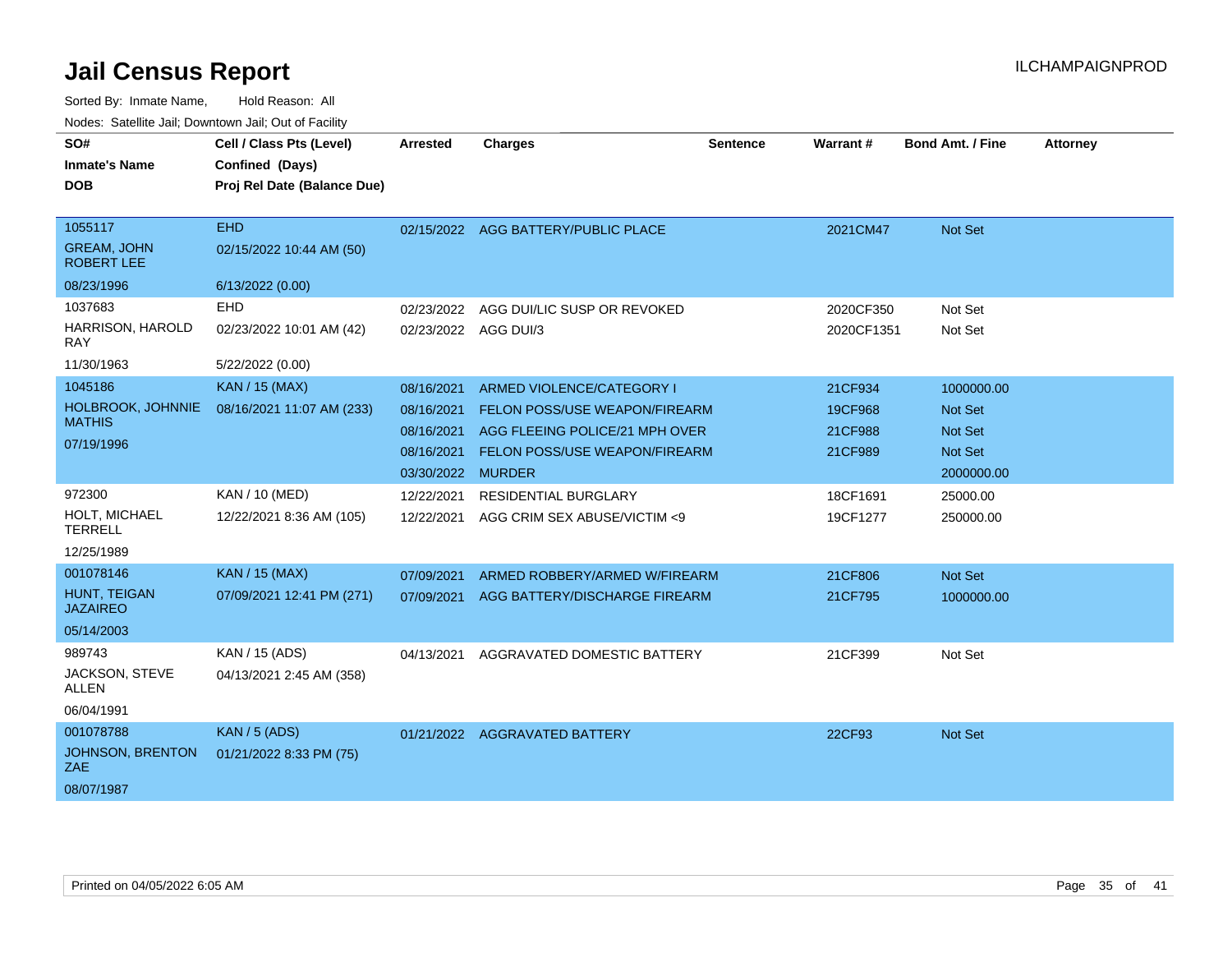Sorted By: Inmate Name, Hold Reason: All Nodes: Satellite Jail; Downtown Jail; Out of Facility

| SO#<br><b>Inmate's Name</b>           | Cell / Class Pts (Level)<br>Confined (Days) | <b>Arrested</b>          | <b>Charges</b>                                                | <b>Sentence</b> | Warrant#              | <b>Bond Amt. / Fine</b> | <b>Attorney</b> |
|---------------------------------------|---------------------------------------------|--------------------------|---------------------------------------------------------------|-----------------|-----------------------|-------------------------|-----------------|
| <b>DOB</b>                            | Proj Rel Date (Balance Due)                 |                          |                                                               |                 |                       |                         |                 |
| 57271                                 | <b>EHD</b>                                  | 03/08/2022               | DRIVING RVK/SUSP DUI/SSS 4-9                                  |                 | 2021CF34              | Not Set                 |                 |
| <b>KEYS, CAPREE</b><br><b>REMONE</b>  | 03/08/2022 9:17 AM (29)                     |                          | 03/08/2022 DRIVING RVK/SUSP DUI/SSS 4-9                       |                 | 2020CF1116            | <b>Not Set</b>          |                 |
| 11/23/1982                            | 9/3/2022(0.00)                              |                          |                                                               |                 |                       |                         |                 |
| 1064445                               | KAN / 15 (MAX)                              | 04/23/2021               | FELON POSS/USE FIREARM/PAROLE                                 |                 | 21CF899               | Not Set                 |                 |
| LARUE, TERENCE<br><b>TRAMEL</b>       | 04/23/2021 11:18 AM (348)                   | 04/23/2021<br>04/23/2021 | AGG DISCHARGE FIREARM/OCC VEH<br>POSSESS 15<100 GRAMS COCAINE |                 | 2021CF295<br>19CF1052 | 500000.00<br>10000.00   |                 |
| 12/23/1998                            |                                             |                          |                                                               |                 |                       |                         |                 |
| 001078237                             | <b>KAN / 15 (ADS)</b>                       | 08/03/2021               | AGG DISCHARGE FIREARM/OCC VEH                                 |                 | 21CF928               | No Bond                 |                 |
| LAWS, TERON<br><b>RAMONTE</b>         | 08/03/2021 6:29 PM (246)                    |                          |                                                               |                 |                       |                         |                 |
| 04/03/2001                            |                                             |                          |                                                               |                 |                       |                         |                 |
| 001078470                             | KAN / 15 (MAX)                              | 10/10/2021               | MURDER/INTENT TO KILL/INJURE                                  |                 | 21CF1221              | Not Set                 |                 |
| LEE, AMAHRION<br>JA'MERE              | 10/10/2021 1:23 PM (178)                    |                          |                                                               |                 |                       |                         |                 |
| 11/05/2002                            |                                             |                          |                                                               |                 |                       |                         |                 |
| 56792                                 | <b>KAN / 10 (MED)</b>                       | 02/02/2021               | ARMED HABITUAL CRIMINAL                                       |                 | 2021CF141             | 500000.00               |                 |
| LILLARD, LAWRENCE<br><b>TYRONE</b>    | 02/02/2021 2:11 PM (428)                    | 02/22/2021               | DRIVING ON REVOKED LICENSE                                    |                 | 21TR426               | 5000.00                 |                 |
| 10/20/1982                            |                                             |                          |                                                               |                 |                       |                         |                 |
| 40877                                 | EHD                                         | 02/01/2022 AGG DUI/3     |                                                               |                 | 2020CF986             | Not Set                 |                 |
| MABRY-HALL,<br><b>REBECCA SUE</b>     | 02/01/2022 9:32 AM (64)                     |                          |                                                               |                 |                       |                         |                 |
| 03/21/1971                            | 5/1/2022 (0.00)                             |                          |                                                               |                 |                       |                         |                 |
| 001078896                             | <b>KAN / 15 (MAX)</b>                       |                          | 03/01/2022 ARMED HABITUAL CRIMINAL                            |                 | 22CF239               | Not Set                 |                 |
| MANN, DAVID<br><b>WILBERT, Junior</b> | 03/01/2022 4:35 AM (36)                     |                          |                                                               |                 |                       |                         |                 |
| 04/02/1976                            |                                             |                          |                                                               |                 |                       |                         |                 |
| 1004137                               | KAN / 15 (MAX)                              |                          | 02/14/2022 AGG CRIM SEX ABUSE/VIC 13-17                       |                 | 22CF165               | 250000.00               |                 |
|                                       | MCDONALD, DAVON D 02/14/2022 4:21 PM (51)   |                          |                                                               |                 |                       |                         |                 |

11/08/1992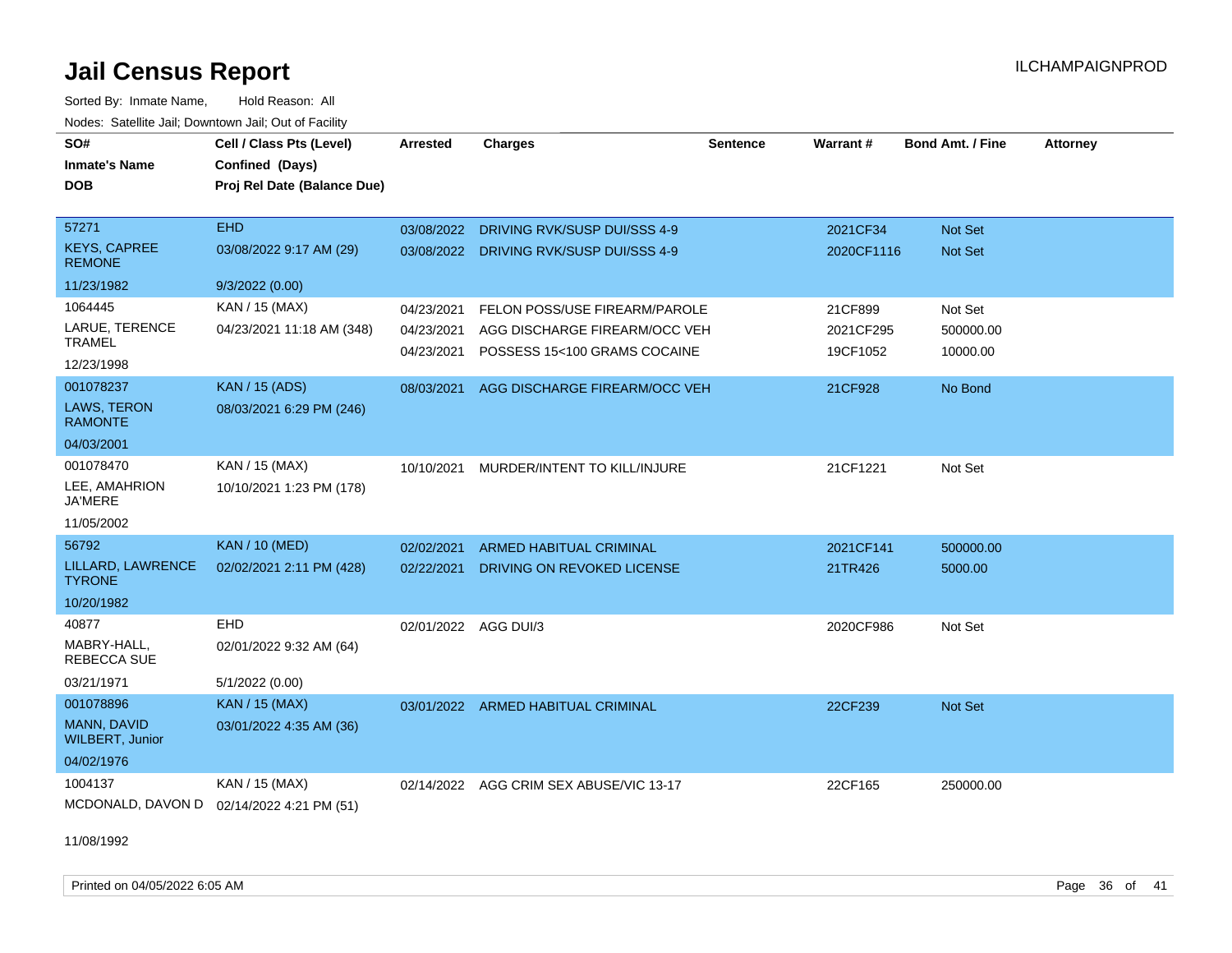Sorted By: Inmate Name, Hold Reason: All Nodes: Satellite Jail; Downtown Jail; Out of Facility

|                                    | vouco. Odichite dall, Downtown dall, Out of Facility |                 |                                |                 |             |                         |                 |  |
|------------------------------------|------------------------------------------------------|-----------------|--------------------------------|-----------------|-------------|-------------------------|-----------------|--|
| SO#                                | Cell / Class Pts (Level)                             | <b>Arrested</b> | <b>Charges</b>                 | <b>Sentence</b> | Warrant#    | <b>Bond Amt. / Fine</b> | <b>Attorney</b> |  |
| <b>Inmate's Name</b>               | Confined (Days)                                      |                 |                                |                 |             |                         |                 |  |
| DOB.                               | Proj Rel Date (Balance Due)                          |                 |                                |                 |             |                         |                 |  |
|                                    |                                                      |                 |                                |                 |             |                         |                 |  |
| 001078575                          | <b>KAN / 10 (MED)</b>                                | 11/09/2021      | <b>GUNRUNNING</b>              |                 | 21CF1330    | 750000.00               |                 |  |
| <b>MCLAURIN, KEYON A</b>           | 11/09/2021 12:41 PM (148)                            |                 |                                |                 |             |                         |                 |  |
| 11/19/2002                         |                                                      |                 |                                |                 |             |                         |                 |  |
| 1011046                            | KAN / 15 (ADS)                                       | 04/10/2021      | ATTEMPT (FIRST DEGREE MURDER)  |                 | 21CF392     | Not Set                 |                 |  |
| MILES, DARRION                     | 04/11/2021 12:46 AM (360)                            | 03/24/2022      | <b>MURDER</b>                  |                 | 22CF346     | Not Set                 |                 |  |
| <b>ANTONIO KEVONTA</b>             |                                                      |                 |                                |                 |             |                         |                 |  |
| 03/18/1990                         |                                                      |                 |                                |                 |             |                         |                 |  |
| 001077278                          | <b>KAN / 15 (MAX)</b>                                | 10/06/2020      | MURDER/INTENT TO KILL/INJURE   |                 | 2020CF146   | 2000000.00              |                 |  |
| MILLER, D'ANDRE                    | 10/06/2020 12:49 PM (547)                            | 10/06/2020      | AGG FLEEING POLICE/21 MPH OVER |                 | 2019CF1171  | 50000.00                |                 |  |
| 09/08/1986                         |                                                      |                 |                                |                 |             |                         |                 |  |
| 001078712                          | <b>KAN / 10 (MED)</b>                                | 12/23/2021      | AGG DISCH FIREARM/1ST AID PERS |                 | 21CF1581    | Not Set                 |                 |  |
| MONTGOMERY,<br>RASHARD MYKI        | 12/23/2021 4:27 PM (104)                             |                 |                                |                 |             |                         |                 |  |
| 11/05/2001                         |                                                      |                 |                                |                 |             |                         |                 |  |
| 1026477                            | <b>KAN / 15 (ADS)</b>                                | 09/21/2021      | AGG DISCHARGE FIREARM/OCC VEH  |                 | 21CF1138    | <b>Not Set</b>          |                 |  |
| NEWBILL, DEVONTRE<br><b>LAMONT</b> | 09/21/2021 2:27 AM (197)                             | 09/22/2021      | PROBATION VIOLATION            |                 | 20CF577     | Not Set                 |                 |  |
| 11/22/1993                         |                                                      |                 |                                |                 |             |                         |                 |  |
| 1072907                            | <b>KAN</b>                                           | 07/14/2021      | ATTEMPT (FIRST DEGREE MURDER)  |                 | 2021-CF-832 | 2000000.00              |                 |  |
| NIKOLAEV, YEVGENIY                 | 07/14/2021 10:10 PM (266)                            | 07/14/2021      | CRIMINAL DAMAGE <\$500/SCHOOL  |                 | 2021CF840   | 5000.00                 |                 |  |
| 10/06/1983                         |                                                      |                 |                                |                 |             |                         |                 |  |
| 001078558                          | <b>KAN / 10 (MED)</b>                                | 11/03/2021      | UNLAWFUL USE OF A WEAPON       | 3y (DOC)        | 21CF1352    | Not Set                 |                 |  |
| PARRISH, DOMINIC<br><b>WALTER</b>  | 11/03/2021 1:25 PM (154)                             |                 |                                |                 |             |                         |                 |  |
| 08/23/2001                         |                                                      |                 |                                |                 |             |                         |                 |  |
| 001078063                          | KAN / 15 (MAX)                                       | 06/15/2021      | AGG CRIM SEX ASSAULT/WEAPON    |                 | 2021CF678   | 1000000.00              |                 |  |
|                                    | PERRY, ROBERT Junior 06/15/2021 4:37 PM (295)        | 06/15/2021      | <b>ROBBERY</b>                 |                 | 2021CF159   | 25000.00                |                 |  |

12/21/1990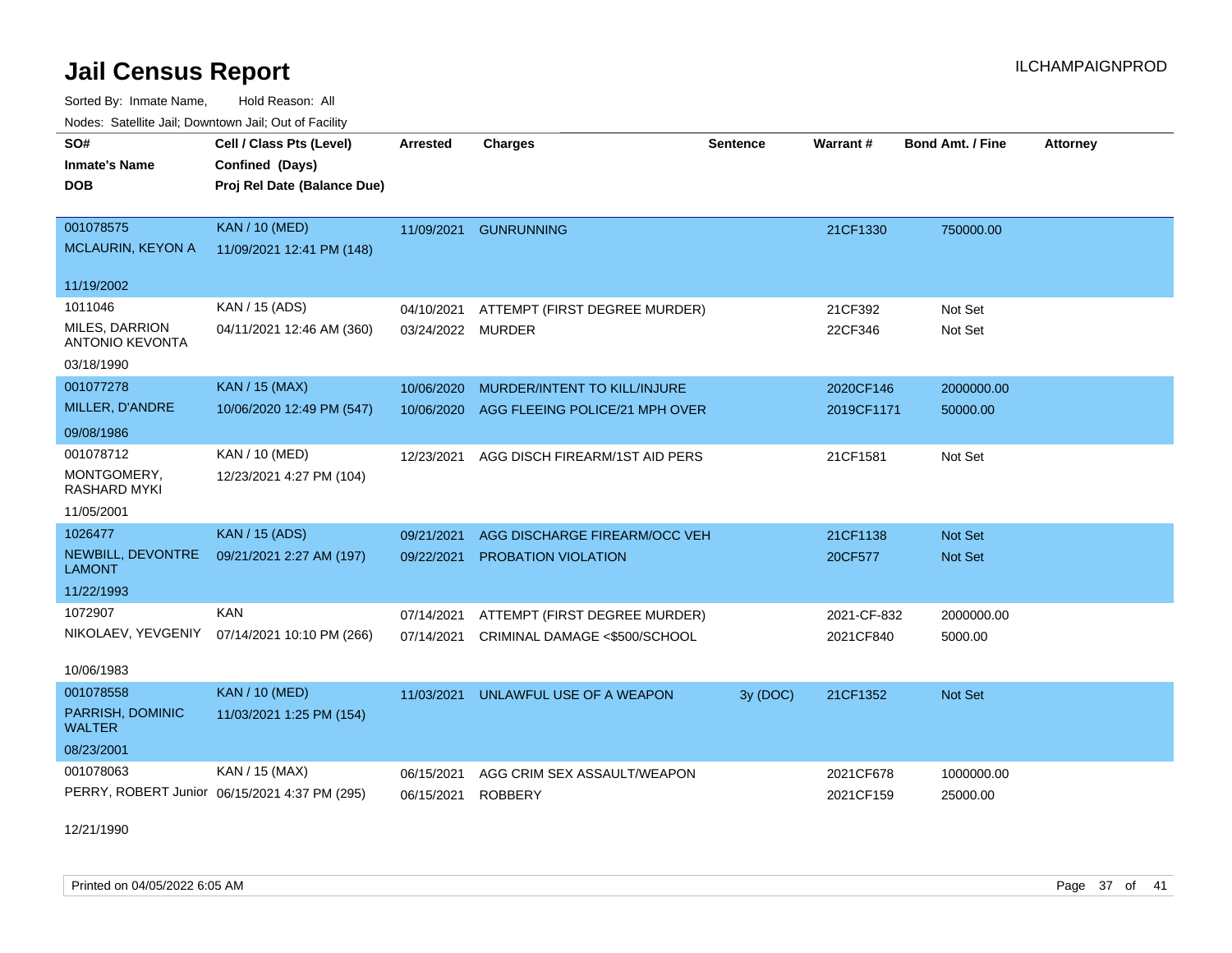Sorted By: Inmate Name, Hold Reason: All

Nodes: Satellite Jail; Downtown Jail; Out of Facility

| SO#                                     | Cell / Class Pts (Level)                    | <b>Arrested</b> | <b>Charges</b>                           | <b>Sentence</b> | Warrant#    | <b>Bond Amt. / Fine</b> | <b>Attorney</b> |
|-----------------------------------------|---------------------------------------------|-----------------|------------------------------------------|-----------------|-------------|-------------------------|-----------------|
| <b>Inmate's Name</b>                    | Confined (Days)                             |                 |                                          |                 |             |                         |                 |
| <b>DOB</b>                              | Proj Rel Date (Balance Due)                 |                 |                                          |                 |             |                         |                 |
|                                         |                                             |                 |                                          |                 |             |                         |                 |
| 001078799                               | <b>KAN / 10 (MED)</b>                       |                 | 01/27/2022 FIREARM/FOID INVALID/NOT ELIG |                 | 22CF116     | Not Set                 |                 |
| PURNELL, MARKISE<br><b>MONROE</b>       | 01/27/2022 9:50 AM (69)                     |                 |                                          |                 |             |                         |                 |
| 07/13/2002                              |                                             |                 |                                          |                 |             |                         |                 |
| 001077614                               | KAN / 15 (MAX)                              | 01/17/2021      | ATTEMPT (FIRST DEGREE MURDER)            |                 | 21CF66      | Not Set                 |                 |
| <b>DEVON</b>                            | ROBINSON, DONTRELL 01/17/2021 3:08 PM (444) |                 |                                          |                 |             |                         |                 |
| 09/22/2002                              |                                             |                 |                                          |                 |             |                         |                 |
| 1061216                                 | <b>KAN / 10 (MED)</b>                       | 06/22/2021      | <b>HOME INVASION/FIREARM</b>             |                 | 21CF727     | <b>Not Set</b>          |                 |
| <b>RUNGE, ANDRE</b><br><b>MARSEAN</b>   | 06/22/2021 4:42 PM (288)                    |                 |                                          |                 |             |                         |                 |
| 12/05/1997                              |                                             |                 |                                          |                 |             |                         |                 |
| 650295                                  | PIA / 50 (MAX)                              | 04/22/2020      | CRIMINAL SEXUAL ASSAULT                  |                 | 2020-CF407  | 750000.00               |                 |
| SANDAGE, JERALD                         | 04/22/2020 6:30 AM (714)                    | 04/22/2020      | <b>CRIMINAL SEXUAL ASSAULT</b>           |                 | 2020-CF408  | 750000.00               |                 |
| <b>EUGENE</b>                           |                                             | 04/22/2020      | <b>CRIMINAL SEXUAL ABUSE</b>             |                 | 2020-CF409  | 750000.00               |                 |
| 06/07/1971                              |                                             | 04/22/2020      | <b>CRIMINAL SEXUAL ASSAULT</b>           |                 | 2020-CF410  | 750000.00               |                 |
|                                         |                                             | 04/22/2020      | OFFICIAL MISCONDUCT                      |                 | 2019-CF1811 | 25000.00                |                 |
| 59178                                   | <b>KAN / 15 (MAX)</b>                       | 12/13/2021      | AGG DISCHARGE FIREARM/OCC VEH            |                 | 21CF1274    | 1500000.00              |                 |
| SANDERS, MICHAEL<br><b>JEAN</b>         | 12/13/2021 4:17 PM (114)                    |                 |                                          |                 |             |                         |                 |
| 12/22/1967                              |                                             |                 |                                          |                 |             |                         |                 |
| 001078704                               | KAN / 15 (MAX)                              | 12/21/2021      | MURDER/INTENT TO KILL/INJURE             |                 | 21CF1575    | Not Set                 |                 |
| SHORTER, JAQUAN<br><b>MAURICE</b>       | 12/23/2021 1:23 AM (104)                    |                 |                                          |                 |             |                         |                 |
| 10/08/1998                              |                                             |                 |                                          |                 |             |                         |                 |
| 1062194                                 | <b>KAN / 15 (MAX)</b>                       | 02/27/2020      | MURDER/OTHER FORCIBLE FELONY             |                 | 20CF-247    | 1000000.00              |                 |
| <b>SIMMONS, MICHAEL</b><br><b>JAMAL</b> | 02/27/2020 1:11 PM (769)                    | 09/23/2020      | AGG BATTERY/DISCHARGE FIREARM            |                 | 20CF1061    | <b>Not Set</b>          |                 |
| 11/03/1997                              |                                             |                 |                                          |                 |             |                         |                 |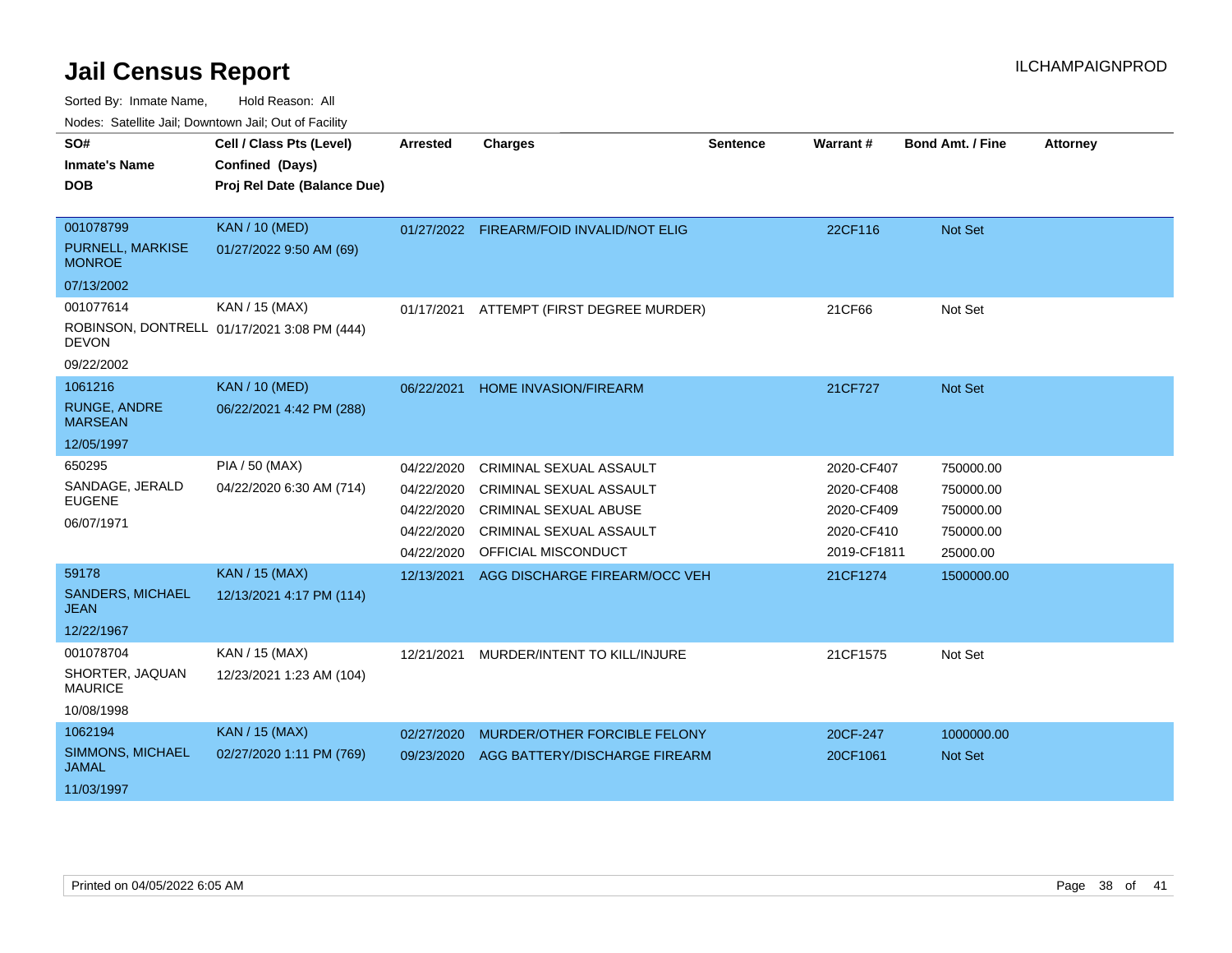Sorted By: Inmate Name, Hold Reason: All Nodes: Satellite Jail; Downtown Jail; Out of Facility

| <b>Houce.</b> Catellite ball, Downtown ball, Out of Fability<br>SO#<br><b>Inmate's Name</b><br><b>DOB</b> | Cell / Class Pts (Level)<br>Confined (Days)<br>Proj Rel Date (Balance Due) | <b>Arrested</b>          | <b>Charges</b>                                                 | <b>Sentence</b> | Warrant#              | <b>Bond Amt. / Fine</b> | <b>Attorney</b> |
|-----------------------------------------------------------------------------------------------------------|----------------------------------------------------------------------------|--------------------------|----------------------------------------------------------------|-----------------|-----------------------|-------------------------|-----------------|
| 1038158<br><b>SMITH, RASHAD</b><br><b>JARECE</b>                                                          | <b>KAN / 10 (MED)</b><br>02/04/2022 11:42 PM (61)                          |                          | 02/04/2022 CRIMINAL SEX ASSAULT/CONSENT                        |                 | 22CF146               | <b>Not Set</b>          |                 |
| 09/16/1995                                                                                                |                                                                            |                          |                                                                |                 |                       |                         |                 |
| 001077868<br>SPEARMENT,<br><b>KENTRELL</b>                                                                | KAN / 15 (MAX)<br>04/21/2021 9:48 PM (350)                                 | 04/21/2021<br>08/19/2021 | ARMED ROBBERY/ARMED W/FIREARM<br>FLEEING/ATTEMPT ELUDE OFFICER |                 | 21CF445<br>2021TR1053 | Not Set<br>1000.00      |                 |
| 01/21/2002                                                                                                |                                                                            |                          |                                                                |                 |                       |                         |                 |
| 11979<br><b>STARK, JACK LYNN</b>                                                                          | <b>EHD</b><br>01/11/2022 10:13 AM (85)                                     |                          | 01/11/2022 AGG FLEEING POLICE/21 MPH OVER                      |                 | 2021CF629             | <b>Not Set</b>          |                 |
| 12/31/1955                                                                                                | 4/9/2022 (0.00)                                                            |                          |                                                                |                 |                       |                         |                 |
| 001078182<br>STRONG, KEVIN<br><b>GARDNER</b>                                                              | $EHD / 5$ (MIN)<br>12/20/2021 4:34 PM (107)                                | 12/20/2021               | DRIVING ON REVOKED LICENSE                                     |                 | 2021CF800             | No Bond                 |                 |
| 02/12/1963                                                                                                | 6/18/2022 (0.00)                                                           |                          |                                                                |                 |                       |                         |                 |
| 65920<br>TAPSCOTT,<br><b>CORNELIUS</b>                                                                    | <b>KAN / 15 (MAX)</b><br>12/21/2021 10:57 PM (106)                         | 12/21/2021               | ARMED ROBBERY/ARMED W/FIREARM                                  |                 | 21CF1543              | 100000.00               |                 |
| 07/14/1985                                                                                                |                                                                            |                          |                                                                |                 |                       |                         |                 |
| 1046632                                                                                                   | KAN / 15 (MAX)<br>TATE, JAVON MARQUIS 09/14/2021 12:10 PM (204)            | 09/14/2021               | ARMED VIOLENCE/CATEGORY II                                     |                 | 21CF912               | 750000.00               |                 |
| 08/10/1996<br>1033031                                                                                     | <b>KAN / 15 (MAX)</b>                                                      |                          |                                                                |                 |                       |                         |                 |
| <b>TOMS, ANDREW</b><br><b>CHUCKY</b>                                                                      | 08/19/2020 5:59 PM (595)                                                   | 08/19/2020               | *AGG BATTERY W/FIREARM/PERSON                                  |                 | 2020-CF923            | 500000.00               |                 |
| 09/28/1978                                                                                                |                                                                            |                          |                                                                |                 |                       |                         |                 |
| 1004142<br>TOY, KAYON LARENZ                                                                              | KAN / 15 (MAX)<br>10/22/2021 1:01 PM (166)                                 | 10/27/2021               | POSSESSION OF METH/15<100GRAMS                                 |                 | 2021CF1298            | 1500000.00              |                 |

09/12/1991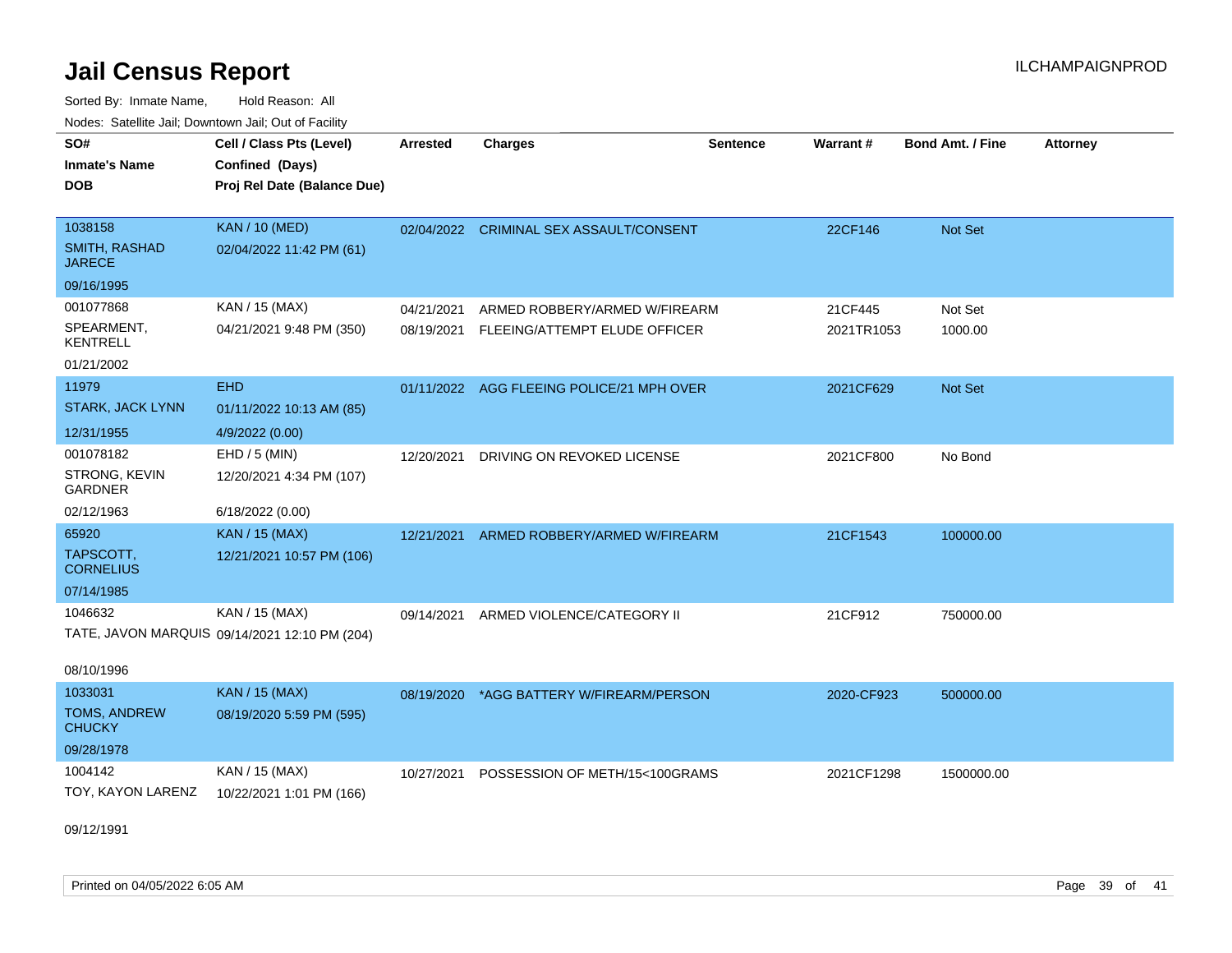| SO#<br><b>Inmate's Name</b><br><b>DOB</b> | Cell / Class Pts (Level)<br>Confined (Days)<br>Proj Rel Date (Balance Due) | <b>Arrested</b> | <b>Charges</b>                          | <b>Sentence</b> | Warrant #     | <b>Bond Amt. / Fine</b> | <b>Attorney</b> |
|-------------------------------------------|----------------------------------------------------------------------------|-----------------|-----------------------------------------|-----------------|---------------|-------------------------|-----------------|
| 001078386                                 | <b>KAN / 10 (MED)</b>                                                      | 09/14/2021      | POSSESSION OF STOLEN FIREARM            | 3y (DOC)        | 2021CF1099    | No Bond                 |                 |
| <b>TURNER, AMARIO</b>                     | 09/14/2021 11:42 PM (204)                                                  |                 |                                         |                 |               |                         |                 |
| 09/23/2002                                |                                                                            |                 |                                         |                 |               |                         |                 |
| 961786                                    | KAN / 15 (ADS)                                                             | 01/24/2022      | ARMED HABITUAL CRIMINAL                 |                 | 22CF104       | Not Set                 |                 |
| WARREN, DESIE<br><b>ARNEZ</b>             | 01/24/2022 7:23 AM (72)                                                    |                 |                                         |                 |               |                         |                 |
| 04/28/1988                                |                                                                            |                 |                                         |                 |               |                         |                 |
| 1062558                                   | <b>KAN / 10 (MED)</b>                                                      | 10/02/2021      | FELON POSS/USE WEAPON/FIREARM           |                 | 21CF1185      | Not Set                 |                 |
| <b>WELLS, JIAMANTE</b><br><b>AMORE</b>    | 10/02/2021 8:29 PM (186)                                                   |                 |                                         |                 |               |                         |                 |
| 09/02/1995                                |                                                                            |                 |                                         |                 |               |                         |                 |
| 1002033                                   | KAN / 15 (MAX)                                                             | 09/08/2021      | DRIVING ON SUSPENDED LICENSE            |                 | 2019-TR-11944 | 5000.00                 |                 |
| <b>WEST, ANTONIO</b>                      | 09/08/2021 11:01 PM (210)                                                  | 09/08/2021      | ARMED ROBBERY/ARMED W/FIREARM           |                 | 2020-CF-1406  | 500000.00               |                 |
| <b>DEONTA</b>                             |                                                                            | 09/08/2021      | AGG UNLAWFUL USE OF WEAPON/VEH          |                 | 2021-CF-AWOW  | Not Set                 |                 |
| 04/15/1992                                |                                                                            | 09/08/2021      | OBSTRCT JUSTICE/LEAVE STATE             |                 | 2021-CF-AWOW  | Not Set                 |                 |
|                                           |                                                                            | 09/08/2021      | ARMED VIOLENCE/CATEGORY I               |                 | 2021-CF-AWOW  | Not Set                 |                 |
| 1022068                                   | <b>KAN / 15 (ADS)</b>                                                      | 10/10/2021      | FELON POSS/USE WEAPON/FIREARM           |                 | 21CF1212      | Not Set                 |                 |
| <b>WILKINS, MICHAEL</b><br><b>CARL</b>    | 10/10/2021 5:07 AM (178)                                                   |                 |                                         |                 |               |                         |                 |
| 07/10/1992                                |                                                                            |                 |                                         |                 |               |                         |                 |
| 001078709                                 | KAN / 15 (MAX)                                                             | 12/22/2021      | ARMED VIOLENCE/CATEGORY I               |                 | 21CF1586      | Not Set                 |                 |
| WILLIAMS, DAVID LEE                       | 12/22/2021 11:00 AM (105)                                                  |                 |                                         |                 |               |                         |                 |
| 12/18/1989                                |                                                                            |                 |                                         |                 |               |                         |                 |
| 1075313                                   | <b>KAN / 15 (ADS)</b>                                                      | 01/29/2022      | POSSESSION OF STOLEN FIREARM            |                 | 22CF132       | Not Set                 |                 |
| <b>WILLIAMS, EARDIS</b>                   | 01/29/2022 1:23 AM (67)                                                    | 01/29/2022      | MFG/DEL CANNABIS/30-500 GRAMS           |                 | 20CF51        | 5000.00                 |                 |
| ANTONIO, Junior<br>01/21/1999             |                                                                            |                 | 01/29/2022 POSSESSION OF STOLEN FIREARM |                 | 20CF1048      | 500000.00               |                 |